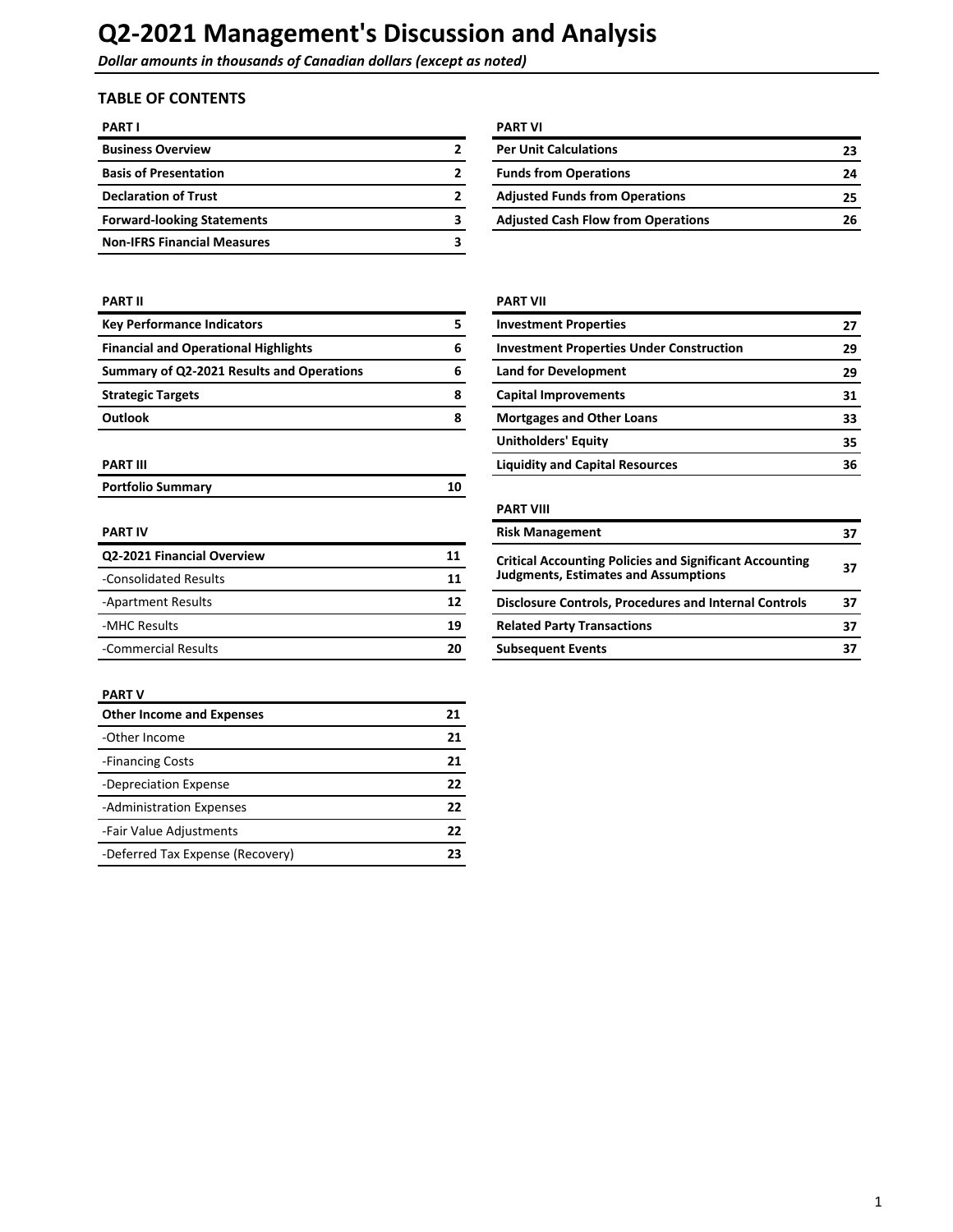## <span id="page-1-0"></span>**PART I**

## **Business Overview**

Killam Apartment REIT ("Killam", the "Trust", or the "REIT"), based in Halifax, Nova Scotia (NS), is one of Canada's largest residential landlords, owning, operating, managing and developing a \$4.2 billion portfolio of apartments, manufactured home communities (MHCs) and commercial properties across seven provinces. Killam was founded in 2000 to create value through the consolidation of apartments in Atlantic Canada and MHCs across Canada. Killam entered the Ontario (ON) apartment market in 2010, the Alberta (AB) apartment market in 2014, and the British Columbia (BC) apartment market in 2020. Killam broke ground on its first development in 2010 and has completed thirteen projects to date, with a further five projects currently under construction.

Killam's strategy to drive value and profitability focuses on three priorities:

- 1) Increase earnings from the existing portfolio;
- 2) Expand the portfolio and diversify geographically through accretive acquisitions, targeting newer properties; and
- 3) Develop high-quality properties in its core markets.

The apartment business is Killam's largest segment and accounted for 88.9% of Killam's net operating income (NOI) for the six months ended June 30, 2021. As at June 30, 2021, Killam's apartment portfolio consisted of 18,169 units, including 968 units jointly owned with institutional partners. Killam's 216 apartment properties are located in Atlantic Canada's six largest urban centres (Halifax, Moncton, Saint John, Fredericton, Charlottetown and St. John's), Ontario (Ottawa, London, Toronto and Kitchener-Waterloo-Cambridge), Alberta (Edmonton and Calgary), and British Columbia (Greater Victoria). Killam is Atlantic Canada's largest residential landlord, owning a 13% total share of multi-family rental units in its core markets. Killam plans to continue increasing its presence outside Atlantic Canada through acquisitions and developments; however, it will continue to invest strategically in Atlantic Canada to maintain its market presence.

In addition, Killam owns 5,875 sites in 39 MHCs, also known as land-lease communities or trailer parks, in Ontario and Atlantic Canada. Killam owns the land and infrastructure supporting these communities and leases sites to tenants who own their own homes and pay Killam site rent. The MHC portfolio accounted for 6.1% of Killam's NOI for the six months ended June 30, 2021. Killam also owns 941,372 square feet (SF) of commercial space that accounted for 5.0% of Killam's NOI for the six months ended June 30, 2021.

## **Basis of Presentation**

The following Management's Discussion and Analysis ("MD&A") has been prepared by Management and focuses on key statistics from the condensed consolidated interim financial statements and pertains to known risks and uncertainties. This MD&A should be read in conjunction with the Trust's audited consolidated financial statements for the years ended December 31, 2020 and 2019, which have been prepared in accordance with International Financial Reporting Standards (IFRS) as issued by the International Accounting Standards Board (IASB). These documents, along with Killam's 2020 Annual Information Form (AIF), are available on SEDAR at [www.sedar.com](http://www.sedar.com).

The discussions in this MD&A are based on information available as at August 4, 2021. This MD&A has been reviewed and approved by Management and the REIT's Board of Trustees.

## **Declaration of Trust**

Killam's investment guidelines and operating policies are set out in Killam's Amended and Restated Declaration of Trust ("DOT") dated November 27, 2015, which is available on SEDAR. A summary of the guidelines and policies is as follows:

#### **Investment Guidelines**

- The Trust will acquire, hold, develop, maintain, improve, lease and manage income-producing real estate properties;
- Investments in joint ventures, partnerships (general or limited) and limited liability companies are permitted;
- Investments in land for development that will be capital property for Killam are permitted; and
- Investments that would disqualify Killam as a "mutual fund trust" or a "unit trust" as defined within the *Income Tax Act* (Canada) are prohibited.

#### **Operating Policies**

- Overall indebtedness is not to exceed 70% of Gross Book Value, as defined by the DOT;
- Guarantees of indebtedness that would disqualify Killam as a "mutual fund trust" or a "unit trust" as defined within the *Income Tax* Act (Canada) are prohibited; and
- Killam must maintain property insurance coverage in respect of potential liabilities of the Trust.

As at June 30, 2021, Killam was in compliance with all investment guidelines and operating policies.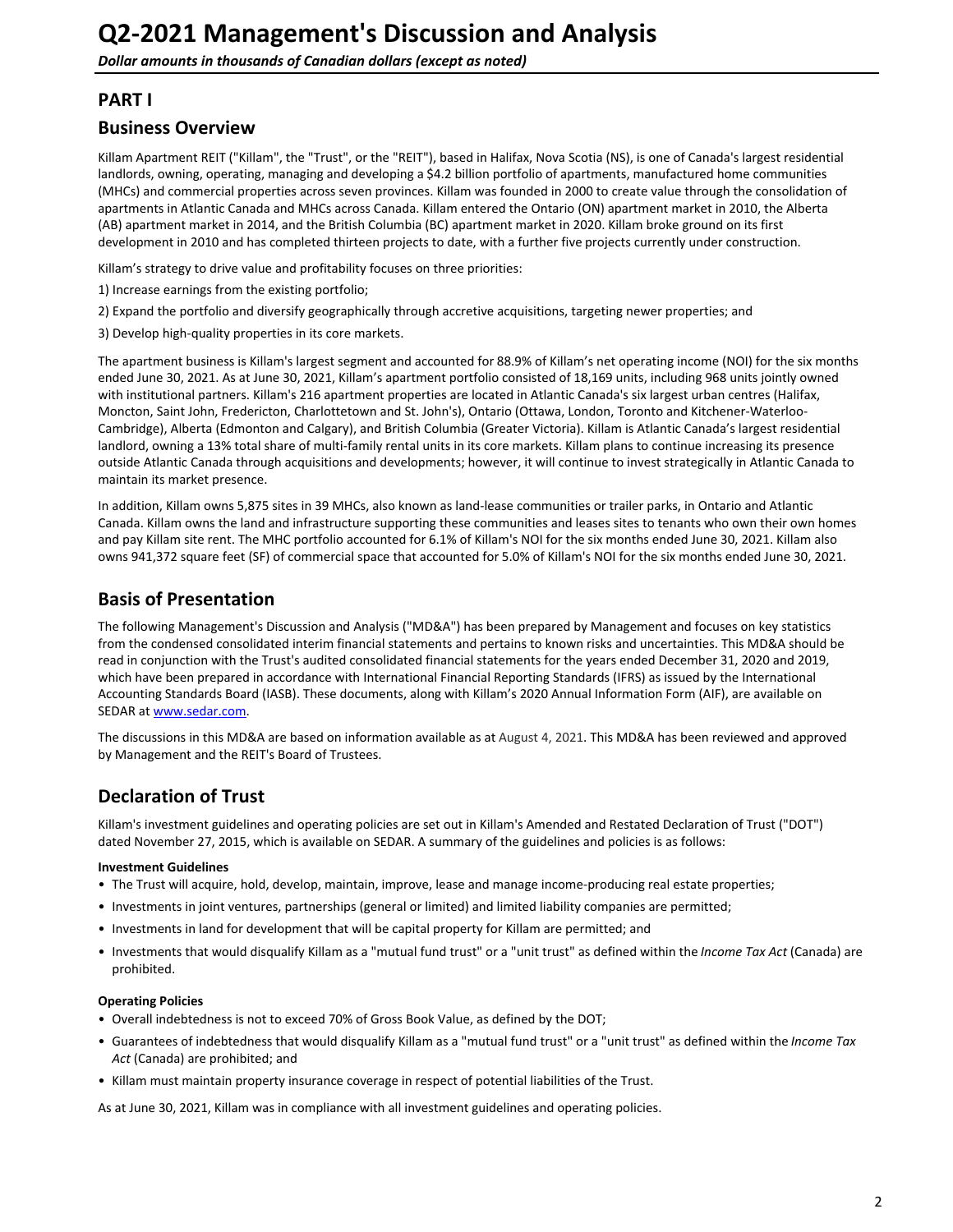## <span id="page-2-0"></span>**Forward-looking Statements**

Certain statements contained in this MD&A may contain forward-looking statements and forward-looking information (collectively, "forward-looking statements") including within the meaning of applicable securities law.

In some cases, forward-looking statements can be identified by the use of words such as "may", "will", "should", "expect", "plan", "anticipate", "believe", "estimate", "potential", "continue" or the negative of these terms or other comparable terminology, and by discussions of strategies that involve risks and uncertainties. Such forward-looking statements contained in this MD&A may include, among other things, statements regarding: Killam's expectations with regard to the planned growth of the property portfolio, the expansion of the land portfolio for future developments, future acquisitions, including the amount expected to be spent on such acquisitions, the location of such acquisitions, improvements in profitability of Killam's property portfolio, Killam's property developments, including cost and timing of completion thereof, and Management's expectations regarding capital improvement costs, uncertainties and risks arising as a result of the spread of the COVID-19 pandemic, including uncertainty surrounding disruptions to financial markets, regional economies and the world economy; the financial condition of Killam's tenants and the ability of Killam's tenants to pay rent; the return to pre-pandemic employment levels; interest rate fluctuations; market values; impact on financial results including impacts relating to rental rate growth expectations and rent collection; pace and scope on future acquisitions, construction, development and renovation, renewals and leasing; the ability to expand into other geographical regions of Canada in an economically viable way; the estimated population growth in key markets; the rate of transition from rental to homeownership; the GDP growth across the country post-pandemic; the continued capital investment from governments and the private sector in key markets and the availability of capital to fund further investments in Killam's business.

Readers should be aware that these forward-looking statements are subject to known and unknown risks, uncertainties and other factors that could cause actual results to differ materially from those anticipated or implied, or those suggested by any forward-looking statements, including: the effects, duration and government responses to the COVID-19 pandemic and the effectiveness of measures intended to mitigate the impact of COVID-19, national and regional economic conditions and the availability of capital to fund further investments in Killam's business. Further information regarding these risks, uncertainties and other factors may be found under the heading "Risk Factors" in Killam's MD&A for the year ended December 31, 2020 and Killam's most recent AIF. Given these uncertainties, readers are cautioned not to place undue reliance on any forward-looking statements contained, or incorporated by reference, in this MD&A.

By their nature, forward-looking statements involve numerous assumptions, inherent risks and uncertainties, both general and specific, that contribute to the possibility that the predictions, forecasts, projections and various future events contained therein may not occur. Although Management believes that the expectations reflected in the forward-looking statements are reasonable, there can be no assurance that future results, levels of activity, performance or achievements will occur as anticipated.

Neither Killam nor any other person assumes responsibility for the accuracy and completeness of any forward-looking statement, and Killam assumes no obligation to update or revise any forward-looking statement, whether as a result of new information, future events, circumstances, or such other factors that affect this information, except as required by applicable law. The forward-looking statements in this document are provided for the limited purpose of enabling current and potential investors to evaluate an investment in Killam. Readers are cautioned that such statements may not be appropriate and should not be used for any other purpose.

## **Non-IFRS Financial Measures**

Management believes these non-IFRS financial measures are relevant measures of the ability of the REIT to earn revenue and to evaluate Killam's financial performance. The non-IFRS measures should not be construed as alternatives to net income or cash flow from operating activities determined in accordance with IFRS, as indicators of Killam's performance, or sustainability of Killam's distributions. These measures do not have standardized meanings under IFRS and therefore may not be comparable to similarly titled measures presented by other publicly traded organizations.

- Funds from operations (FFO), and applicable per unit amounts, are calculated by Killam as net income adjusted for depreciation on an owner-occupied building, fair value gains (losses), interest expense related to exchangeable units, gains (losses) on disposition, deferred tax expense (recovery), unrealized gains (losses) on derivative liability, internal commercial leasing costs, interest expense related to lease liabilities, and non-controlling interest. FFO is calculated in accordance with the REALPAC definition. A reconciliation between net income and FFO is included on page 24.
- Adjusted funds from operations (AFFO), and applicable per unit amounts and payout ratios, are calculated by Killam as FFO less an allowance for maintenance capital expenditures ("capex") (a three-year rolling historical average capital spend to maintain and sustain Killam's properties), commercial leasing costs and straight-line commercial rents. AFFO is calculated in accordance with the REALPAC definition. Management considers AFFO an earnings metric. A reconciliation from FFO to AFFO is included on page 25.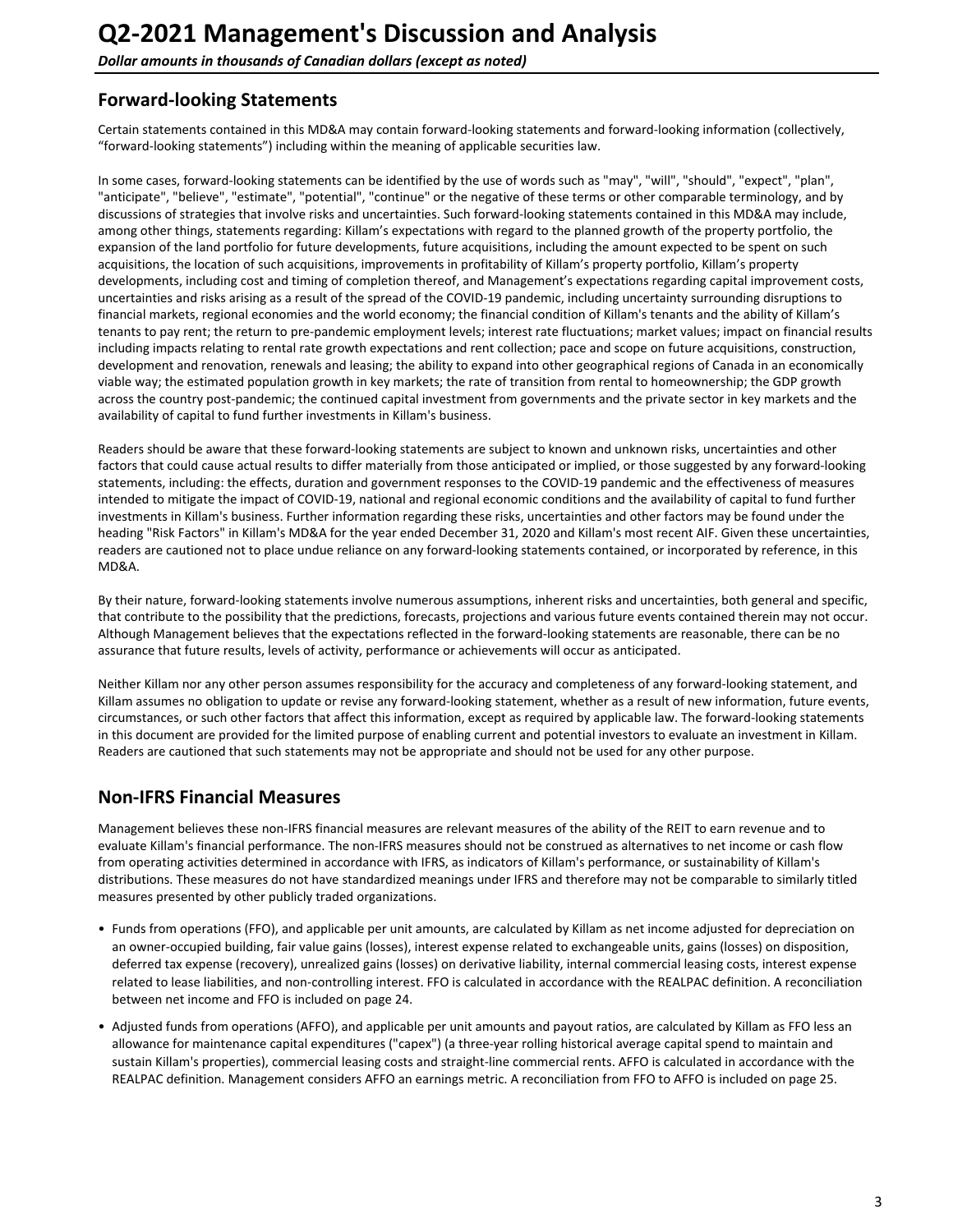**Dollar amounts in thousands of Canadian dollars (except as noted)** 

- Adjusted cash flow from operations (ACFO) is calculated by Killam as cash flow provided by operating activities with adjustments for changes in working capital that are not indicative of sustainable cash available for distribution, maintenance capital expenditures, commercial leasing costs, amortization of deferred financing costs, interest expense related to lease liabilities and non-controlling interest. Management considers ACFO a measure of sustainable cash flow. A reconciliation from cash provided by operating activities to ACFO is included on page 26. ACFO is calculated in accordance with the REALPAC definition.
- Earnings before interest, tax, depreciation and amortization (EBITDA) is calculated by Killam as income before fair value adjustments, gains (losses) on disposition, income taxes, interest, depreciation and amortization.
- Interest coverage is calculated by dividing EBITDA by interest expense, less interest expense related to exchangeable units.
- Debt service coverage is calculated by dividing EBITDA by interest expense (less interest expense related to exchangeable units) and principal mortgage repayments.
- Debt to normalized EBITDA is calculated by dividing interest-bearing debt (net of cash) by EBITDA that has been adjusted for a full year of stabilized earnings from recently completed acquisitions and developments, on a forward looking basis.
- Same property results in relation to Killam are revenues and property operating expenses for stabilized properties that Killam has owned for equivalent periods in 2021 and 2020. For Killam's commercial portfolio same property NOI is presented on a cash basis, as it excludes straight-line rent. Same property results represent 87.4% of the fair value of Killam's investment property portfolio as at June 30, 2021. Excluded from same property results in 2021 are acquisitions, dispositions and developments completed in 2020 and 2021, non-stabilized commercial properties linked to development projects, and other adjustments to normalize for revenue or expense items that relate to prior periods or are not operational.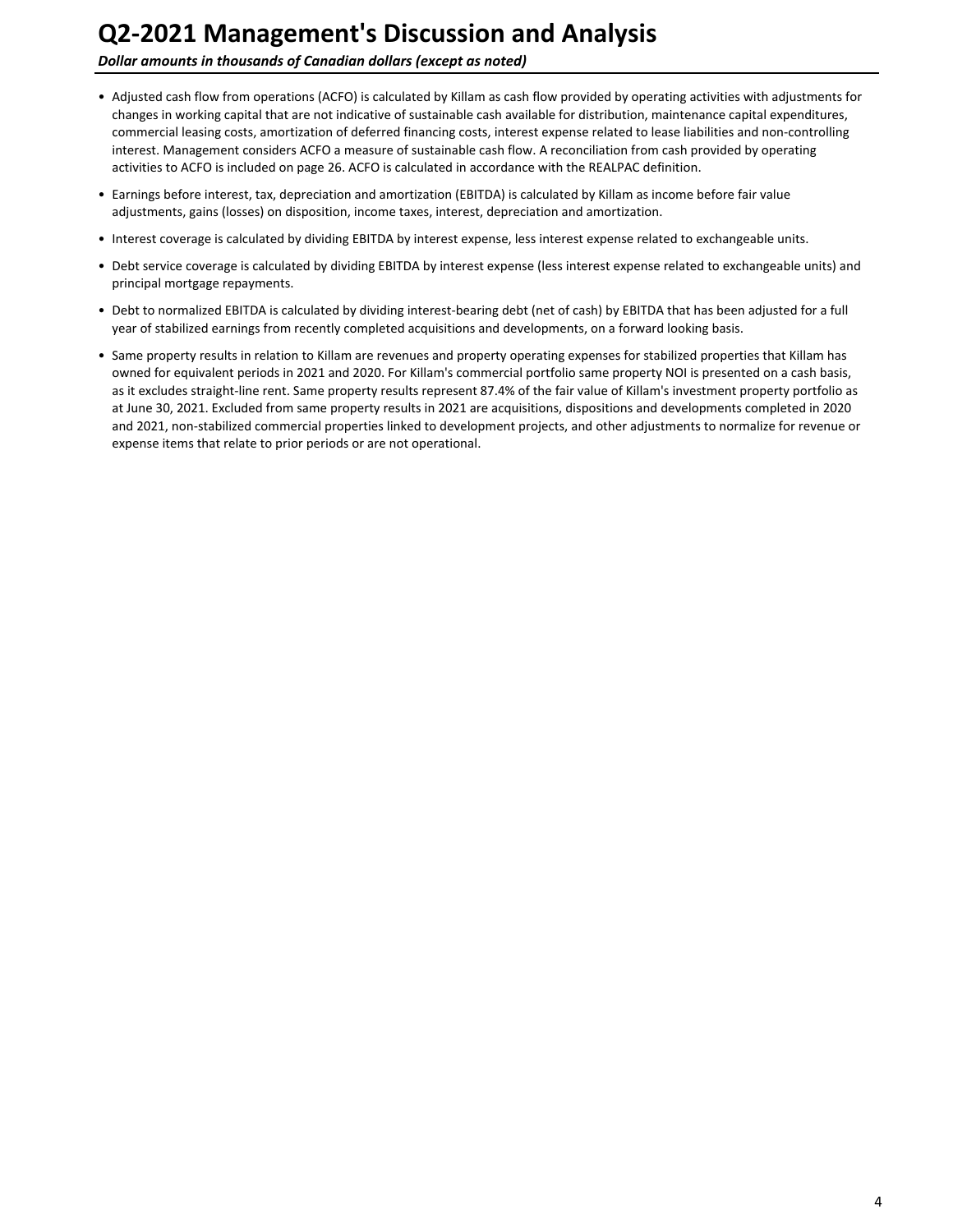## <span id="page-4-0"></span>**PART II**

## **Key Performance Indicators**

To assist Management and investors in monitoring Killam's achievement of its objectives, Killam has defined a number of key performance indicators to measure the success of its operating and financial performance:

- 1) FFO per Unit A standard measure of earnings for real estate entities. Management is focused on growing FFO per unit.
- 2) AFFO per Unit A standard measure of earnings for real estate entities. Management is focused on growing AFFO per unit.
- 3) Payout Ratio Killam monitors its AFFO and ACFO payout ratios and targets lower payout ratios. The ACFO payout ratio is a measure to assess the sustainability of distributions. The AFFO payout ratio is used as a supplemental metric. Although Killam expects to sustain and grow distributions, the amount of distributions will depend on debt repayments and refinancings, capital investments, and other factors, which may be beyond the control of the REIT.
- 4) Same Property NOI This measure considers Killam's ability to increase its same property NOI, removing the impact of recent acquisitions and dispositions, developments and other non-same property operating adjustments.
- 5) Occupancy Management is focused on maximizing occupancy while also managing the impact of higher rental rates. This measure is a percentage based on dollars of lost rent from vacancy divided by gross potential residential rent.
- 6) Rental Increases Management expects to increase average annual rental rates and tracks average annual rate increases.
- 7) Debt to Total Assets Killam's primary measure of its leverage is debt as a percentage of total assets. Killam's DOT operating policies stipulate that overall indebtedness is not to exceed 70% of Gross Book Value. Debt to total assets is calculated by dividing total interest-bearing debt by total assets.
- 8) Weighted Average Interest Rate of Mortgage Debt and Total Debt Killam monitors the weighted average cost of its mortgage and total debt.
- 9) Weighted Average Years to Debt Maturity Management monitors the weighted average number of years to maturity on its debt.
- 10) Debt to Normalized EBITDA A common measure of leverage used by lenders, this measure considers Killam's financial health and liquidity. In normalizing recently completed acquisitions and developments, Killam uses a forward-looking full year of stabilized earnings. Generally, the lower the debt to normalized EBITDA ratio, the lower the credit risk.
- 11) Debt Service Coverage Ratio A common measure of credit risk used by lenders, this measure considers Killam's ability to pay both interest and principal on outstanding debt. Generally, the higher the debt service coverage ratio, the lower the credit risk.
- 12) Interest Coverage Ratio A common measure of credit risk used by lenders, this measure considers Killam's ability to pay interest on outstanding debt. Generally, the higher the interest coverage ratio, the lower the credit risk.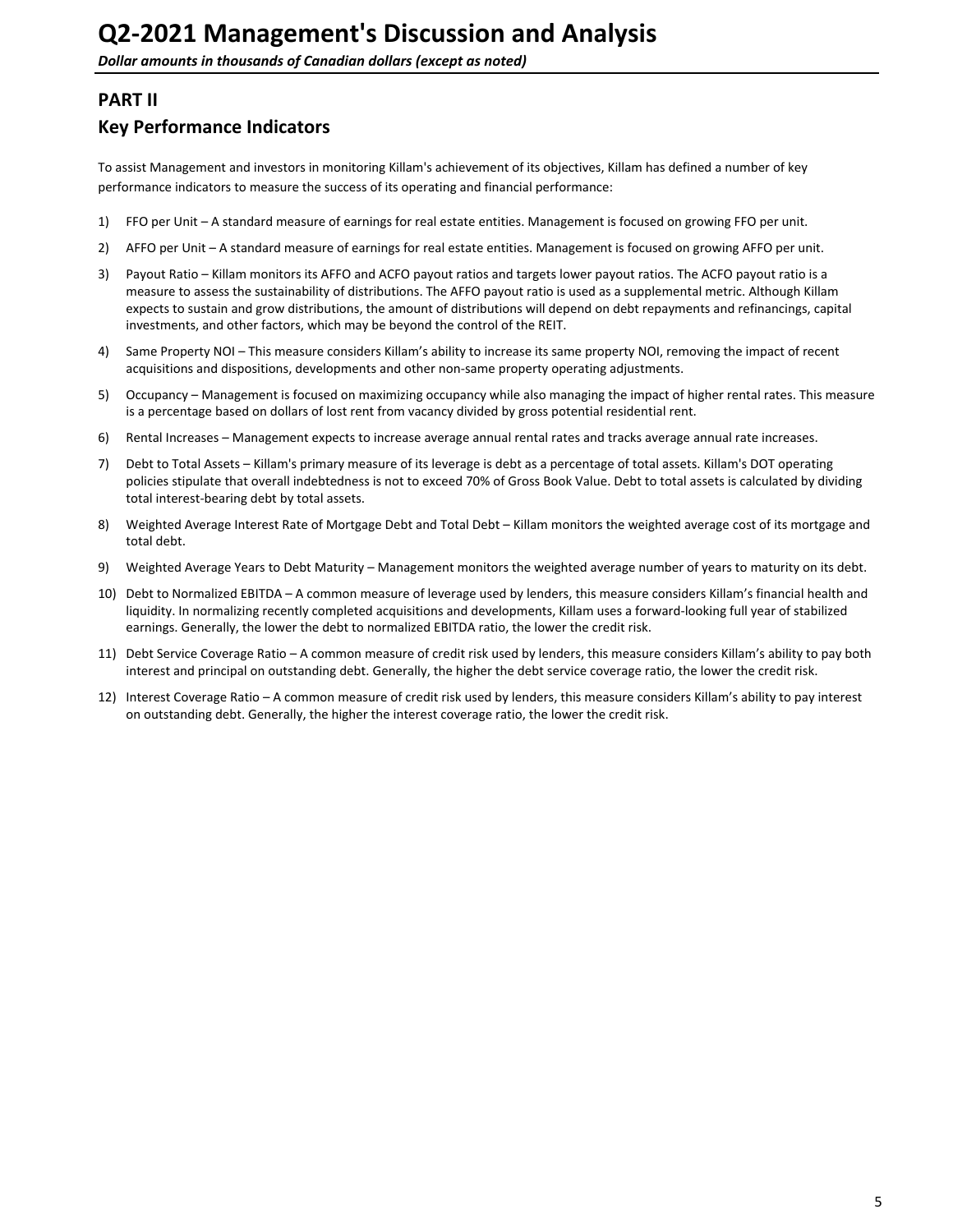## <span id="page-5-0"></span>**Financial and Operational Highlights**

The following table presents a summary of Killam's key IFRS and non-IFRS financial and operational performance measures:

|                                                                         | Three months ended June 30,<br>Six months ended June 30, |          |                   |           |           |                   |
|-------------------------------------------------------------------------|----------------------------------------------------------|----------|-------------------|-----------|-----------|-------------------|
| <b>Operating Performance</b>                                            | 2021                                                     |          | 2020 Change $(2)$ | 2021      |           | 2020 Change $(2)$ |
| Property revenue                                                        | \$70,300                                                 | \$64,899 | 8.3%              | \$137,674 | \$128,193 | 7.4%              |
| Net operating income                                                    | \$44,596                                                 | \$41,318 | 7.9%              | \$84,859  | \$79,154  | 7.2%              |
| Net income                                                              | \$136,672                                                | \$21,509 | 535.4%            | \$164,094 | \$60,011  | 173.4%            |
| FFO <sup>(1)</sup>                                                      | \$29,369                                                 | \$26,617 | 10.3%             | \$54,475  | \$49,630  | 9.8%              |
| FFO per unit $-$ diluted $(1)$                                          | \$0.27                                                   | \$0.26   | 3.8%              | \$0.50    | \$0.48    | 4.2%              |
| AFFO <sup>(1)</sup>                                                     | \$24,774                                                 | \$22,136 | 11.9%             | \$45,260  | \$40,705  | 11.2%             |
| AFFO per unit $-$ diluted $(1)$                                         | \$0.23                                                   | \$0.22   | 4.5%              | \$0.42    | \$0.40    | 5.0%              |
| Weighted average number of units outstanding – diluted (000s)           | 109,929                                                  | 102,620  | 7.1%              | 108,794   | 102,489   | 6.2%              |
| Distributions paid per unit <sup>(3)</sup>                              | \$0.17                                                   | \$0.17   | $-\%$             | \$0.68    | \$0.67    | 1.5%              |
| AFFO payout ratio – diluted $(1)$                                       | 75%                                                      | 79%      | $(400)$ bps       | 82%       | 85%       | $(300)$ bps       |
| AFFO payout ratio – rolling 12 months $(1)$                             | 80%                                                      | 80%      | – bps             |           |           |                   |
| <b>Portfolio Performance</b>                                            |                                                          |          |                   |           |           |                   |
| Same property NOI <sup>(1)</sup>                                        | \$41,517                                                 | \$39,746 | 4.5%              | \$79,376  | \$76,636  | 3.6%              |
| Same property NOI margin                                                | 63.4%                                                    | 63.2%    | 20 bps            | 61.6%     | 61.3%     | 30 bps            |
| Same property apartment occupancy                                       | 96.9%                                                    | 96.7%    | 20 bps            |           |           |                   |
| Same property apartment weighted average rental increase <sup>(4)</sup> | 3.1%                                                     | 3.5%     | $(40)$ bps        |           |           |                   |

| As at                                    |        | June 30, 2021 December 31, 2020 | Change $(2)$  |
|------------------------------------------|--------|---------------------------------|---------------|
| <b>Leverage Ratios and Metrics</b>       |        |                                 |               |
| Debt to total assets                     | 44.5%  | 44.6%                           | $(10)$ bps    |
| Weighted average mortgage interest rate  | 2.61%  | 2.69%                           | $(8)$ bps     |
| Weighted average years to debt maturity  | 4.3    | 4.6                             | $(0.3)$ years |
| Debt to normalized EBITDA <sup>(1)</sup> | 11.11x | 10.78x                          | 3.1%          |
| Debt service coverage <sup>(1)</sup>     | 1.54x  | 1.57x                           | (1.9)%        |
| Interest coverage <sup>(1)</sup>         | 3.44x  | 3.36x                           | 2.4%          |

(1) FFO, AFFO, AFFO payout ratio, debt to normalized EBITDA ratio, debt service coverage ratio, interest coverage ratio, and same property NOI are not defined by IFRS, do not have standardized meanings and may not be comparable with other industries or entities (see "Non-IFRS Financial Measures").

(2) Change expressed as a percentage or basis point (bps).

(3) The Board of Trustees approved a 3.0% increase in Killam's distribution on an annualized basis to \$0.68 per unit effective for the March 2020 distribution. 

(4) Year over year, as at June 30.

## **Summary of Q2-2021 Results and Operations**

#### **Achieved Net Income of \$136.7 Million**

Killam earned net income of \$136.7 million in Q2-2021, compared to \$21.5 million in Q2-2020. The increase in net income is primarily attributable to growth through acquisitions and completed developments and increased earnings from the existing portfolio as well as fair value gains on investment properties driven by cap-rate compression.

#### FFO per Unit Growth of 3.8% and AFFO per Unit Growth of 4.5%

Killam generated FFO per unit of \$0.27 in Q2-2021, 3.8% higher than \$0.26 per unit generated in Q2-2020. AFFO per unit increased 4.5% in Q2-2021 to \$0.23 compared to \$0.22 in Q2-2020. FFO and AFFO growth was attributable to increased NOI from strong same property performance and incremental contributions from recent acquisitions and completed developments. This growth was partially offset by a 7.1% increase in the weighted average number of units outstanding.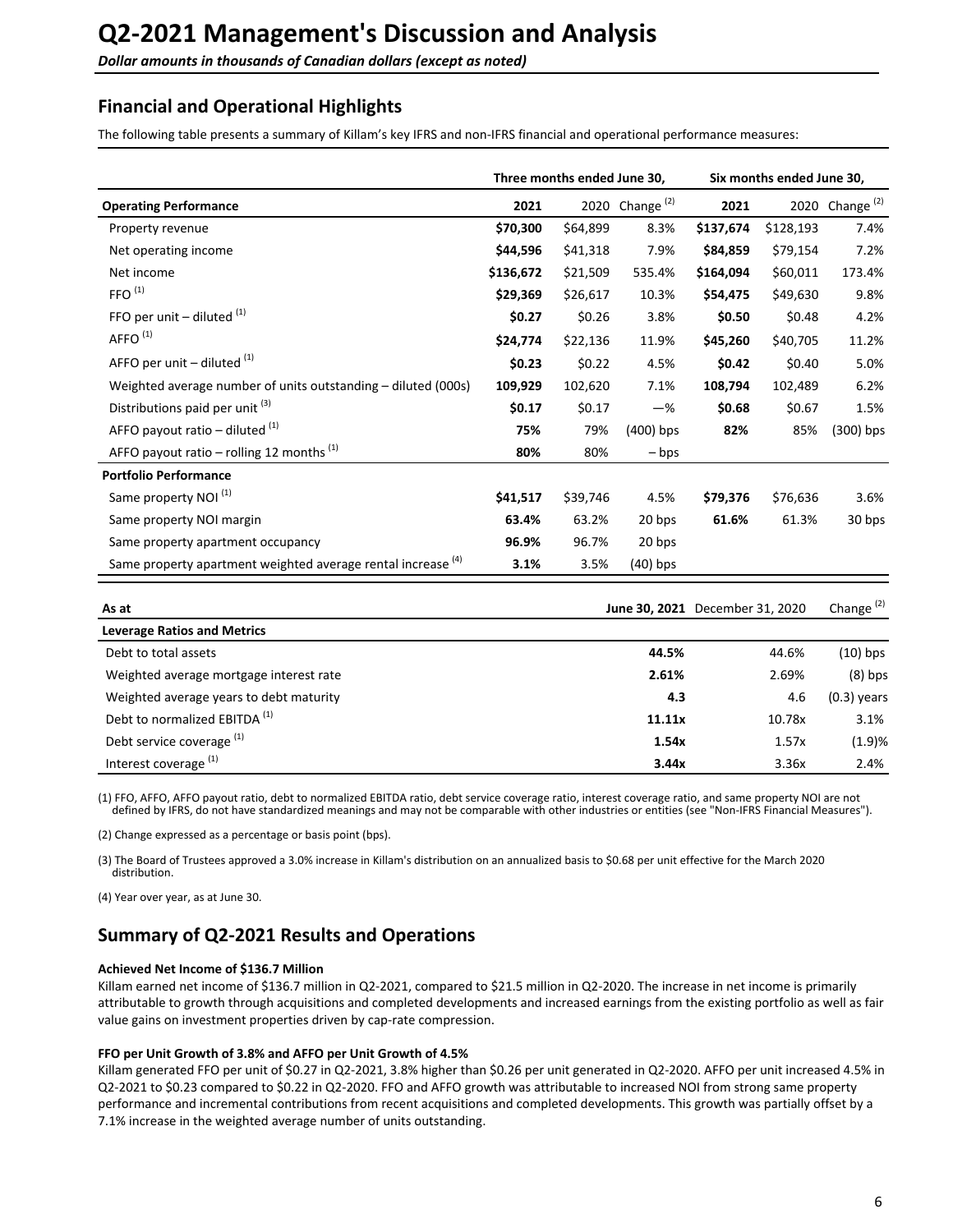### **Dollar amounts in thousands of Canadian dollars (except as noted)**

#### **Strong Same Property NOI Growth of 4.5%**

Killam achieved 4.5% growth in same property consolidated NOI and a 20 bps improvement in its operating margin during the quarter. This improvement was driven by 4.0% growth in same property revenue, partially offset by operating expense growth. A 3.1% increase in apartment rental rates and higher occupancy drove overall revenue growth. Operating expenses increased 3.3% as higher general operating expenses were partially offset by lower property tax expense and relatively flat utility costs.

Killam's same property apartment NOI increased 2.9% during Q2-2021, with St. John's and New Brunswick leading the growth (6.2% and 5.0%). MHC same property NOI, which accounts for 6.1% of total NOI, generated 11.4% growth from increased seasonal operations as COVID-19 related restrictions were reduced. Commercial same property NOI, which accounts for 5.0% of total NOI, generated 22.8% growth in the quarter as a result of higher occupancy as well as lower bad debt expense and rent abatement related to COVID-19.

#### **Rental Rate Growth on Unit Turns and Repositions**

Same property rental rates were up 3.1% as at June 30, 2021 versus June 30, 2020. Demand remains strong for units on turnover with Killam achieving 7.4% rental rate growth on unit turns and repositionings during the quarter. Lower rental rate increases on renewals were a consequence of provincial restrictions as a result of COVID-19. Overall, same property apartment revenue growth during the quarter was up 3.5%, with Halifax, New Brunswick and St. John's leading apartment performance, achieving apartment revenue increases of 4.8%, 4.4%, and 4.0%, respectively.

#### **Expanded Geographic Diversification with \$190.5 Million Acquired in Kitchener-Waterloo**

During Q2-2021, Killam acquired 785 units in Kitchener-Waterloo, ON, for \$190.5 million. This acquisition builds on Killam's existing presence in the Kitchener-Waterloo-Cambridge (KWC) market and aligns with Killam's strategic goals of accretive growth and geographic diversification. This portfolio has opportunity for suite repositionings, modern upgrades and energy efficiencies to further accelerate NOI growth. Also during the quarter, Killam acquired an additional 25% ownership interest in Charlottetown Mall for \$10.1 million and a 40unit apartment building in St. John's, NL for \$4.2 million.

#### Substantial Development Activity Underway and Strong Contributions from Recent Completions

Killam continues to advance its development pipeline with five active developments underway, totalling 685 units (497 units representing Killam's percentage ownership) for an expected total investment of \$324.3 million (Killam's investment \$236.5 million). Year-to-date Killam has invested \$34.9 million in active development projects.

Killam's three recently completed developments totalling 349 units, being Nolan Hill, Shorefront and 10 Harley, continue to lease up quickly and contributed \$0.3 million in FFO growth during Q2-2021. These developments are fully leased and are expected to contribute FFO of over \$3.0 million on an annualized basis.

#### Cap-rate Compression and NOI Growth Support \$134 Million Fair Value Gain

Killam recorded \$134.1 million in fair value gains related to its investment properties in Q2-2021 supported by cap-rate compression in Victoria, Ontario and Halifax, and robust NOI growth driven by improved rental rates and strong apartment fundamentals. Killam's weighted average cap-rate for its apartment portfolio as at June 30, 2021, was 4.44%, a 23 bps improvement from December 31, 2020.

#### **Lower Interest Rates Contribute to Earnings Growth**

Killam benefited from lower interest rates on mortgage refinancings completed during the quarter. Killam refinanced \$14.4 million of maturing debt with \$22.8 million of new debt at a weighted average interest rate of 1.95%, 69 bps lower than the weighted average interest rate of the maturing debt.

#### **COVID-19 Impact on Operations**

Since the onset of the global pandemic in March 2020, Killam has focused on ensuring the continued health and safety of its employees, tenants, stakeholders and communities. Killam's rent collection remains strong with rent collection rates above 99%. To date, the pandemic has not resulted in any material change to Killam's operations or strategy. Details on Killam's financial impact from COVID-19 are included in Killam's 2020 Management Discussion and Analysis, available on SEDAR at www.sedar.com.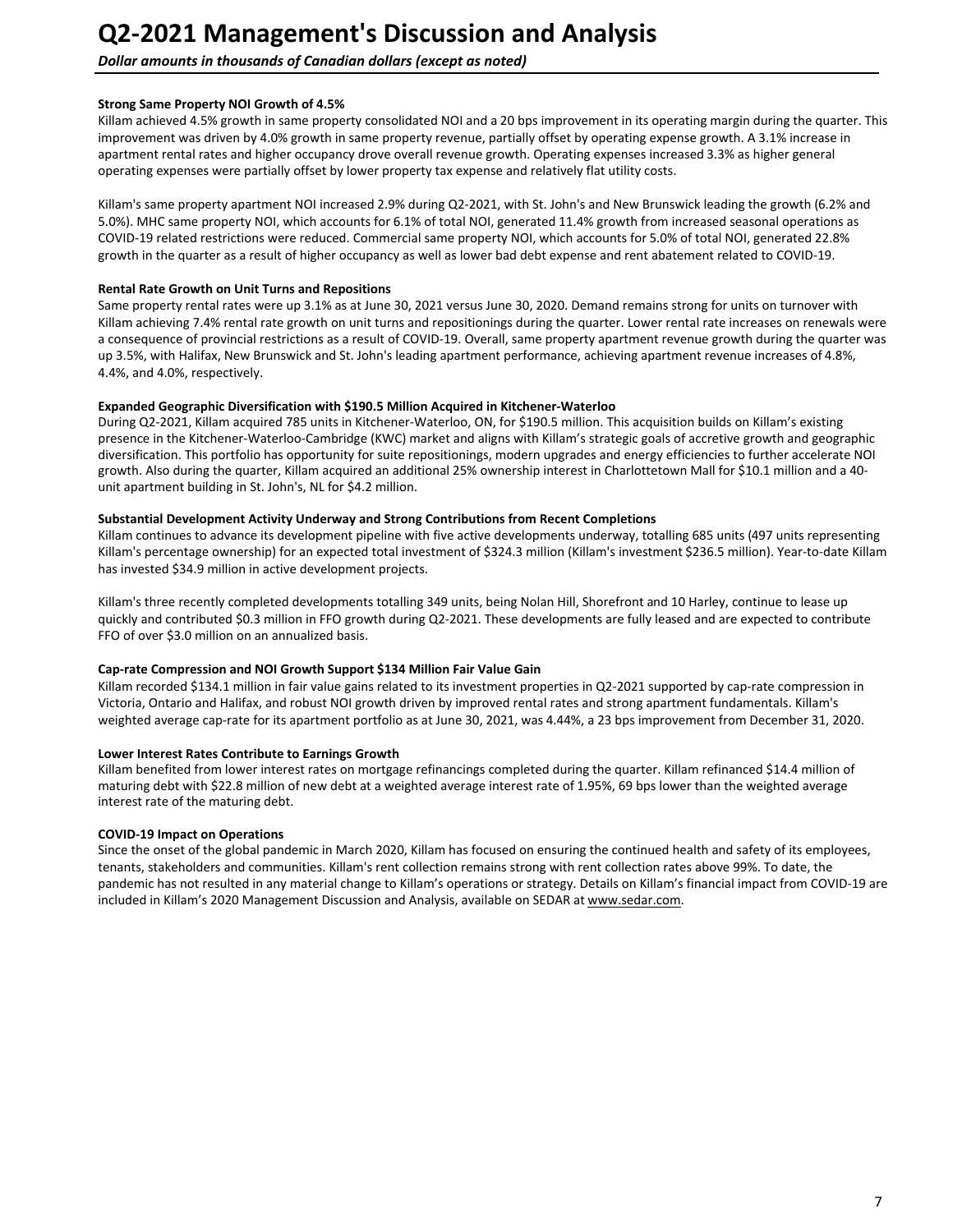<span id="page-7-0"></span>**Dollar amounts in thousands of Canadian dollars (except as noted)** 

| <b>Strategic Targets</b>                      |                                                                                                                                                                                                                                                                                                                                       |
|-----------------------------------------------|---------------------------------------------------------------------------------------------------------------------------------------------------------------------------------------------------------------------------------------------------------------------------------------------------------------------------------------|
| <b>Growth in Same Property NOI</b>            |                                                                                                                                                                                                                                                                                                                                       |
| 2021 Target                                   | Same property NOI growth over 2%, subject to COVID-19 related restrictions<br>being lifted by Q3-2021.                                                                                                                                                                                                                                |
| 2021 Performance to-date                      | Killam achieved same property NOI growth of 3.6% for the six months ended<br>June 30, 2021. Growth is attributable to increased rental rates and<br>occupancy, and modest expense growth. Given the strength in the apartment<br>segment and increasing occupancy, Killam expects same property NOI growth<br>to exceed 3.5% in 2021. |
| <b>Expanded Portfolio</b>                     |                                                                                                                                                                                                                                                                                                                                       |
| 2021 Target                                   | Complete a minimum of \$100 million in acquisitions.                                                                                                                                                                                                                                                                                  |
| 2021 Performance to-date                      | Killam has exceeded this goal, completing \$271.4 million in acquisitions year-<br>to-date. Killam will continue to look for acquisition opportunities throughout<br>the remainder of the year.                                                                                                                                       |
| <b>Geographic Diversification</b>             |                                                                                                                                                                                                                                                                                                                                       |
| 2021 Target                                   | Earn at least 32% of 2021 NOI outside Atlantic Canada.                                                                                                                                                                                                                                                                                |
| 2021 Performance to-date                      | Killam is on track to meet this target, with 31.8% of NOI generated outside<br>Atlantic Canada in the first half of 2021. The lease-up of the 233-unit Nolan<br>Hill property and the newly acquired Kitchener-Waterloo portfolio will further<br>augment NOI generated outside of Atlantic Canada in the second half of<br>2021.     |
| <b>Development of High-quality Properties</b> |                                                                                                                                                                                                                                                                                                                                       |
| 2021 Target                                   | To complete the construction of two buildings totalling 166 units and break<br>ground on two additional developments totalling a minimum of 150 units.                                                                                                                                                                                |
| 2021 Performance to-date                      | The 10 Harley development reached substantial completion in March 2021,<br>and the Governor broke ground at the beginning of 2021. The 128-unit<br>development, The Kay, is on schedule to be completed in Q4-2021. Killam<br>expects to break ground on the first phase of its Westmount Place apartment<br>development in Q4-2021.  |
| <b>Strengthened Balance Sheet</b>             |                                                                                                                                                                                                                                                                                                                                       |
| 2021 Target                                   | Maintain debt as a percentage of assets ratio below 47%.                                                                                                                                                                                                                                                                              |
| 2021 Performance to-date                      | Debt as a percentage of total assets was 44.5% as at June 30, 2021.                                                                                                                                                                                                                                                                   |
| <b>Sustainability</b>                         |                                                                                                                                                                                                                                                                                                                                       |
| 2021 Target                                   | Minimum investment of \$5.0 million in energy initiatives in 2021 to reduce<br>Killam's carbon footprint and increase sustainability.                                                                                                                                                                                                 |
| 2021 Performance to-date                      | Year-to-date Killam has invested \$0.7 million on energy projects, including<br>solar array installations and boiler upgrades and has an additional \$3.4 million<br>in approved projects that are expected to be completed early in the second<br>half of the year.                                                                  |

## **Outlook**

#### **Demand for Apartments Remains Strong**

Management is able to move market rents higher as vacant units are released across the majority of its portfolio, which is expected to lead to continued top-line growth. Although for renewals this growth is tempered by a government-imposed rental rate freeze in Ontario and a cap of 2% in Halifax until NS's state of emergency is removed, stronger occupancy is expected to more than mitigate this impact of temporary rent controls. Looking out to 2022, Management expects COVID-19 related rent freezes to be removed. Despite ongoing pandemic restrictions, Killam is seeing strong demand for rental units and is encouraged by many universities expecting to have in-person classes this fall, which is further supporting demand for those Killam properties that are student focused. Canada's increased immigration target of 1.2 million new permanent residents from 2021 to 2023 is also expected to support strong demand for apartments. 

#### **A Focus on Affordable Housing**

Killam has continued to increase its affordable housing initiatives, most recently adding 78 units with rents at 70% of market rate to its portfolio through CMHC's Rental Construction Financing initiative (RCFi). A National Housing Strategy program that supports rental housing construction projects to encourage a stable supply of rental housing for middle-class families across Canada.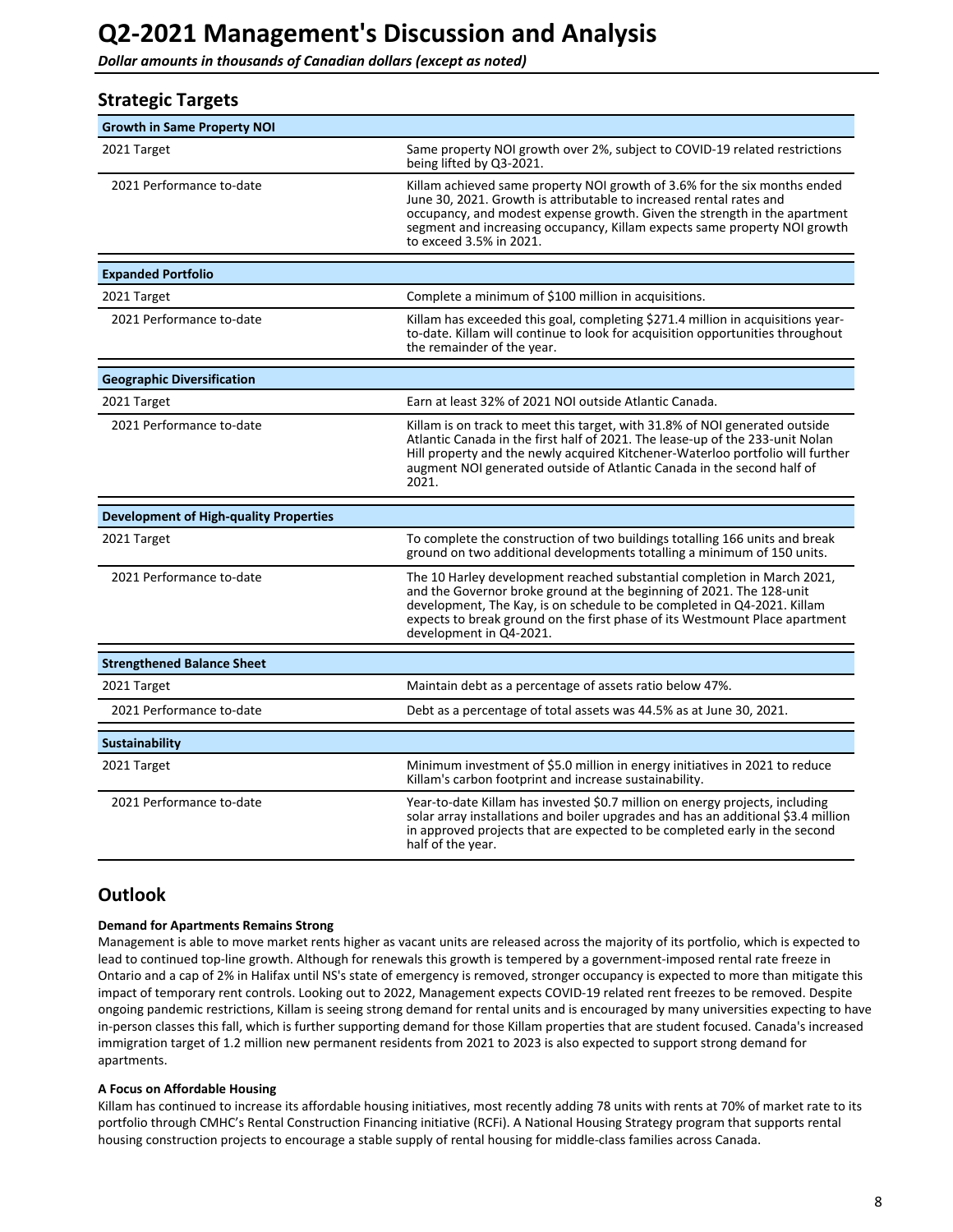## **Dollar amounts in thousands of Canadian dollars (except as noted)**

This brings Killam's total number of affordable units to 828 units or approximately 5% of its apartment portfolio. Killam is committed to continuing to increase its number of affordable units, setting a goal of increasing the current number of affordable apartment units by 20% by 2025. Killam's MHC portfolio also provides an affordable living alternative for a single-family home, with average rent of \$260 per site.

#### **Growth through Accretive Developments**

Development remains an important component of Killam's growth strategy. Killam currently has five developments underway, for a total of 497 apartment units at a total cost of approximately \$236.5 million and an expected weighted average yield in the range of 4.5% -5.0%. The majority of the capital required for these developments is being funded through construction loans. In addition, Killam has over 4,000 units in its pipeline for future development. The completion and stabilization of these existing developments underway are expected to contribute positively to Killam's future FFO per unit growth. Developments completed in the past two years have contributed \$16.9 million in fair value gains.

#### **Continued Expansion of Suite Repositioning Program**

Management is committed to its suite repositioning program. Following the success of 2020's program of 495 suite repositionings, Management has expanded the program further in 2021, targeting 550 repositions. In addition, Killam is improving efficiencies and targeting improved performance metrics, including the percentage of repositionings completed in 28 days. Suite repositionings represent unit upgrades above \$10,000 and Killam targets a return on investment (ROI) of at least 10%. The recent 785-unit acquisition in Kitchener-Waterloo has increased Killam's repositioning potential to a minimum of 5,500 units. Killam has been able to mitigate construction cost increases through the use of bulk purchasing of renovation products as well as the use of in-house labour.

### Investments in Energy Efficiency Programs to Reduce CO<sub>2</sub> Emissions and Mitigate Rising Operating Costs

Investments in energy and water-saving initiatives, and operational efficiencies, are expected to continue to reduce Killam's energy consumption and help offset rising operating costs, including property taxes and insurance. Management is planning to invest a minimum of \$5.0 million in new efficiency projects in 2021, including increased investment in photo-voltaic solar panels and boiler efficiency upgrades. These projects should contribute to same property NOI growth by lowering consumption and improving Killam's sustainability metrics.

#### **Interest Expense Savings on Refinancings**

Killam's mortgage financings and renewals progressed on schedule in Q2-2021, in terms of both timing and upfinancing opportunities. Looking forward, with \$104.4 million in mortgages maturing throughout the remainder of 2021, Management expects to upfinance in the range of \$35.0 - \$40.0 million of cash and, based on current interest rates, reduce its overall weighted average interest rate.

#### **Well-positioned for Future Acquisitions**

Following the May 2021 \$109.3 million equity raise and \$206.1 million of acquisitions during Q2, Killam finished the quarter with acquisition capacity over \$250 million. Management remains focused on growing its portfolio in Ontario and Western Canada and is actively looking for acquisition opportunities in these markets.

#### **Commitment to Environmental, Social and Governance (ESG)**

Killam recognizes the ESG principles as a vital component to Killam's long-term strategy and success. In Killam's 2020 ESG Report issued on April 1, 2021, Management committed to ambitious but realistic medium-term ESG targets to work towards. These goals aim to mitigate Killam's carbon footprint, maintain good corporate citizenship and create long-term value for its stakeholders.

#### Environmental

- Reduce GHG emissions by 15% by 2025 (Scope 1 and 2 emissions from 2020 levels).
- Produce a minimum of 10% of electricity through renewable energy sources by 2025.
- Pursue building certifications across a minimum of 20% of Killam's portfolio by 2025.

#### Social

- Increase employee volunteer hours by 25% by 2025.
- Increase number of affordable housing units by 20% by 2025.
- Maintain resident satisfaction score above 85% annually.

#### **Governance**

- Continue to participate in GRESB survey annually, targeting a minimum increase of 5% each year to reach GRESB 4 Star ranking by 2025 and continue to expand ESG disclosure.
- Increase the diversity of employees, including a 25% increased representation of employees who identify as racialized, as persons with a disability, and as LGBTQ2+ by 2025.

ESG disclosure continues to evolve and Killam currently reports its material ESG factors in accordance with the Global Reporting Initiative (GRI) Standards (core), the Sustainability Accounting Standards Board (SASB) standards, and the Task Force for Climaterelated Financial Disclosure (TCFD) framework. Killam's greenhouse gas emissions and associated energy data is externally verified annually and Killam participates in several ESG rating and benchmark submissions, including GRESB.

Killam is also scoping out its long-term carbon emission targets and developing a plan to move to net-zero carbon emissions and will disclose details as technology and innovation evolve. Further details on the progress of Killam's ESG performance are disclosed in its 2020 ESG Report.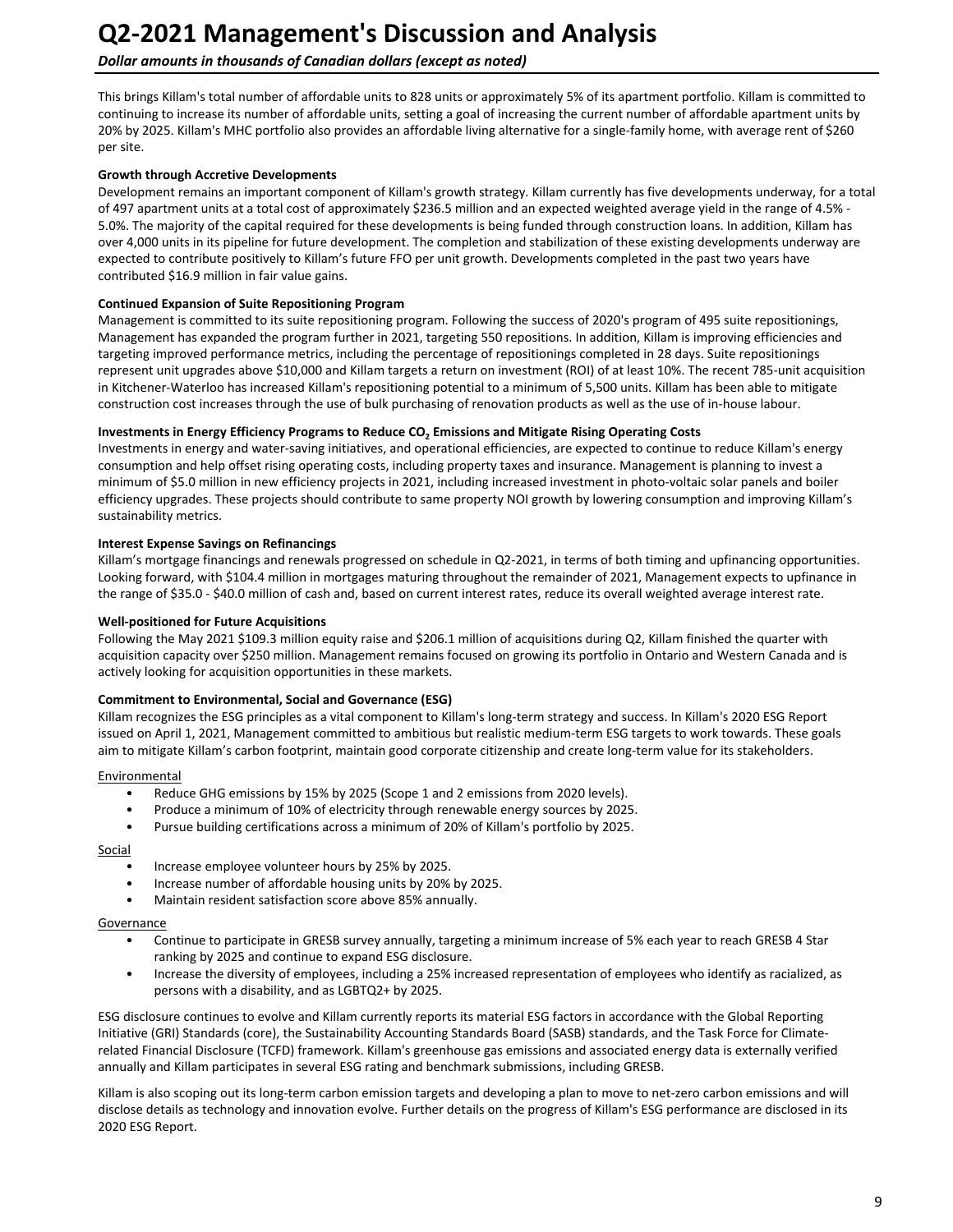<span id="page-9-0"></span>**Dollar amounts in thousands of Canadian dollars (except as noted)** 

## **PART III**

### **Portfolio Summary**

The following table summarizes Killam's apartment, MHC and commercial portfolios by market as at June 30, 2021:

|                                       | <b>Apartment Portfolio</b>                   |                                       |                         |                                    |
|---------------------------------------|----------------------------------------------|---------------------------------------|-------------------------|------------------------------------|
|                                       | Units <sup>(1)</sup>                         | <b>Number of</b><br><b>Properties</b> | NOI (\$) <sup>(2)</sup> | NOI <sup>(2)</sup><br>(% of Total) |
| <b>Nova Scotia</b>                    |                                              |                                       |                         |                                    |
| Halifax                               | 5,813                                        | 65                                    | \$28,185                | 33.2%                              |
| Sydney                                | 139                                          | 2                                     | \$559                   | 0.7%                               |
|                                       | 5,952                                        | 67                                    | \$28,744                | 33.9%                              |
| <b>New Brunswick</b>                  |                                              |                                       |                         |                                    |
| Moncton                               | 2,097                                        | 37                                    | \$7,467                 | 8.8%                               |
| Fredericton                           | 1,529                                        | 23                                    | \$5,937                 | 7.0%                               |
| Saint John                            | 1,202                                        | 14                                    | \$3,258                 | 3.8%                               |
| Miramichi                             | 96                                           | 1                                     | \$334                   | 0.4%                               |
|                                       | 4,924                                        | 75                                    | \$16,996                | 20.0%                              |
| Ontario                               |                                              |                                       |                         |                                    |
| Ottawa                                | 1,216                                        | 9                                     | \$5,238                 | 6.1%                               |
| London                                | 523                                          | 5                                     | \$2,699                 | 3.2%                               |
| <b>KWC-GTA</b>                        | 1,603                                        | 10                                    | \$5,843                 | 6.9%                               |
|                                       | 3,342                                        | 24                                    | \$13,780                | 16.2%                              |
| <b>Newfoundland &amp; Labrador</b>    |                                              |                                       |                         |                                    |
| St. John's                            | 955                                          | 13                                    | \$3,213                 | 3.8%                               |
| <b>Grand Falls</b>                    | 148                                          | 2                                     | \$355                   | 0.4%                               |
|                                       | 1,103                                        | 15                                    | \$3,568                 | 4.2%                               |
| <b>Prince Edward Island</b>           |                                              |                                       |                         |                                    |
| Charlottetown                         | 1,102                                        | 23                                    | \$3,716                 | 4.4%                               |
| Summerside                            | 86                                           | 2                                     | \$288                   | 0.3%                               |
|                                       | 1,188                                        | 25                                    | \$4,004                 | 4.7%                               |
| Alberta                               |                                              |                                       |                         |                                    |
| Calgary                               | 764                                          | 4                                     | \$2,935                 | 3.4%                               |
| Edmonton                              | 579                                          | 4                                     | \$3,014                 | 3.6%                               |
|                                       | 1,343                                        | 8                                     | \$5,949                 | 7.0%                               |
| <b>British Columbia</b>               |                                              |                                       |                         |                                    |
| Victoria                              | 317                                          | 2                                     | \$2,426                 | 2.9%                               |
| <b>Total Apartments</b>               | 18,169                                       | 216                                   | \$75,467                | 88.9%                              |
|                                       | <b>Manufactured Home Community Portfolio</b> |                                       |                         |                                    |
|                                       | <b>Sites</b>                                 | <b>Communities</b>                    | NOI $(5)^{(2)}$         | (% of Total)                       |
| <b>Nova Scotia</b>                    | 2,749                                        | 17                                    | \$2,440                 | 2.8%                               |
| Ontario                               | 2,284                                        | 17                                    | \$2,538                 | 3.0%                               |
| New Brunswick <sup>(4)</sup>          | 672                                          | 3                                     | \$54                    | 0.1%                               |
| <b>Newfoundland &amp; Labrador</b>    | 170                                          | 2                                     | \$201                   | 0.2%                               |
| <b>Total MHCs</b>                     | 5,875                                        | 39                                    | \$5,233                 | 6.1%                               |
|                                       | Commercial Portfolio <sup>(3)</sup>          |                                       |                         |                                    |
|                                       | Footage <sup>(5)</sup>                       | <b>Properties</b>                     | NOI (\$) <sup>(2)</sup> | (% of Total)                       |
| Prince Edward Island <sup>(5)</sup>   |                                              |                                       |                         |                                    |
|                                       | 383,222                                      | $\mathbf 1$                           | \$890                   | 1.0%                               |
| Ontario<br>Nova Scotia <sup>(6)</sup> | 306,106                                      | 1                                     | \$2,318                 | 2.8%                               |
|                                       | 218,829                                      | 5                                     | \$734                   | 0.9%                               |
| <b>New Brunswick</b>                  | 33,215                                       | 1                                     | \$217                   | 0.3%                               |
| <b>Total Commercial</b>               | 941,372                                      | 8                                     | \$4,159                 | 5.0%                               |
| <b>Total Portfolio</b>                |                                              | 263                                   | \$84,859                | 100.0%                             |

(1) Unit count includes the total unit count of properties held through Killam's joint arrangements. Killam has a 50% ownership interest in two apartment properties in Ontario, representing a proportionate ownership of 484 units of the 968 units in these properties. Killam manages the operations of all the co-owned apartment properties.<br>(2) For the six months ended June 30, 2021.<br>(3) Killam also

(4) Killam's New Brunswick MHC communities have seasonal operations, which typically commence in mid-May and run through the end of October.<br>(5) Square footage represents 100% of the commercial property located in PEI. In

(6) Square footage represents Killam's 50% ownership interest in two commercial properties as they are third-party managed and 100% for those which are wholly-owned.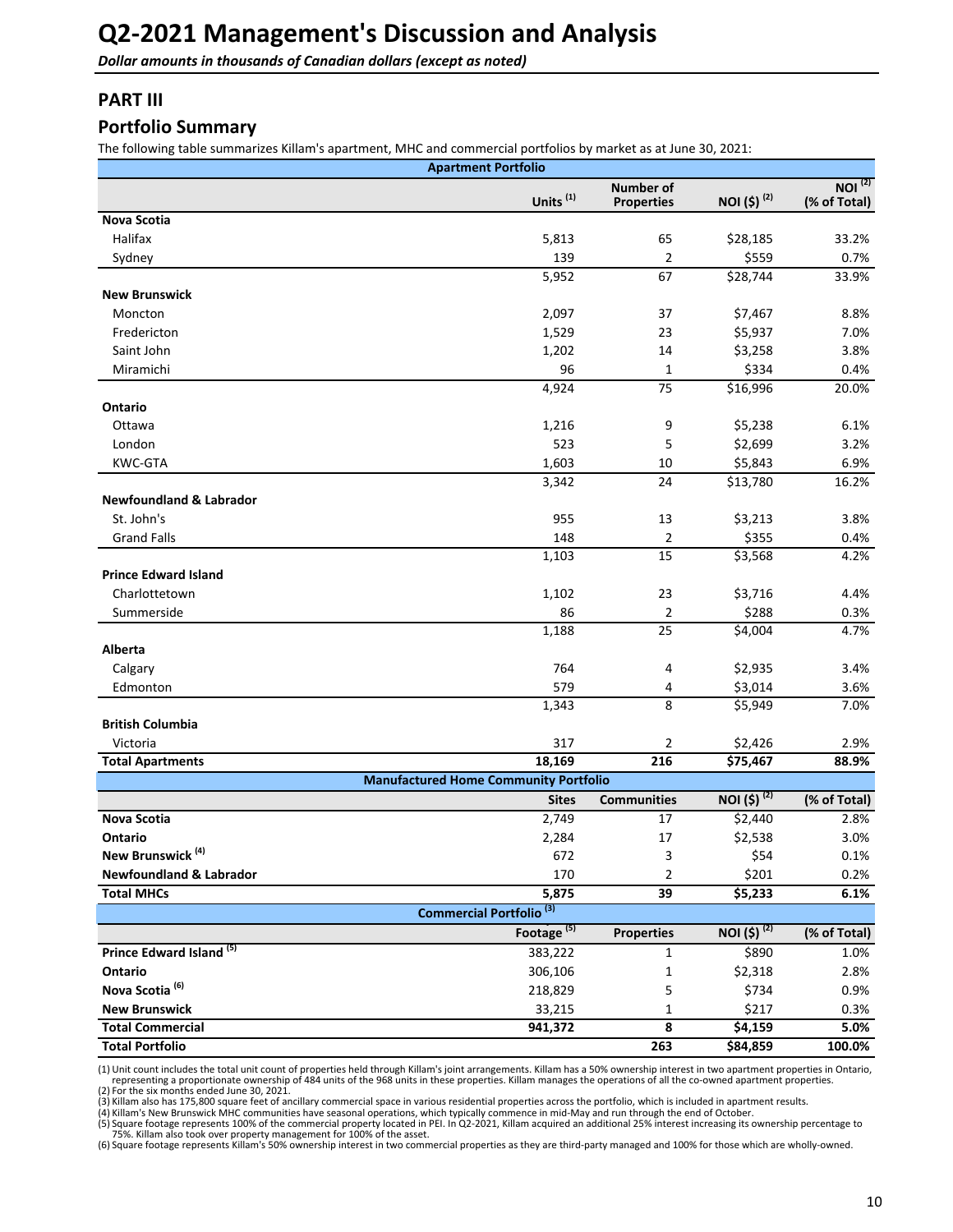## <span id="page-10-0"></span>**PART IV**

## **Q2-2021 Financial Overview**

## **Consolidated Results**

#### For the three months ended June 30,

|                             |          | <b>Total Portfolio</b><br><b>Same Property</b> |            |          |          |          |
|-----------------------------|----------|------------------------------------------------|------------|----------|----------|----------|
|                             | 2021     | 2020                                           | % Change   | 2021     | 2020     | % Change |
| Property revenue            | \$70,300 | \$64,899                                       | 8.3%       | \$65,454 | \$62,908 | 4.0%     |
| Property operating expenses |          |                                                |            |          |          |          |
| General operating expenses  | 11,221   | 9,774                                          | 14.8%      | 10,389   | 9,526    | 9.1%     |
| Utility and fuel expenses   | 5,964    | 5,770                                          | 3.4%       | 5,703    | 5,690    | 0.2%     |
| Property taxes              | 8,519    | 8,037                                          | 6.0%       | 7,845    | 7,946    | (1.3)%   |
| Total operating expenses    | \$25,704 | \$23,581                                       | 9.0%       | \$23,937 | \$23,162 | 3.3%     |
| <b>NOI</b>                  | \$44,596 | \$41,318                                       | 7.9%       | \$41,517 | \$39,746 | 4.5%     |
| Operating margin %          | 63.4%    | 63.7%                                          | $(30)$ bps | 63.4%    | 63.2%    | 20 bps   |

#### For the six months ended June 30,

|                             |           | <b>Total Portfolio</b> |          |           | <b>Same Property</b> |          |  |  |
|-----------------------------|-----------|------------------------|----------|-----------|----------------------|----------|--|--|
|                             | 2021      | 2020                   | % Change | 2021      | 2020                 | % Change |  |  |
| Property revenue            | \$137,674 | \$128,193              | 7.4%     | \$128,843 | \$125,006            | 3.1%     |  |  |
| Property operating expenses |           |                        |          |           |                      |          |  |  |
| General operating expenses  | 22,459    | 19,928                 | 12.7%    | 20,936    | 19,599               | 6.8%     |  |  |
| Utility and fuel expenses   | 13,223    | 13,246                 | (0.2)%   | 12,666    | 13,088               | (3.2)%   |  |  |
| Property taxes              | 17,133    | 15,865                 | 8.0%     | 15,865    | 15,683               | 1.2%     |  |  |
| Total operating expenses    | \$52,815  | \$49,039               | 7.7%     | \$49,467  | \$48,370             | 2.3%     |  |  |
| NOI                         | \$84,859  | \$79,154               | 7.2%     | \$79,376  | \$76,636             | 3.6%     |  |  |
| Operating margin %          | 61.6%     | 61.7%                  | (10) bps | 61.6%     | 61.3%                | 30 bps   |  |  |

For the three and six months ended June 30, 2021, Killam achieved strong overall portfolio performance. Revenue grew 8.3% and 7.4%, partially offset by total operating expense increase of 9.0% and 7.7%, due to the increased size of Killam's overall portfolio as well as the fact property operating expenses were below historical norms in Q2-2020 with the onset of the COVID-19 pandemic. In aggregate, NOI increased 7.9% and 7.2% for the three and six months ended June 30, 2021.

Same property results include properties owned during comparable 2021 and 2020 periods. Same property results represent 87.4% of the fair value of Killam's investment property portfolio as at June 30, 2021. Non-same property results include acquisitions, dispositions and developments completed in 2020 and 2021 and commercial assets acquired for future residential development.

Same property revenue grew by 4.0% and 3.1% for three and six months ended June 30, 2021, as compared to the same periods of 2020. This growth was driven by a 20 bps increase in apartment occupancy, rental rate growth on unit turns, increased seasonal operations and growth in commercial revenues.

Total same property operating expenses increased 3.3% for the three months ended June 30, 2021. The increase for the quarter was largely driven by a 9.1% increase in general operating expenses and a modest a 0.2% increase in utility and fuel expenses. The increase in general operating expenses reflects a low comparative quarter in Q2-2020 when many expenses were reduced due to COVID-19 restrictions. These increases were offset by a 1.3% decrease in property taxes, driven primarily by lower taxes on Killam's commercial assets. 

Total same property operating expenses increased 2.3% for the six months ended June 30, 2021, compared to the same period of 2020. The increase year to date was driven by a 6.8% increase in general operating expenses and a 1.2% increase in property taxes. These increases were partially offset by a 3.2% decrease in utility and fuel expenses as a result of reduced consumption from energy efficiency projects, decreases in natural gas pricing across Killam's two largest regions, warmer than average temperatures during the first quarter of the year, and a decrease in the inclusion of unit electricity as part of the monthly rent.

Overall, same property NOI grew by 4.5% and 3.6% for the three and six months ended June 30, 2021.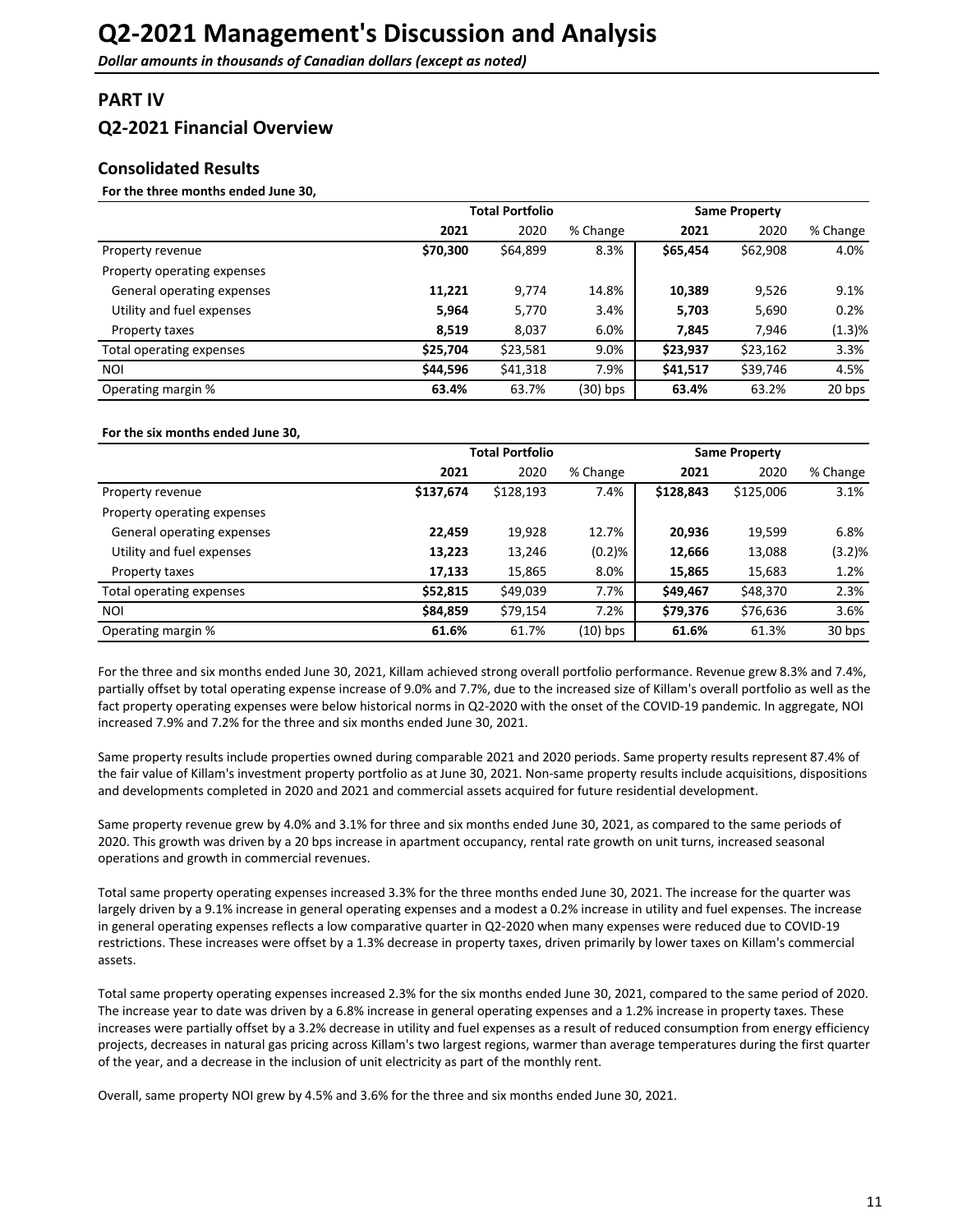<span id="page-11-0"></span>**Dollar amounts in thousands of Canadian dollars (except as noted)** 

### **Apartment Results**

For the three months ended June 30,

|                             |          | <b>Total</b> |            |          | <b>Same Property</b> |          |  |  |
|-----------------------------|----------|--------------|------------|----------|----------------------|----------|--|--|
|                             | 2021     | 2020         | % Change   | 2021     | 2020                 | % Change |  |  |
| Property revenue            | \$61,296 | \$56,618     | 8.3%       | \$56,690 | \$54,799             | 3.5%     |  |  |
| Property operating expenses |          |              |            |          |                      |          |  |  |
| General operating expenses  | 9,395    | 8,111        | 15.8%      | 8,695    | 7,891                | 10.2%    |  |  |
| Utility and fuel expenses   | 5,484    | 5,225        | 5.0%       | 5,211    | 5,156                | 1.1%     |  |  |
| Property taxes              | 7,541    | 6,961        | 8.3%       | 6,931    | 6,901                | 0.4%     |  |  |
| Total operating expenses    | \$22,420 | \$20,297     | 10.5%      | \$20,837 | \$19,948             | 4.5%     |  |  |
| NOI                         | \$38,876 | \$36,321     | 7.0%       | \$35,853 | \$34,851             | 2.9%     |  |  |
| Operating margin %          | 63.4%    | 64.2%        | $(80)$ bps | 63.2%    | 63.6%                | (40) bps |  |  |

#### For the six months ended June 30,

|                             |           | <b>Total</b> |            |           | <b>Same Property</b> |          |
|-----------------------------|-----------|--------------|------------|-----------|----------------------|----------|
|                             | 2021      | 2020         | % Change   | 2021      | 2020                 | % Change |
| Property revenue            | \$121,228 | \$112,708    | 7.6%       | \$112,813 | \$109,827            | 2.7%     |
| Property operating expenses |           |              |            |           |                      |          |
| General operating expenses  | 18,675    | 16,486       | 13.3%      | 17,301    | 16,212               | 6.7%     |
| Utility and fuel expenses   | 12,003    | 11,977       | 0.2%       | 11,452    | 11,845               | (3.3)%   |
| Property taxes              | 15,083    | 13,736       | 9.8%       | 13,919    | 13,620               | 2.2%     |
| Total operating expenses    | \$45,761  | \$42,199     | 8.4%       | \$42,672  | \$41,677             | 2.4%     |
| NOI                         | \$75,467  | \$70,509     | 7.0%       | \$70,141  | \$68,150             | 2.9%     |
| Operating margin %          | 62.3%     | 62.6%        | $(30)$ bps | 62.2%     | 62.1%                | 10 bps   |

### **Apartment Revenue**

Total apartment revenue for the three and six months ended June 30, 2021, was \$61.3 million and \$121.2 million, an increase of 8.3% and 7.6%, over the same periods of 2020. Revenue growth was augmented by contributions from recently acquired and developed properties and higher rental rates.

Same property apartment revenue increased 3.5% and 2.7% for the three and six months ended June 30, 2021, driven by increased rental rates, with New Brunswick achieving the strongest performance with rental rate growth of 4.2% compared to June 30, 2020. Increased occupancy also contributed to revenue growth, with a 20 bps increase during the quarter. Beginning with the onset of COVID-19, Killam experienced a slight decline in occupancy in most markets; however, Killam has seen a trend of increased occupancy to date in 2021. Killam's tenant base includes a diverse mix of tenants, including young professionals, seniors, empty nesters, families and students.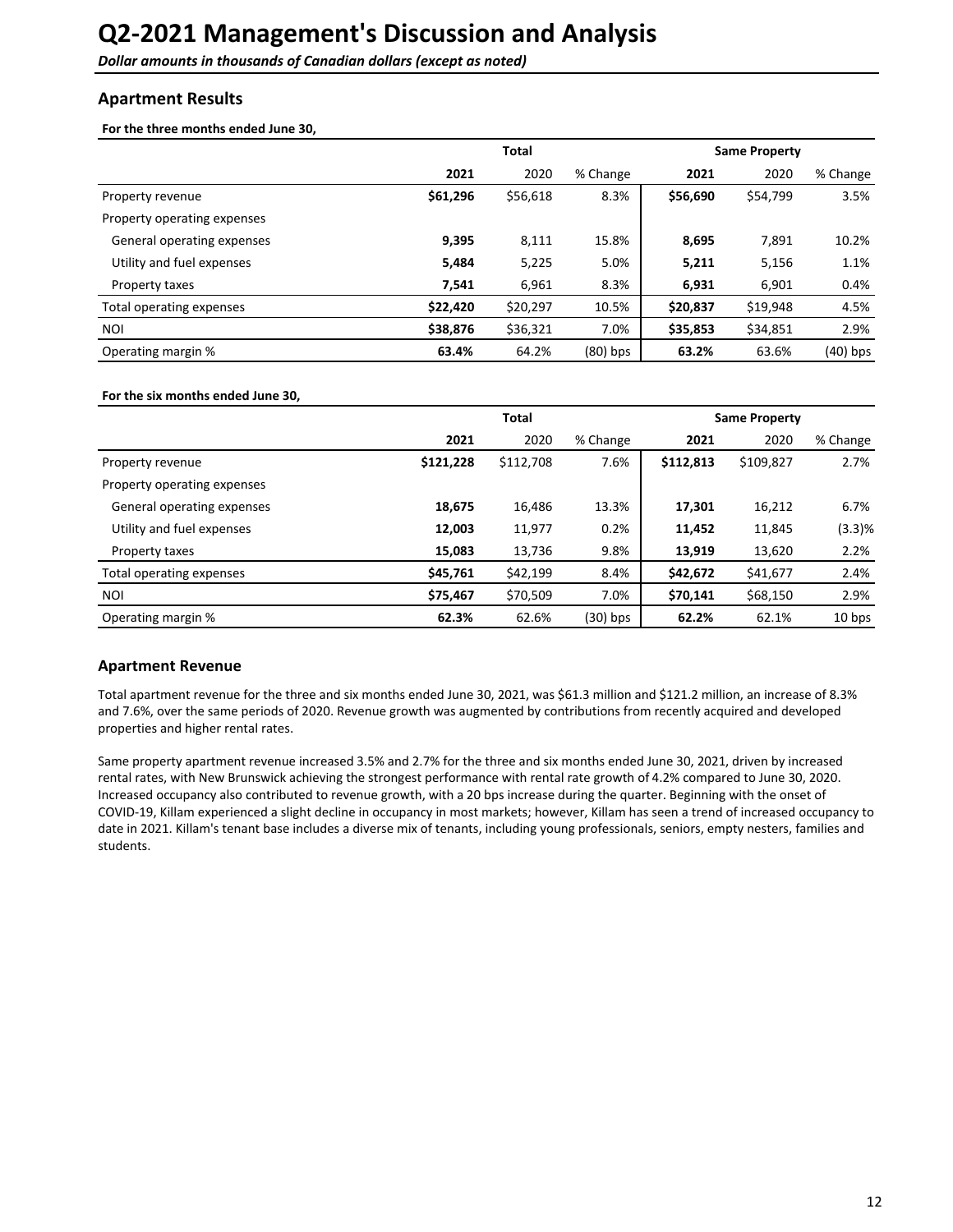**Dollar amounts in thousands of Canadian dollars (except as noted)** 

### Apartment Occupancy Analysis by Core Market (% of Residential Rent)<sup>(1)</sup>

|                                            |            | <b>Total Occupancy</b> |       |                 |       | <b>Same Property Occupancy</b> |                 |  |
|--------------------------------------------|------------|------------------------|-------|-----------------|-------|--------------------------------|-----------------|--|
| For the three months ended June 30,        | # of Units | 2021                   | 2020  | Change<br>(bps) | 2021  | 2020                           | Change<br>(bps) |  |
| <b>Nova Scotia</b>                         |            |                        |       |                 |       |                                |                 |  |
| Halifax                                    | 5,813      | 98.1%                  | 97.8% | 30              | 98.1% | 97.8%                          | 30              |  |
| Ontario                                    |            |                        |       |                 |       |                                |                 |  |
| Ottawa                                     | 1,216      | 93.8%                  | 94.2% | (40)            | 93.8% | 94.2%                          | (40)            |  |
| London                                     | 523        | 96.0%                  | 95.0% | 100             | 96.0% | 95.0%                          | 100             |  |
| <b>KWC-GTA</b>                             | 1,603      | 98.8%                  | 98.5% | 30              | 98.9% | 98.6%                          | 30              |  |
| <b>New Brunswick</b>                       |            |                        |       |                 |       |                                |                 |  |
| Moncton <sup>(2)</sup>                     | 2,097      | 96.7%                  | 98.7% | (200)           | 98.2% | 98.7%                          | (50)            |  |
| Fredericton                                | 1,529      | 98.2%                  | 97.9% | 30              | 98.2% | 97.9%                          | 30              |  |
| Saint John                                 | 1,202      | 97.5%                  | 96.5% | 100             | 97.5% | 96.5%                          | 100             |  |
| <b>Newfoundland and Labrador</b>           |            |                        |       |                 |       |                                |                 |  |
| St. John's                                 | 955        | 90.2%                  | 88.0% | 220             | 90.1% | 88.0%                          | 210             |  |
| <b>Prince Edward Island</b>                |            |                        |       |                 |       |                                |                 |  |
| Charlottetown <sup>(3)</sup>               | 1,102      | 93.2%                  | 99.4% | (620)           | 99.3% | 99.4%                          | (10)            |  |
| Alberta                                    |            |                        |       |                 |       |                                |                 |  |
| Calgary <sup>(4)</sup>                     | 764        | 83.1%                  | 94.2% | (1, 110)        | 91.3% | 94.2%                          | (290)           |  |
| Edmonton                                   | 579        | 92.8%                  | 93.0% | (20)            | 92.8% | 93.0%                          | (20)            |  |
| <b>British Columbia</b>                    |            |                        |       |                 |       |                                |                 |  |
| Victoria                                   | 317        | 96.4%                  | 91.6% | 480             | N/A   | N/A                            | N/A             |  |
| <b>Other Atlantic</b>                      | 469        | 96.0%                  | 93.9% | 210             | 96.0% | 93.9%                          | 210             |  |
| <b>Total Apartments (weighted average)</b> | 18,169     | 95.9%                  | 96.5% | (60)            | 96.9% | 96.7%                          | 20              |  |

(1) Occupancy as a percentage of residential rent is calculated as vacancy (in dollars) divided by gross potential residential rent (in dollars) for the period. (2) Total occupancy for Moncton was impacted by the acquisition of a 162-unit apartment building in November 2020, which is undergoing initial leaseup.

(3) Total occupancy for Charlottetown was impacted by two recently completed developments, Shorefront, a 78-unit building, and 10 Harley, a 38-unit building, both which were undergoing initial lease-up during the first half of 2021.

(4) Total occupancy for Calgary was impacted by Nolan Hill, a recently acquired 233-unit property, which was undergoing initial lease-up during the first half of 2021.

For discussion on changes in occupancy levels during the quarter, refer to page 17 of this MD&A under section "Apartment Same Property NOI by Region".



**Historical Same Property Apartment Occupancy & Rental Incentives (as a % of Revenue)** 

Killam continued to see an uptick in rental incentives as a percentage of total revenue during Q2-2021, due primarily to its Alberta portfolio, which saw a 49% increase in rental incentives during the second quarter. Rental incentives were relatively flat across all other regions.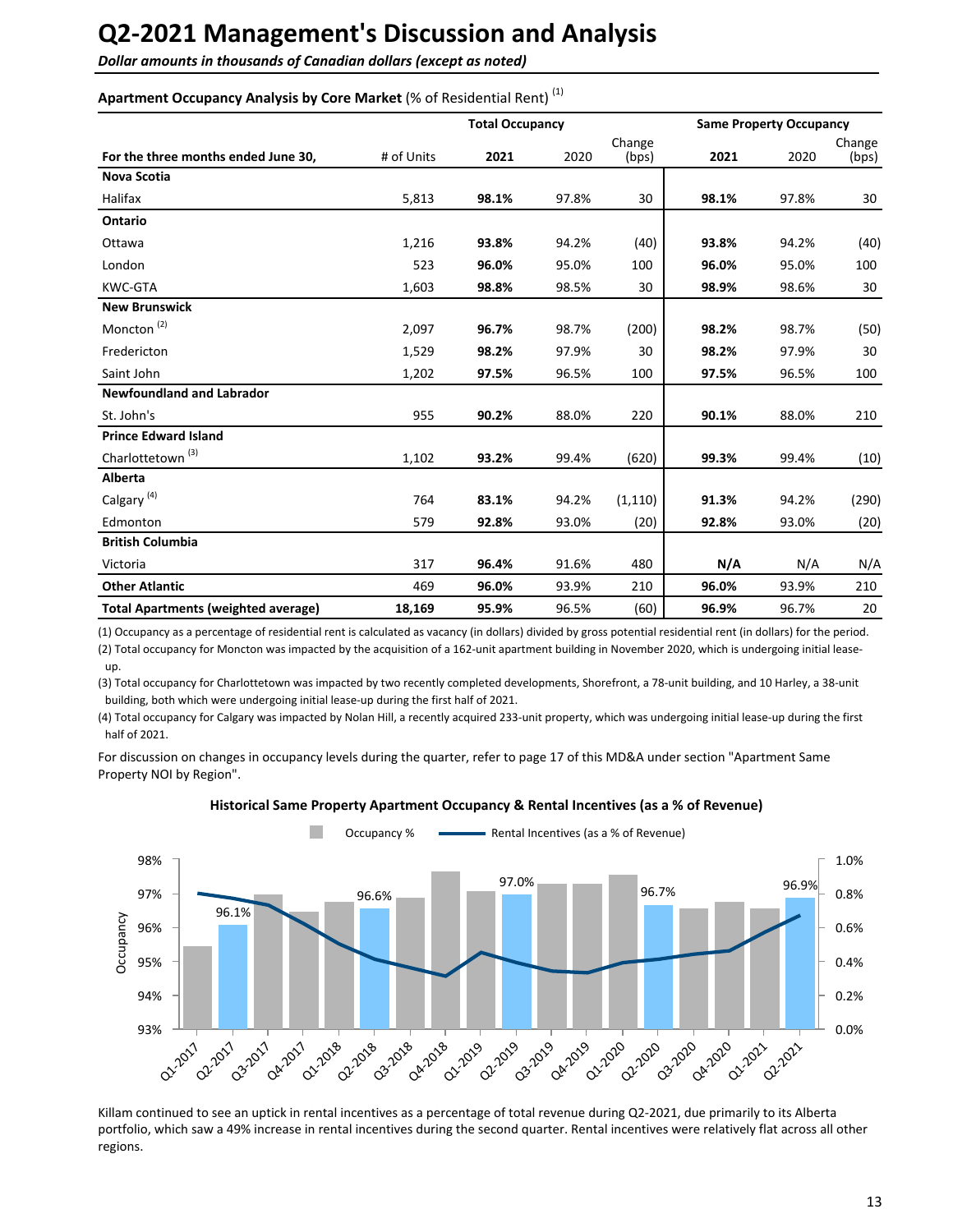**Dollar amounts in thousands of Canadian dollars (except as noted)** 

#### **Average Rent Analysis by Core Market**

**As at June 30,**

|                                            |            | <b>Average Rent</b> |         |          |         | <b>Same Property Average Rent</b> |          |
|--------------------------------------------|------------|---------------------|---------|----------|---------|-----------------------------------|----------|
|                                            | # of Units | 2021                | 2020    | % Change | 2021    | 2020                              | % Change |
| <b>Nova Scotia</b>                         |            |                     |         |          |         |                                   |          |
| Halifax                                    | 5,813      | \$1,204             | \$1,161 | 3.7%     | \$1,204 | \$1,161                           | 3.7%     |
| Ontario                                    |            |                     |         |          |         |                                   |          |
| Ottawa                                     | 1,216      | \$1,808             | \$1,771 | 2.1%     | \$1,808 | \$1,771                           | 2.1%     |
| London                                     | 523        | \$1,378             | \$1,337 | 3.1%     | \$1,378 | \$1,337                           | 3.1%     |
| KWC-GTA <sup>(1)</sup>                     | 1,603      | \$1,396             | \$1,518 | (8.0)%   | \$1,574 | \$1,518                           | 3.7%     |
| <b>New Brunswick</b>                       |            |                     |         |          |         |                                   |          |
| Moncton <sup>(2)</sup>                     | 2,097      | \$1,058             | \$942   | 12.3%    | \$978   | \$942                             | 3.8%     |
| Fredericton                                | 1,529      | \$1,083             | \$1,035 | 4.6%     | \$1,083 | \$1,035                           | 4.6%     |
| Saint John                                 | 1,202      | \$897               | \$860   | 4.3%     | \$897   | \$860                             | 4.3%     |
| <b>Newfoundland and Labrador</b>           |            |                     |         |          |         |                                   |          |
| St. John's                                 | 955        | \$1,006             | \$1,000 | 0.6%     | \$1,013 | \$1,000                           | 1.3%     |
| <b>Prince Edward Island</b>                |            |                     |         |          |         |                                   |          |
| Charlottetown <sup>(3)</sup>               | 1,102      | \$1,105             | \$1,020 | 8.3%     | \$1,031 | \$1,020                           | 1.1%     |
| Alberta                                    |            |                     |         |          |         |                                   |          |
| Calgary                                    | 764        | \$1,291             | \$1,254 | 3.0%     | \$1,269 | \$1,255                           | 1.1%     |
| Edmonton                                   | 579        | \$1,478             | \$1,478 | $-\%$    | \$1,478 | \$1,479                           | (0.1)%   |
| <b>British Columbia</b>                    |            |                     |         |          |         |                                   |          |
| Victoria                                   | 317        | \$1,753             | \$1,718 | 2.0%     | N/A     | N/A                               | N/A      |
| <b>Other Atlantic</b>                      | 469        | \$935               | \$918   | 1.9%     | \$935   | \$918                             | 1.9%     |
| <b>Total Apartments (weighted average)</b> | 18,169     | \$1,202             | \$1,154 | 4.2%     | \$1,178 | \$1,143                           | 3.1%     |

(1) The decline in the average net rent in the KWC-GTA region relates to the acquisition of a 785-unit portfolio in the region in Q2-2021.

(2) The higher than normal increase in average rent is a result of 162 newly constructed, larger condo-quality units.

(3) The higher than normal increase in average rent is a result of two recently completed developments, Shorefront and 10 Harley.

#### Same Property Rental Increases - Tenant Renewals versus Unit Turns

Killam typically turns approximately 30% to 32% of its units each year, with the trend declining in recent years, including 2020, where turnover levels were down 160 bps from 2019, at approximately 29%. Upon turn, Killam will typically generate rental increases by moving rental rates to market and, where market demand exists, by upgrading units for unlevered returns of 10%–15% on capital invested. Killam saw a 50 bps decline in its same property weighted average rental increase, to 3.0% on turns and renewals which came into effect during the first half of 2021, compared to the same period of 2020. The decline is primarily attributable to provincial rent restrictions for existing tenants in response to COVID-19, including a rent freeze in Ontario and a 2.0% rent cap in Nova Scotia. The chart below summarizes the rental increases earned during the three and six months ended June 30, 2021 and 2020.

|                                |                     | For the three months ended June 30,    |        |                                                                                      | For the six months ended June 30, |                    |        |                                                  |
|--------------------------------|---------------------|----------------------------------------|--------|--------------------------------------------------------------------------------------|-----------------------------------|--------------------|--------|--------------------------------------------------|
|                                | 2021                |                                        | 2020   |                                                                                      | 2021                              |                    | 2020   |                                                  |
|                                | Rental<br>Increases | Turnovers &<br>Renewals <sup>(1)</sup> | Rental | Turnovers & I<br>Increases Renewals <sup>(1)</sup> Increases Renewals <sup>(1)</sup> |                                   | Rental Turnovers & | Rental | Turnovers &<br>Increases Renewals <sup>(1)</sup> |
| Lease renewal                  | 1.5%                | 74.1%                                  | 2.4%   | 80.4%                                                                                | 1.4%                              | 73.9%              | 2.3%   | 80.0%                                            |
| Unit turn - regular            | 4.8%                | 22.5%                                  | 5.9%   | 17.2%                                                                                | 4.7%                              | 22.5%              | 6.0%   | 17.3%                                            |
| Unit turn – repositioned $(2)$ | 28.0%               | 3.4%                                   | 28.8%  | 2.4%                                                                                 | 27.3%                             | 3.5%               | 28.6%  | 2.7%                                             |
| Rental increase (weighted avg) | 3.1%                |                                        | 3.5%   |                                                                                      | 3.0%                              |                    | 3.5%   |                                                  |

(1) The percentage of total units renewed and turned during the three and six months ended June 30, 2021, was 24.1% and 43.3% (June 30, 2020 - 25.4% and 45.1%).

(2) The weighted average rental lift on the units repositioned is based on the 146 and 276 units re-leased during the three and six months ended June 30, 2021.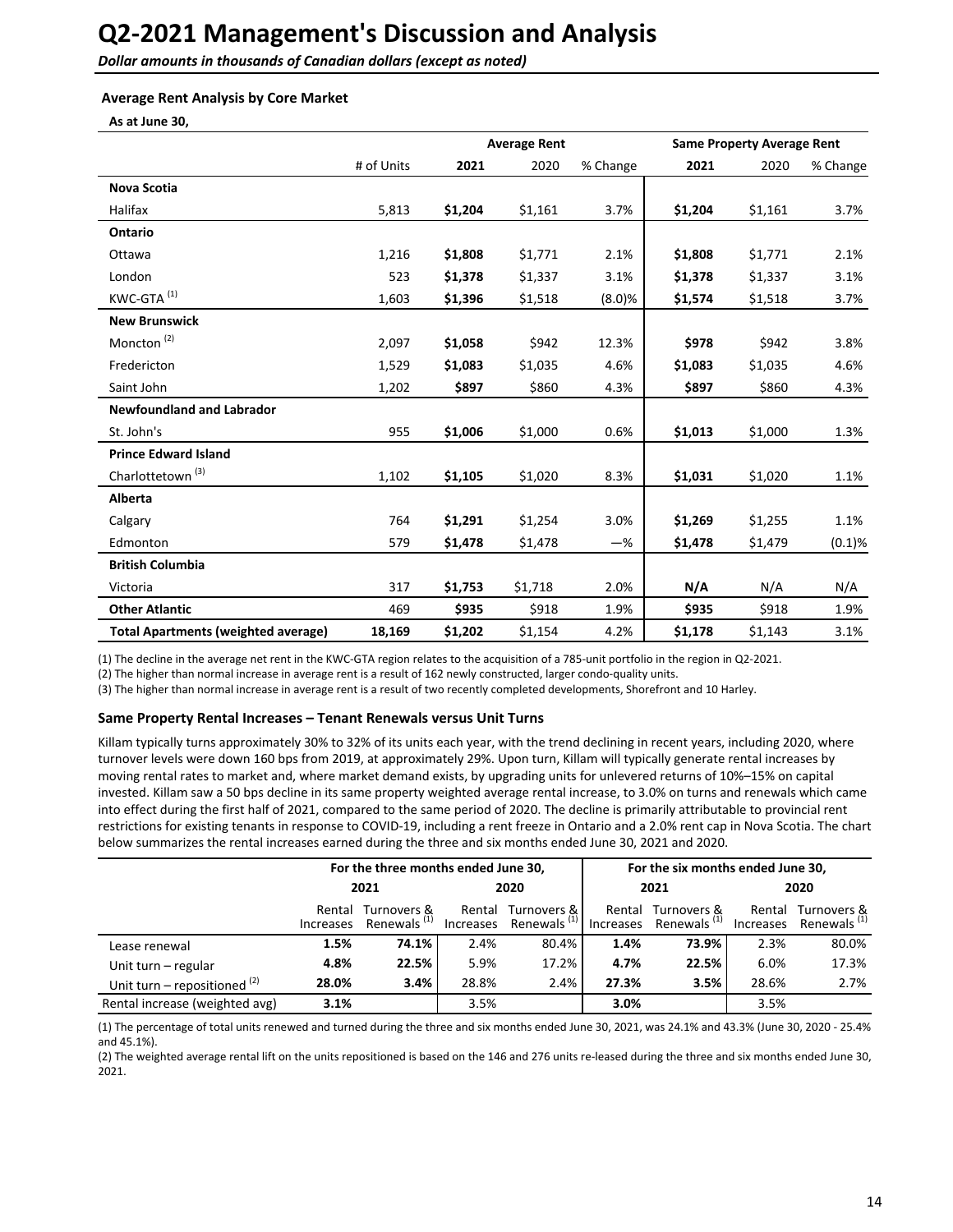

The following chart summarizes the weighted-average rental rate increases achieved by quarter on lease turns and renewals.





**Apartments - Historical Same Property Operating Margin %**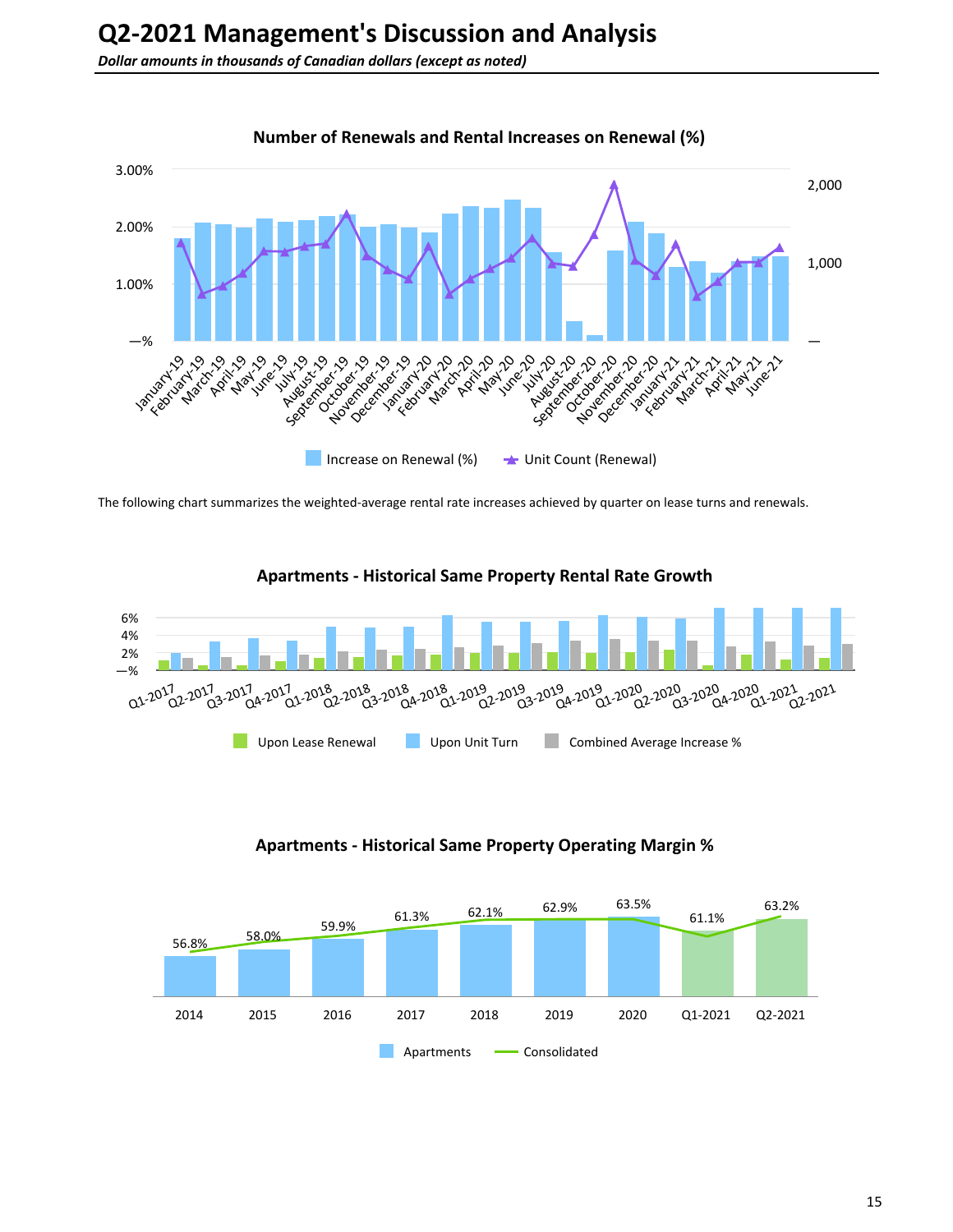## **Apartment Expenses**

Total operating expenses for the three and six months ended June 30, 2021, were \$22.4 million and \$45.8 million, a 10.5% and 8.4% increase over the same periods in 2020, due primarily to incremental costs associated with recent acquisitions and developments and operating expense increases. Total same property operating expenses increased by 4.5% and 2.4% for the three and six months ended June 30, 2021, also due to higher general operating expenses as a result of repairs and maintenance work being delayed in the same periods in 2020 due to COVID-19 related restrictions. For the six months ended June 30, 2021, utility and fuel expenses decreased 3.3%. Utility savings were attributable to lower natural gas rates, reduced consumption from energy efficiency initiatives and a mild winter.

#### **Property Operating Expenses**

Property operating expenses for the apartment portfolio include repairs and maintenance, contract services, insurance, property management and property management wages and benefits, uncollectible accounts, marketing, advertising and leasing costs. The increase in same property general operating costs of 10.2% and 6.7% for the three and six months ended June 30, 2021 was largely due to higher insurance premiums, timing of repairs and maintenance and salary costs in Q2-2020 due to COVID-19.

|                                 |         | Three months ended June 30, |          | Six months ended June 30, |          |           |  |
|---------------------------------|---------|-----------------------------|----------|---------------------------|----------|-----------|--|
|                                 | 2021    | 2020                        | % Change | 2021                      | 2020     | % Change  |  |
| Natural gas                     | \$1,628 | \$1,615                     | 0.8%     | \$3,999                   | \$4,172  | (4.1)%    |  |
| Electricity                     | 1,902   | 1,963                       | (3.1)%   | 3,964                     | 4,224    | (6.2)%    |  |
| Water                           | 1,423   | 1,380                       | 3.1%     | 2.841                     | 2,788    | 1.9%      |  |
| Oil & propane                   | 241     | 180                         | 33.9%    | 614                       | 627      | $(2.1)\%$ |  |
| Other                           | 17      | 18                          | (5.6)%   | 34                        | 34       | $-\%$     |  |
| Total utility and fuel expenses | \$5,211 | \$5,156                     | 1.1%     | \$11,452                  | \$11,845 | (3.3)%    |  |

#### **Same Property Utility and Fuel Expenses**

Killam's apartments are heated with natural gas (58%), electricity (32%), oil (6%), steam (2%), geothermal (2%) and propane (less than 1%). Electricity costs relate primarily to common areas, as unit electricity costs are typically paid by tenants, reducing Killam's exposure to the majority of Killam's 5,000 apartments heated with electricity. Fuel costs associated with central natural gas or oil-fired heating plants are paid by Killam.

Utility and fuel expenses accounted for approximately 25% and 27% of Killam's total apartment same property operating expenses for the three and six months ended June 30, 2021. Total same property utility and fuel expenses increased 1.1% for the three months ended June 30, 2021. For the six months ended June 30, 2021 same property utility and fuel expenses decreased 3.3%.

Same property natural gas expense increased modestly by 0.8% for the three months ended June 30, 2021, as a result of higher gas prices in Nova Scotia and Ontario in the quarter. For the six months ended June 30, 2021 same property natural gas expense decreased 4.1%. The significant decrease in natural gas expense was primarily attributable to lower commodity price in New Brunswick and milder weather. 

Electricity costs were 3.1% and 6.2% lower for the three and six months ended June 30, 2021, primarily due to consumption savings from LED lighting retrofits and warmer temperatures, more than offsetting rising rates, as well as a reduction of unit electricity being included as part of a tenant's monthly rent in certain regions given strong market fundamentals.

Heating oil and propane costs increased by 33.9% for the three months ended June 30, 2021, compared to the same period of 2020, as a result of a 38% increase in oil prices quarter-over-quarter. For the six months ended June 30, 2021 oil and propane costs decreased by 2.1% as a result of a milder winter coupled with increased efficiencies from boiler upgrades and switching to natural gas at certain properties.

### **Property Taxes**

Same property property tax expense for the three and six months ended June 30, 2021 was \$6.9 million and \$13.9 million, a 0.4% and 2.2% increase from the same periods of 2020. Killam experienced property tax increases across the majority of its markets, however, these were offset by a number of successful property tax appeals resulting in refunds in the quarter. Killam actively reviews its property tax assessments and appeals tax assessment increases wherever possible to minimize this impact.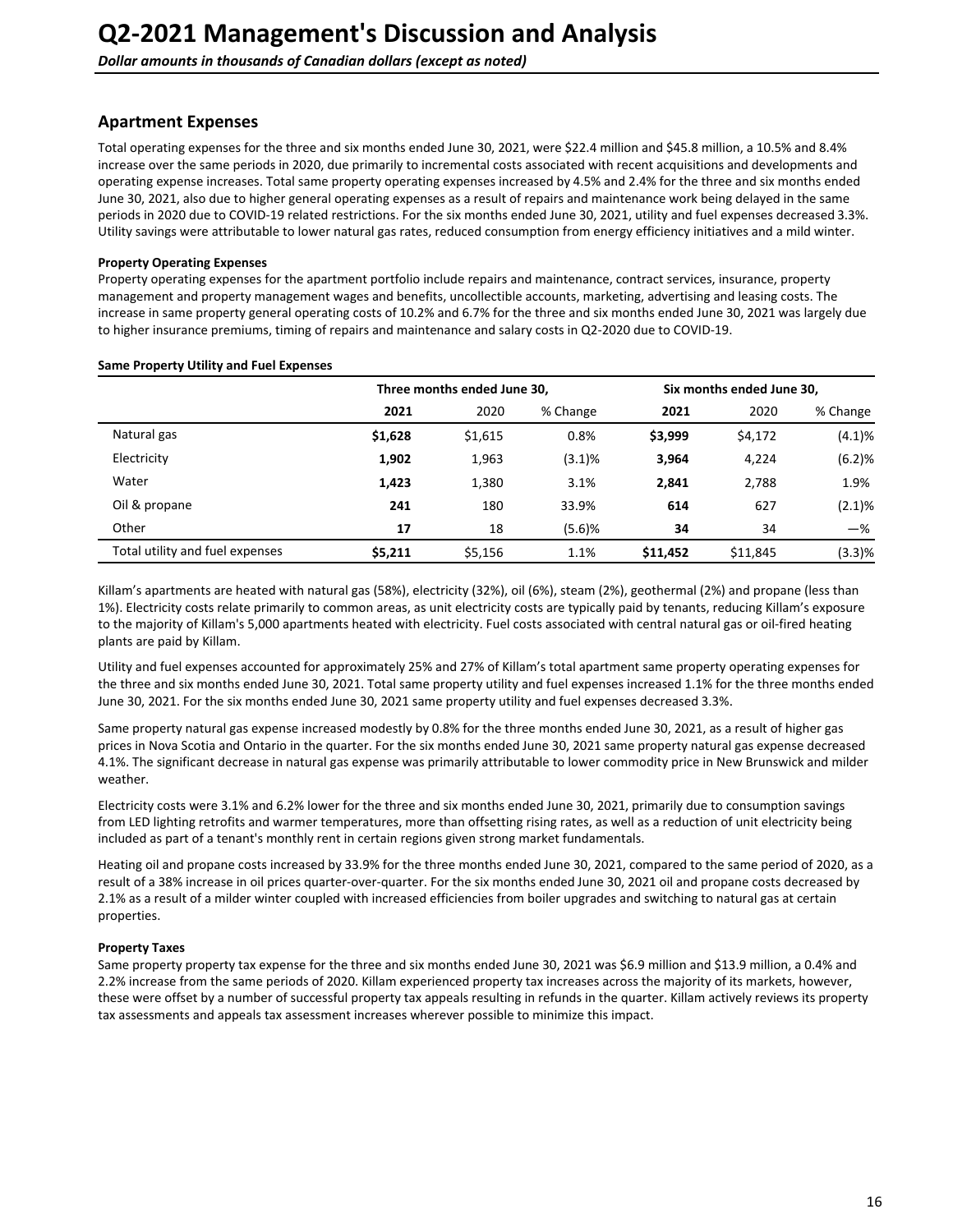Dollar amounts in thousands of Canadian dollars (except as noted)

### **Apartment Same Property NOI by Region**

**Three months ended June 30,**

|                                    |          | <b>Property Revenue</b> |          |              | <b>Property Expenses</b> |          |          | <b>Net Operating Income</b> |          |
|------------------------------------|----------|-------------------------|----------|--------------|--------------------------|----------|----------|-----------------------------|----------|
|                                    | 2021     | 2020                    | % Change | 2021         | 2020                     | % Change | 2021     | 2020                        | % Change |
| <b>Nova Scotia</b>                 |          |                         |          |              |                          |          |          |                             |          |
| Halifax                            | \$21,265 | \$20,287                | 4.8%     | (57, 344)    | (56, 845)                | 7.3%     | \$13,921 | \$13,442                    | 3.6%     |
|                                    | 21,265   | 20,287                  | 4.8%     | (7, 344)     | (6, 845)                 | 7.3%     | 13,921   | 13,442                      | 3.6%     |
| Ontario                            |          |                         |          |              |                          |          |          |                             |          |
| Ottawa                             | 3,915    | 3,843                   | 1.9%     | (1, 284)     | (1,266)                  | 1.4%     | 2,631    | 2,577                       | 2.1%     |
| London                             | 2,086    | 2,000                   | 4.3%     | (716)        | (710)                    | 0.8%     | 1,370    | 1,290                       | 6.2%     |
| <b>KWC-GTA</b>                     | 4,211    | 4,088                   | 3.0%     | (1, 266)     | (1, 281)                 | (1.2)%   | 2,945    | 2,807                       | 4.9%     |
|                                    | 10,212   | 9,931                   | 2.8%     | (3, 266)     | (3,257)                  | 0.3%     | 6,946    | 6,674                       | 4.1%     |
| <b>New Brunswick</b>               |          |                         |          |              |                          |          |          |                             |          |
| Moncton                            | 5,690    | 5,519                   | 3.1%     | (2,526)      | (2, 470)                 | 2.3%     | 3,164    | 3,049                       | 3.8%     |
| Fredericton                        | 5,045    | 4,802                   | 5.1%     | (2,022)      | (1,929)                  | 4.8%     | 3,023    | 2,873                       | 5.2%     |
| Saint John                         | 3,257    | 3,080                   | 5.7%     | (1,526)      | (1,460)                  | 4.5%     | 1,731    | 1,620                       | 6.9%     |
|                                    | 13,992   | 13,401                  | 4.4%     | (6,074)      | (5,859)                  | 3.7%     | 7,918    | 7,542                       | 5.0%     |
| <b>Newfoundland &amp; Labrador</b> |          |                         |          |              |                          |          |          |                             |          |
| St. John's                         | 2,536    | 2,439                   | 4.0%     | (857)        | (858)                    | (0.1)%   | 1,679    | 1,581                       | 6.2%     |
|                                    | 2,536    | 2,439                   | 4.0%     | (857)        | (858)                    | (0.1)%   | 1,679    | 1,581                       | 6.2%     |
| <b>Prince Edward Island</b>        |          |                         |          |              |                          |          |          |                             |          |
| Charlottetown                      | 3,010    | 2,973                   | 1.2%     | (1, 223)     | (1, 112)                 | 10.0%    | 1,787    | 1,861                       | (4.0)%   |
|                                    | 3,010    | 2,973                   | 1.2%     | (1, 223)     | (1, 112)                 | 10.0%    | 1,787    | 1,861                       | (4.0)%   |
| <b>Alberta</b>                     |          |                         |          |              |                          |          |          |                             |          |
| Calgary                            | 1,951    | 2,041                   | (4.4)%   | (697)        | (670)                    | 4.0%     | 1,254    | 1,371                       | (8.5)%   |
| Edmonton                           | 2,368    | 2,424                   | (2.3)%   | (826)        | (871)                    | (5.2)%   | 1,542    | 1,553                       | (0.7)%   |
|                                    | 4,319    | 4,465                   | (3.3)%   | (1,523)      | (1, 541)                 | (1.2)%   | 2,796    | 2,924                       | (4.4)%   |
| <b>Other Atlantic locations</b>    | 1,356    | 1,303                   | 4.1%     | (550)        | (476)                    | 15.5%    | 806      | 827                         | (2.5)%   |
|                                    | \$56,690 | \$54,799                | 3.5%     | ( \$20, 837) | (519, 948)               | 4.5%     | \$35,853 | \$34,851                    | 2.9%     |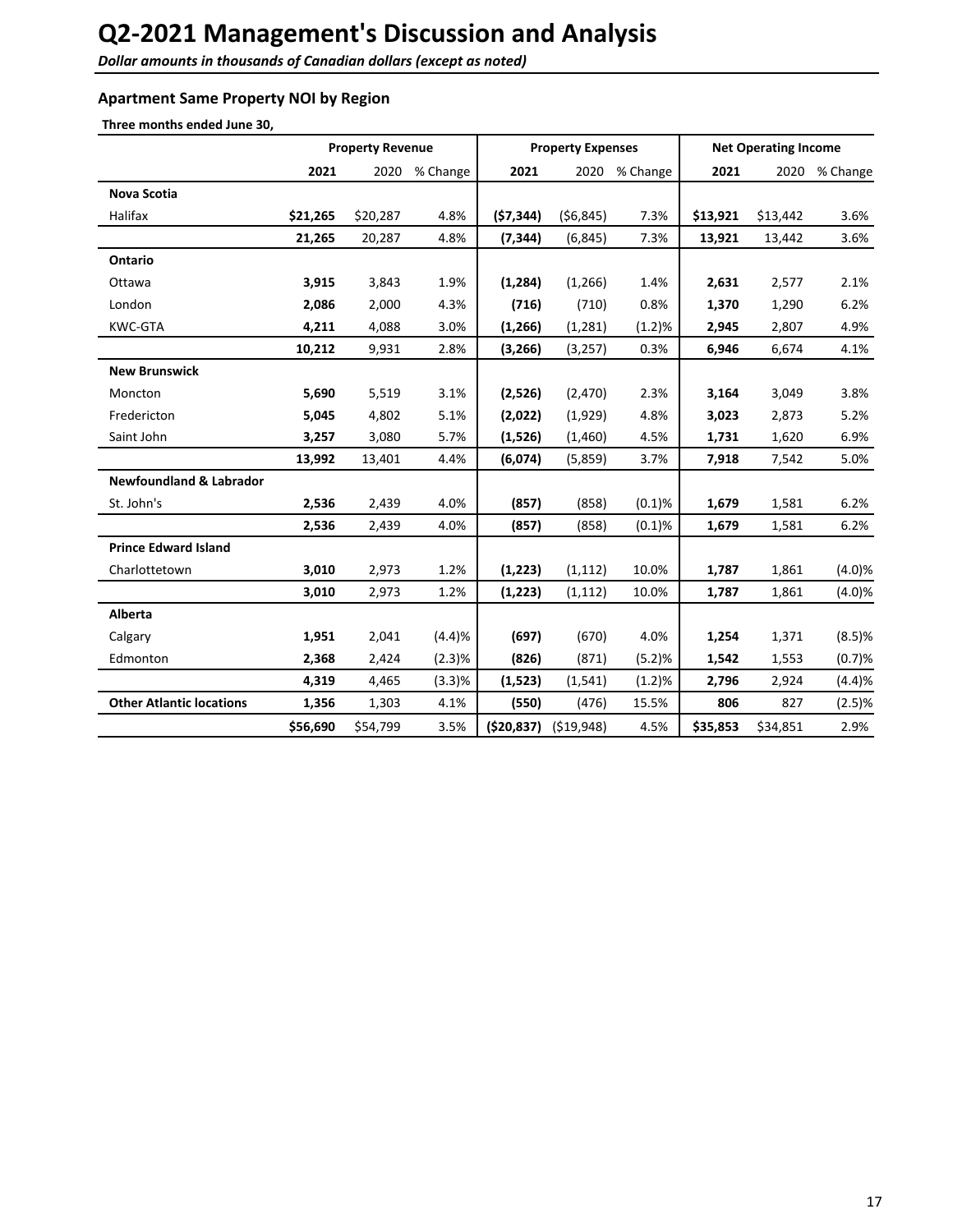**Dollar amounts in thousands of Canadian dollars (except as noted)** 

| Six months ended June 30,          |           |                         |          |            |                          |               |          |                             |               |
|------------------------------------|-----------|-------------------------|----------|------------|--------------------------|---------------|----------|-----------------------------|---------------|
|                                    |           | <b>Property Revenue</b> |          |            | <b>Property Expenses</b> |               |          | <b>Net Operating Income</b> |               |
|                                    | 2021      | 2020                    | % Change | 2021       |                          | 2020 % Change | 2021     |                             | 2020 % Change |
| <b>Nova Scotia</b>                 |           |                         |          |            |                          |               |          |                             |               |
| Halifax                            | \$42,173  | \$40,697                | 3.6%     | (514, 933) | (514, 425)               | 3.5%          | \$27,240 | \$26,272                    | 3.7%          |
|                                    | 42,173    | 40,697                  | 3.6%     | (14, 933)  | (14, 425)                | 3.5%          | 27,240   | 26,272                      | 3.7%          |
| Ontario                            |           |                         |          |            |                          |               |          |                             |               |
| Ottawa                             | 7,813     | 7,643                   | 2.2%     | (2,571)    | (2,499)                  | 2.9%          | 5,242    | 5,144                       | 1.9%          |
| London                             | 4,165     | 4,054                   | 2.7%     | (1, 466)   | (1, 429)                 | 2.6%          | 2,699    | 2,625                       | 2.8%          |
| KWC-GTA                            | 8,394     | 8,141                   | 3.1%     | (2,632)    | (2,643)                  | (0.4)%        | 5,762    | 5,498                       | 4.8%          |
|                                    | 20,372    | 19,838                  | 2.7%     | (6,669)    | (6, 571)                 | 1.5%          | 13,703   | 13,267                      | 3.3%          |
| <b>New Brunswick</b>               |           |                         |          |            |                          |               |          |                             |               |
| Moncton                            | 11,323    | 11,044                  | 2.5%     | (5,076)    | (5,065)                  | 0.2%          | 6,247    | 5,979                       | 4.5%          |
| Fredericton                        | 10,048    | 9,603                   | 4.6%     | (4, 110)   | (4,001)                  | 2.7%          | 5,938    | 5,602                       | 6.0%          |
| Saint John                         | 6,480     | 6,158                   | 5.2%     | (3,219)    | (3, 155)                 | 2.0%          | 3,261    | 3,003                       | 8.6%          |
|                                    | 27,851    | 26,805                  | 3.9%     | (12, 405)  | (12, 221)                | 1.5%          | 15,446   | 14,584                      | 5.9%          |
| <b>Newfoundland &amp; Labrador</b> |           |                         |          |            |                          |               |          |                             |               |
| St. John's                         | 5,005     | 4,920                   | 1.7%     | (1, 775)   | (1,744)                  | 1.8%          | 3,230    | 3,176                       | 1.7%          |
|                                    | 5,005     | 4,920                   | 1.7%     | (1,775)    | (1,744)                  | 1.8%          | 3,230    | 3,176                       | 1.7%          |
| <b>Prince Edward Island</b>        |           |                         |          |            |                          |               |          |                             |               |
| Charlottetown                      | 6,024     | 5,947                   | 1.3%     | (2, 574)   | (2, 498)                 | 3.0%          | 3,450    | 3,449                       | $-\%$         |
|                                    | 6,024     | 5,947                   | 1.3%     | (2,574)    | (2, 498)                 | 3.0%          | 3,450    | 3,449                       | $-$ %         |
| Alberta                            |           |                         |          |            |                          |               |          |                             |               |
| Calgary                            | 3,945     | 4,159                   | (5.1)%   | (1, 449)   | (1, 384)                 | 4.7%          | 2,496    | 2,775                       | $(10.1)\%$    |
| Edmonton                           | 4,766     | 4,843                   | (1.6)%   | (1,732)    | (1,822)                  | (4.9)%        | 3,034    | 3,021                       | 0.4%          |
|                                    | 8,711     | 9,002                   | (3.2)%   | (3, 181)   | (3,206)                  | (0.8)%        | 5,530    | 5,796                       | (4.6)%        |
| <b>Other Atlantic locations</b>    | 2,677     | 2,618                   | 2.3%     | (1, 135)   | (1,012)                  | 12.2%         | 1,542    | 1,606                       | (4.0)%        |
|                                    | \$112,813 | \$109,827               | 2.7%     | (542, 672) | (541, 677)               | 2.4%          | \$70,141 | \$68,150                    | 2.9%          |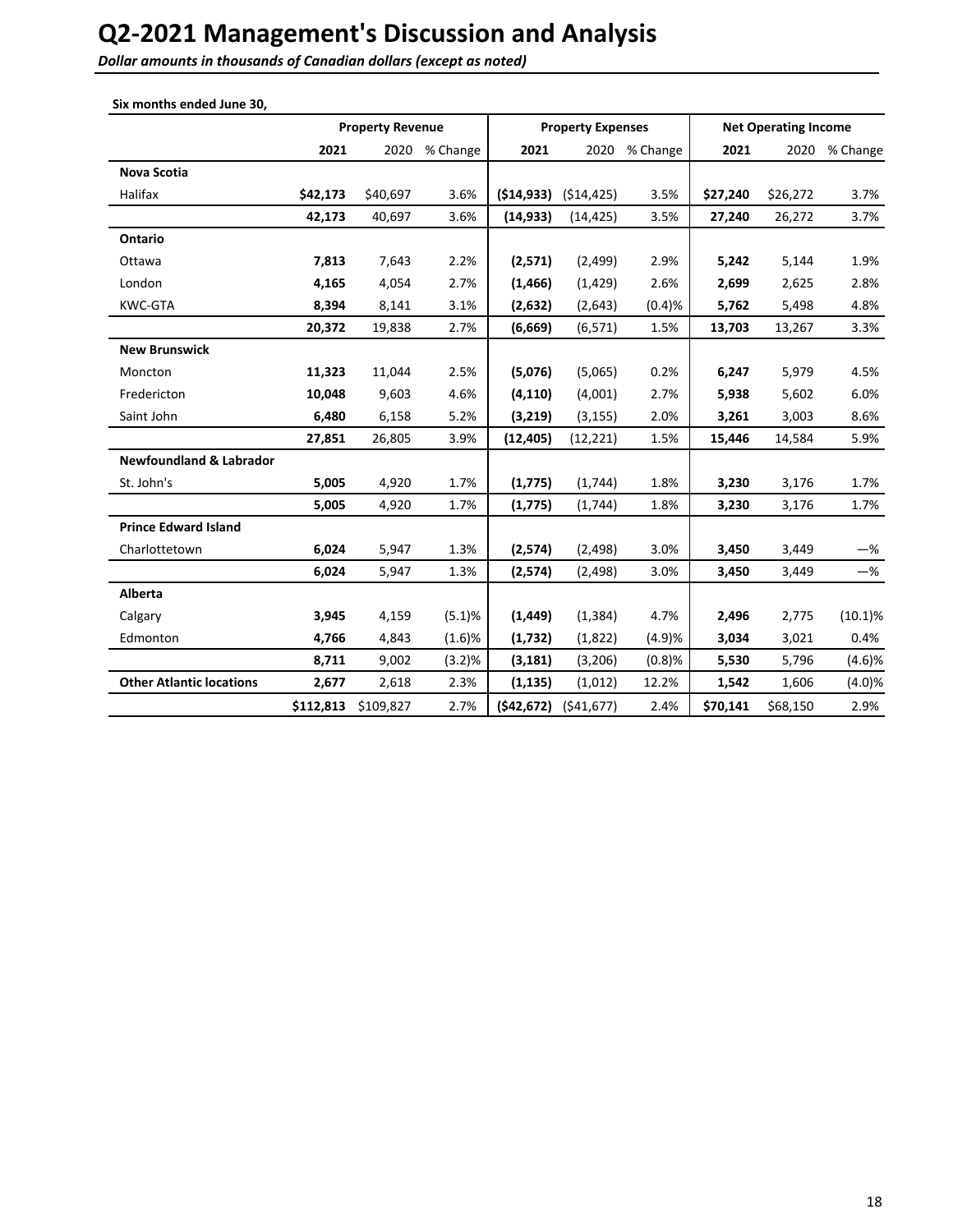## <span id="page-18-0"></span>**MHC Results**

For the three months ended June 30,

|                             |         | <b>Total Portfolio</b> |           | <b>Same Property</b> |         |           |  |
|-----------------------------|---------|------------------------|-----------|----------------------|---------|-----------|--|
|                             | 2021    | 2020                   | % Change  | 2021                 | 2020    | % Change  |  |
| Property revenue            | \$4,919 | \$4,528                | 8.6%      | \$4,837              | \$4,459 | 8.5%      |  |
| Property operating expenses | 1.410   | 1,368                  | 3.1%      | 1.426                | 1,398   | 2.0%      |  |
| <b>NOI</b>                  | \$3,509 | \$3,160                | 11.0%     | \$3,411              | \$3,061 | 11.4%     |  |
| Operating margin %          | 71.3%   | 69.8%                  | $150$ bps | 70.5%                | 68.6%   | $190$ bps |  |

#### For the six months ended June 30,

|                             | <b>Total Portfolio</b> | <b>Same Property</b> |          |         |         |           |
|-----------------------------|------------------------|----------------------|----------|---------|---------|-----------|
|                             | 2021                   | 2020                 | % Change | 2021    | 2020    | % Change  |
| Property revenue            | \$8,267                | \$7,727              | 7.0%     | \$8,111 | \$7,646 | 6.1%      |
| Property operating expenses | 3.034                  | 2,856                | 6.2%     | 3.019   | 2.922   | 3.3%      |
| <b>NOI</b>                  | \$5,233                | \$4,871              | 7.4%     | \$5,092 | \$4,724 | 7.8%      |
| Operating margin %          | 63.3%                  | 63.0%                | 30 bps   | 62.8%   | 61.8%   | $100$ bps |

The MHC business generated 6.1% of Killam's NOI for the six months ended June 30, 2021. The MHC portfolio generates its highest revenues and NOI during the second and third quarters of each year due to the contribution from its nine seasonal resorts that earn approximately 60% of their NOI between July and September. Overall, the MHC portfolio generated same property NOI growth of 11.4% and 7.8% for the three and six months ended June 30, 2021. This growth is attributable to increased seasonal revenue as all of the resort parks were able to open on time at capacity in 2021 as well as lower expenses across the MHC portfolio.

#### For the three months ended June 30,

|                       |         | <b>Property Revenue</b> |          |           | <b>Property Expenses</b> |          | <b>Net Operating Income</b> |         |          |
|-----------------------|---------|-------------------------|----------|-----------|--------------------------|----------|-----------------------------|---------|----------|
|                       | 2021    | 2020                    | % Change | 2021      | 2020                     | % Change | 2021                        | 2020    | % Change |
| <b>Permanent MHCs</b> | \$3,005 | \$2,936                 | 2.4%     | (\$956)   | (\$993)                  | (3.7)%   | \$2,049                     | \$1,943 | 5.5%     |
| Seasonal Resorts      | 1.832   | 1.523                   | 20.3%    | (470)     | (405)                    | 16.0%    | 1,362                       | 1,118   | 21.8%    |
|                       | \$4,837 | \$4.459                 | 8.5%     | (51, 426) | (51, 398)                | 2.0%     | \$3,411                     | \$3,061 | 11.4%    |

#### For the six months ended June 30,

|                       |         | <b>Property Revenue</b> |          |            | <b>Property Expenses</b> |          | <b>Net Operating Income</b> |         |          |
|-----------------------|---------|-------------------------|----------|------------|--------------------------|----------|-----------------------------|---------|----------|
|                       | 2021    | 2020                    | % Change | 2021       | 2020                     | % Change | 2021                        | 2020    | % Change |
| <b>Permanent MHCs</b> | \$5,990 | \$5,842                 | 2.5%     | (\$2,154)  | (52, 170)                | (0.7)%   | \$3.836                     | \$3,672 | 4.5%     |
| Seasonal Resorts      | 2.121   | 1.804                   | 17.6%    | (865)      | (752)                    | 15.0%    | 1.256                       | 1,052   | 19.4%    |
|                       | \$8,111 | \$7.646                 | 6.1%     | ( \$3,019) | (52, 922)                | 3.3%     | \$5,092                     | \$4,724 | 7.8%     |

For the three and six months ended June 30, 2021, same property permanent MHCs generated a 5.5% and 4.5% increase in NOI, with average rent increasing 1.8% in Q2-2021, to \$279 per site compared to \$274 per site in Q2-2020 and increased occupancy of 98.3%, compared to 97.7% in Q2-2020. Revenue and NOI growth is further augmented through MHC site expansions at many of Killam's parks.

Killam's seasonal resort portfolio achieved strong growth in Q2-2021 compared to Q2-2020 as the easing of COVID-19 restrictions supported increased activity at many of the communities. With COVID-19 inter-provincial travel restrictions still in place during most of Q2-2021, Killam's two New Brunswick communities operated below full capacity during that time.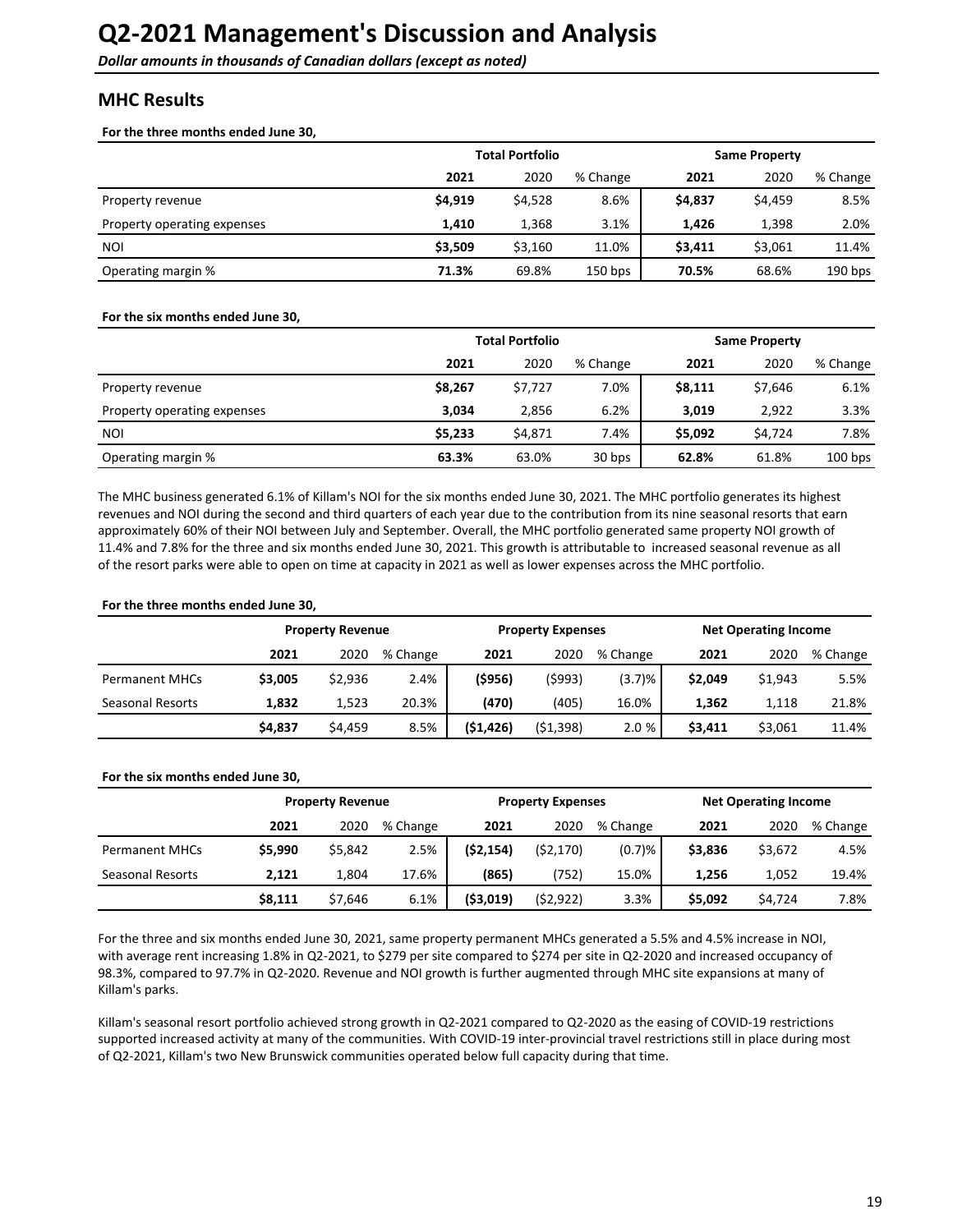<span id="page-19-0"></span>**Dollar amounts in thousands of Canadian dollars (except as noted)** 

## **Commercial Results**

For the three months ended June 30.

|                             |         | <b>Total Portfolio</b> |          | <b>Same Property</b> |         |          |
|-----------------------------|---------|------------------------|----------|----------------------|---------|----------|
|                             | 2021    | 2020                   | % Change | 2021                 | 2020    | % Change |
| Property revenue            | \$4,085 | \$3,753                | 8.8%     | \$3,927              | \$3,650 | 7.6%     |
| Property operating expenses | 1.874   | 1,916                  | (2.2)%   | 1.674                | 1,816   | (7.8)%   |
| <b>NOI</b>                  | \$2,211 | \$1,837                | 20.4%    | \$2,253              | \$1,834 | 22.8%    |

#### For the six months ended June 30,

|                             |         | <b>Total Portfolio</b> | <b>Same Property</b> |         |         |          |
|-----------------------------|---------|------------------------|----------------------|---------|---------|----------|
|                             | 2021    | 2020                   | % Change             | 2021    | 2020    | % Change |
| Property revenue            | \$8,179 | \$7,758                | 5.4%                 | \$7,919 | \$7,533 | 5.1%     |
| Property operating expenses | 4.020   | 3.984                  | 0.9%                 | 3.776   | 3.771   | 0.1%     |
| <b>NOI</b>                  | \$4,159 | \$3,774                | 10.2%                | \$4,143 | \$3,762 | 10.1%    |

Killam's commercial property portfolio contributed \$4.2 million, or 5.0%, of Killam's total NOI for the six months ended June 30, 2021.

Killam's commercial property portfolio totals 941,372 SF, located in four of Killam's core markets. Killam's commercial portfolio consists of Westmount Place, a 300,000 sq foot retail and office complex located in Waterloo, Charlottetown Mall, a 383,000 SF sq foot shopping mall in PEI for which Killam now has a 75% interest and is the property manager, the Brewery Market, a 180,000 SF retail and office property in downtown Halifax, as well as other smaller properties located in Halifax and Moncton.

On June 1, 2021, Killam acquired an additional 25% ownership interest in the Charlottetown Mall for \$10.1 million. Killam now holds a 75% ownership interest in the property and is the property manager. Killam is working with its new partner on redevelopment of the site to drive new leasing and revenue growth. Killam also owns a 14-acre parcel of land adjacent to this commercial site which has residential development potential.

The increase in NOI during both the three and six months ended June 30, 2021, relates to an increase in occupancy as well as a reduction in bad debt expense and tenant abatement provided in conjunction with the federal government's Canada Emergency Commercial Rental Assistance program in the second quarter of 2020 to assist tenants impacted by COVID-19. Commercial same property results represent approximately 82% of Killam's commercial square footage. Same property results do not include properties that were recently acquired or those that are slated for redevelopment and not operating as stabilized properties.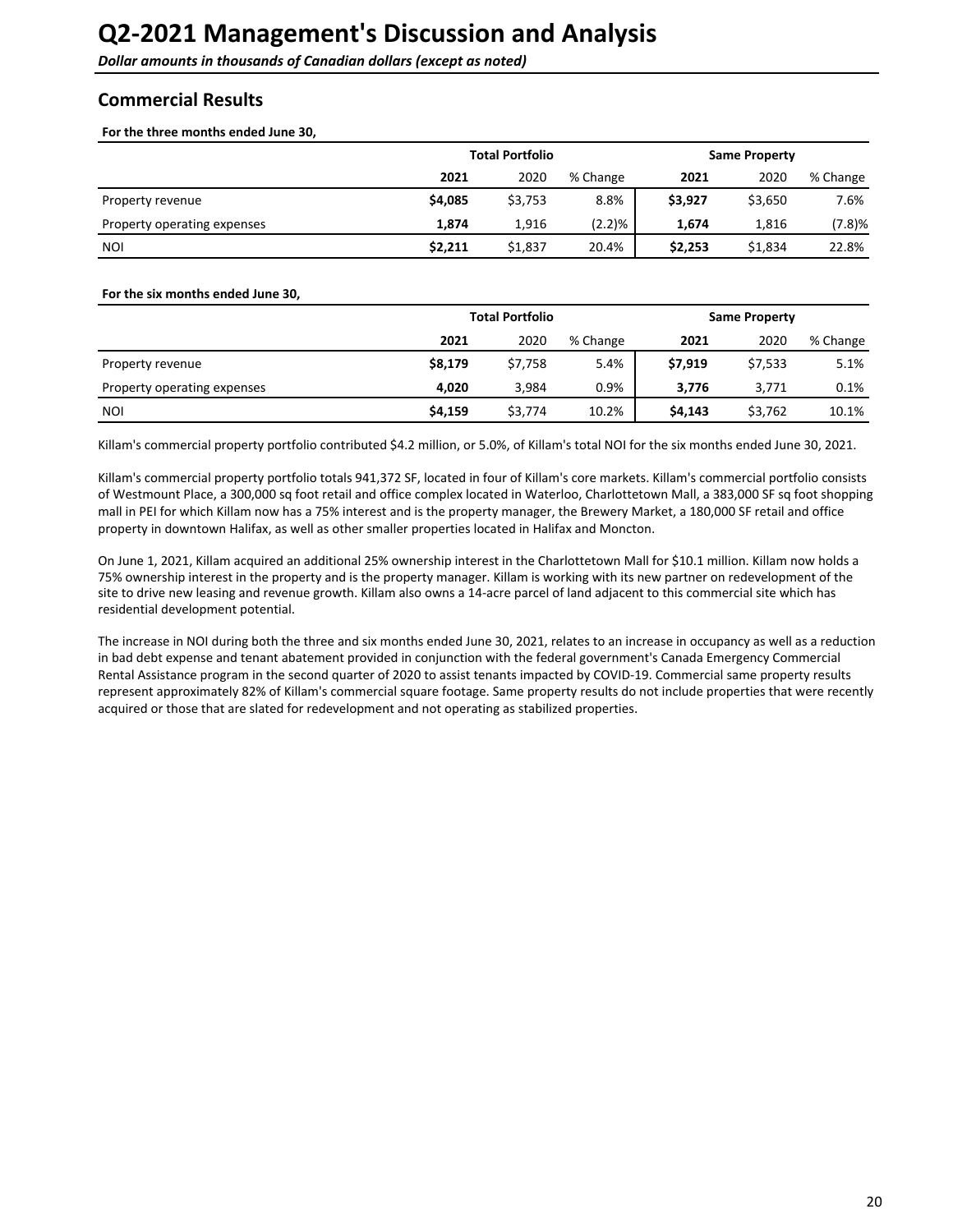## <span id="page-20-0"></span>**PART V**

## **Other Income and Expenses**

## **Other Income**

|       | Three months ended June 30. |          |       | Six months ended June 30, |          |  |
|-------|-----------------------------|----------|-------|---------------------------|----------|--|
| 2021  | 2020                        | % Change | 2021  | 2020                      | % Change |  |
| \$267 | \$137                       | 94.9%    | \$504 | \$319                     | 58.0%    |  |

Other income includes property management fees for jointly held properties, interest on bank balances, and net revenue associated with the sale of homes in Killam's MHC segment. The 94.9% and 58.0% increase for the three and six months ended June 30, 2021, was due primarily to increased interest revenue and home sales.

## **Financing Costs**

|                                                        | Three months ended June 30, |          |             | Six months ended June 30, |          |             |
|--------------------------------------------------------|-----------------------------|----------|-------------|---------------------------|----------|-------------|
|                                                        | 2021                        | 2020     | % Change    | 2021                      | 2020     | % Change    |
| Mortgage, loan and construction loan interest          | \$11,292                    | \$11,082 | 1.9%        | \$22,431                  | \$21,905 | 2.4%        |
| Interest on credit facilities                          | 160                         | 202      | $(20.8)\%$  | 467                       | 539      | (13.4)%     |
| Interest on Exchangeable Units                         | 681                         | 698      | (2.4)%      | 1,378                     | 1,390    | (0.9)%      |
| Amortization of deferred financing costs               | 877                         | 788      | 11.3%       | 1,754                     | 1,532    | 14.5%       |
| Amortization of fair value adjustments on assumed debt | 12                          | (5)      | N/A         | 24                        | 19       | 26.3%       |
| Unrealized (gain) loss on derivative liability         | (40)                        | 52       | $(176.9)$ % | (80)                      | 495      | $(116.2)\%$ |
| Interest on lease liabilities                          | 97                          | 96       | 1.0%        | 193                       | 193      | $-\%$       |
| Capitalized interest                                   | (720)                       | (620)    | 16.1%       | (1,461)                   | (1, 195) | 22.3%       |
|                                                        | \$12,359                    | \$12,293 | 0.5%        | \$24,706                  | \$24,878 | (0.7)%      |

Total financing costs increased a modest \$0.1 million, or 0.5%, for the three months ended June 30, 2021, as compared to Q2-2020. For the six months ended June 30, 2021, financing costs decreased \$0.2 million, or 0.7% compared to the same period of 2020.

Mortgage, loan and construction loan interest expense was \$11.3 million and \$22.4 million for the three and six months ended June 30, 2021, an increase of \$0.2 million, or 1.9%, and \$0.5 million, or 2.4%, compared to the same periods of 2020. Killam's mortgage, loan and construction loan liability balance increased by \$301.6 million over the past twelve months as Killam upfinanced maturing mortgages within its existing portfolio and obtained financing for acquisitions and developments. The average interest rate on refinancings for the six months ended June 30, 2021, was 1.95%, 69 bps lower than the average interest rate on expiring debt.

Deferred financing costs include mortgage assumption fees, application fees and legal costs related to financings and refinancings. These costs are amortized over the term of the respective mortgages. CMHC insurance fees are amortized over the amortization period of the mortgage. Deferred financing amortization costs increased 11.3% and 14.5%, for the three and six months ended June 30, 2021, following mortgage refinancings and new debt placements related to property acquisitions over the past twelve months. 

Capitalized interest increased 16.1% and 22.3% for the three and six months ended June 30, 2021, compared to the same periods of 2020. Capitalized interest will vary depending on the number of development projects underway and their stages in the development cycle. Interest costs associated with development projects are capitalized to the respective development property until substantial completion.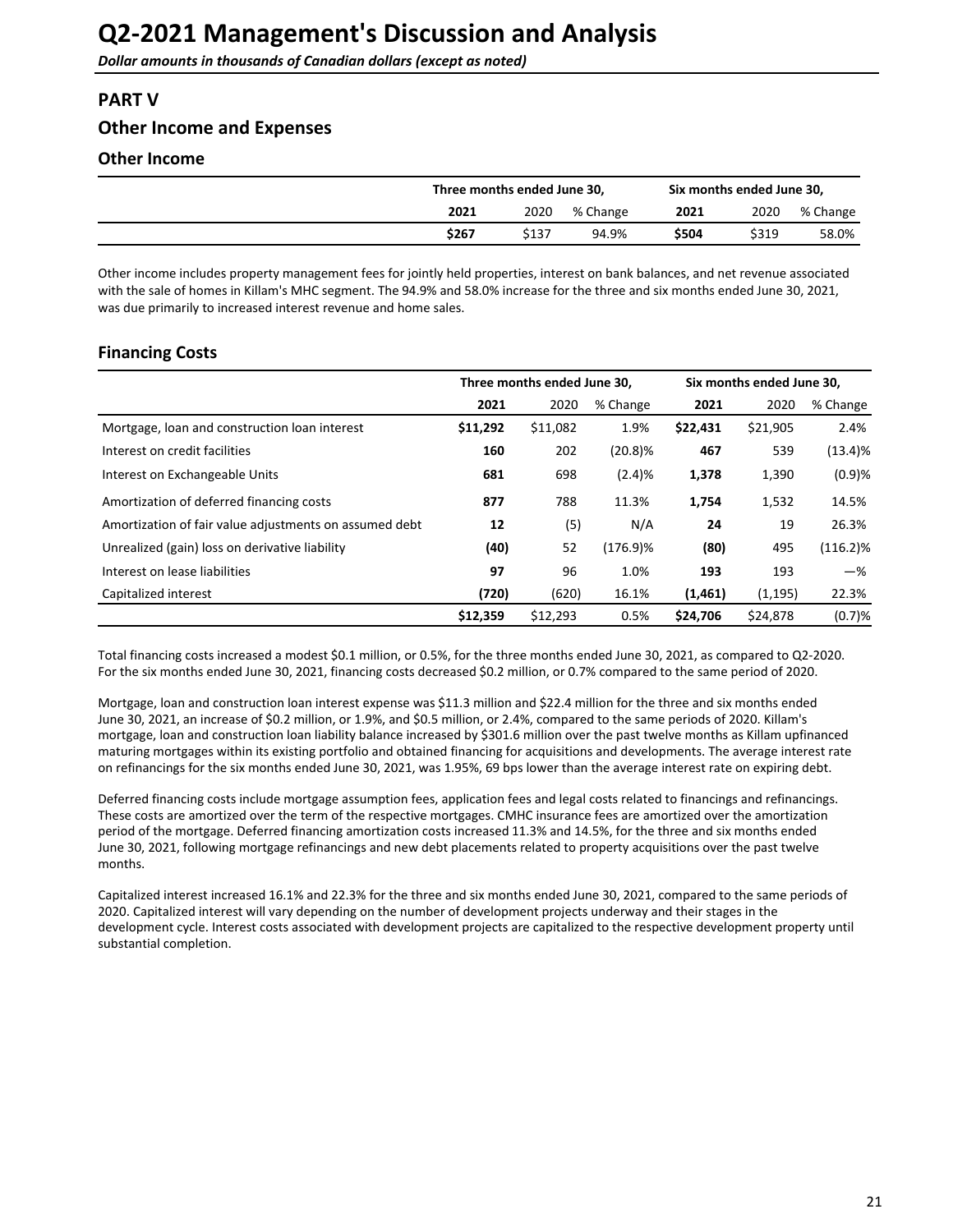## <span id="page-21-0"></span>**Depreciation Expense**

|       | Three months ended June 30, |            |       | Six months ended June 30, |            |  |
|-------|-----------------------------|------------|-------|---------------------------|------------|--|
| 2021  | 2020                        | % Change   | 2021  | 2020                      | % Change   |  |
| \$139 | \$169                       | $(17.8)$ % | \$271 | \$316                     | $(14.2)\%$ |  |

Depreciation expense relates to Killam's head office building, vehicles, heavy equipment, office furniture, fixtures and computer equipment. Although the vehicles and equipment are used at various properties, they are not considered investment properties and are depreciated for accounting purposes.

### **Administration Expenses**

|                                   |         | Three months ended June 30, |          |         |         | Six months ended June 30, |
|-----------------------------------|---------|-----------------------------|----------|---------|---------|---------------------------|
|                                   | 2021    | 2020                        | % Change | 2021    |         | 2020 % Change             |
| Administration                    | \$3.720 | \$3.250                     | 14.5%    | \$7.375 | \$6.787 | 8.7%                      |
| As a percentage of total revenues | 5.3%    | 5.0%                        | 30 bps   | 5.3%    | 5.3%    | — bps                     |

Administration expenses include expenses that are not specific to individual properties, including TSX-related costs, Management and head office salaries and benefits, marketing costs, office equipment leases, professional fees and other head office and regional office expenses. 

For the three and six months ended June 30, 2021, total administration expenses increased \$0.5 million, or 14.5%, and \$0.6 million, or 8.7%, compared to the same periods of 2020, due to costs associated with Killam's annual incentive plan based on year-to-date results as well as higher information technology costs as Killam continues to enhance its platform. Administration expenses as a percentage of total revenue was 5.3% for Q2-2021, up 30 bps compared to Q2-2020.

## **Fair Value Adjustments**

|                                  | Three months ended June 30, |          |          | Six months ended June 30, |         |          |
|----------------------------------|-----------------------------|----------|----------|---------------------------|---------|----------|
|                                  | 2021                        | 2020     | % Change | 2021                      | 2020    | % Change |
| Investment properties            | \$134,076                   | \$3,638  | N/A      | \$147.885                 | \$3.646 | N/A      |
| Deferred unit-based compensation | (391)                       | (276)    | 41.7%    | (602)                     | 225     | N/A      |
| Exchangeable units               | (7,071)                     | (7,131)  | (0.8)%   | (12, 813)                 | 5.994   | 313.8%   |
|                                  | \$126,614                   | (53,769) | N/A      | \$134,470                 | \$9,865 | N/A      |

Killam recognized \$134.1 million and \$147.9 million in fair value gains related to its investment properties for the three and six months ended June 30, 2021, compared to \$3.6 million in fair value gains for the three and six months ended June 30, 2020.

The increase in fair value gains recognized during the quarter is due to continued high demand for apartments across the country driving rent growth as well as recent market transactions in Ontario, Victoria and Halifax supporting lower cap-rates. These markets continue to see cap-rate compression and highly competitive conditions.

RTUs governed by Killam's RTU Plan are awarded to certain members of Management as a portion of their compensation. Nonexecutive members of the Board of Trustees have the right to receive a percentage of their annual retainer in the form of RTUs. This aligns the interests of Management and the Trustees with those of unitholders. For the three and six months ended June 30, 2021, there was an unrealized fair value loss of \$0.4 million and \$0.6 million, compared to a \$0.3 million loss and a \$0.2 million gain for the same periods of 2020, due to changes in the market price of the underlying Killam trust units.

Distributions paid on exchangeable units are consistent with distributions paid to Killam's unitholders. The exchangeable units are redeemable on a one-for-one basis into trust units at the option of the holder. The fair value of the exchangeable units is based on the trading price of Killam's trust units. For the three months ended June 30, 2021, there was an unrealized loss on remeasurement of \$7.1 million, consistent with Q2-2020. For the six months ended June 30, 2021, there was an unrealized loss of \$12.8 million, compared to an unrealized gain of \$6.0 million for the same period of 2020. The unrealized loss in the quarter reflects an increase in Killam's unit price as at June 30, 2021, compared to March 31, 2021.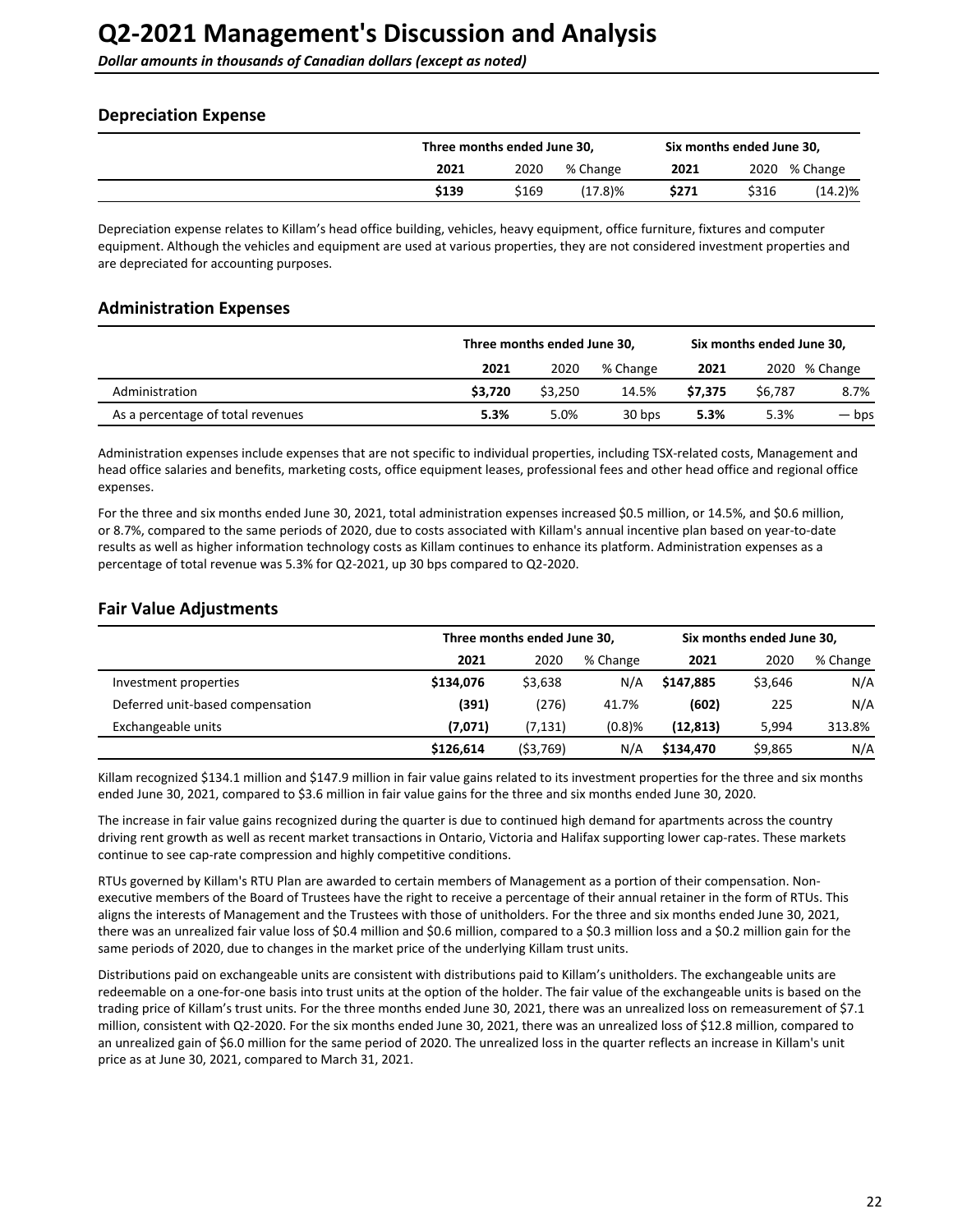<span id="page-22-0"></span>**Dollar amounts in thousands of Canadian dollars (except as noted)** 

### **Deferred Tax Expense (Recovery)**

|          | Three months ended June 30, |          |          | Six months ended June 30, |          |  |
|----------|-----------------------------|----------|----------|---------------------------|----------|--|
| 2021     | 2020                        | % Change | 2021     | 2020                      | % Change |  |
| \$18.587 | \$465                       | N/A      | \$23.387 | (52, 654)                 | N/A      |  |

Killam converted to a real estate investment trust effective January 1, 2016, and as such qualifies as a REIT pursuant to the Income Tax Act (Canada) (the "Tax Act"). The Tax Act contains legislation affecting the tax treatment of publicly traded trusts (the "SIFT Legislation") and the criteria for qualifying for the real estate investment trust exemption (the "REIT Exemption"), which would exempt Killam from income tax under the SIFT Legislation. Killam is classified as a flow-through vehicle; therefore, only deferred taxes of Killam's corporate subsidiaries are recorded. If Killam fails to distribute the required amount of income to unitholders or if Killam fails to qualify as a REIT under the Tax Act, substantial adverse tax consequences may occur. Management operates Killam in a manner that enables Killam to continually qualify as a REIT and expects to distribute all of its taxable income to unitholders, and therefore is entitled to deduct such distributions for income tax purposes.

Killam's deferred tax expense increased \$18.1 million and \$26.0 million for the three and six months ended June 30, 2021, compared to the same periods of 2020, primarily due to the fair value gains on investment properties during the quarter.

## **PART VI**

## **Per Unit Calculations**

As Killam is an open-ended mutual fund trust, unitholders may redeem their trust units, subject to certain restrictions. As a result, Killam's trust units are classified as financial liabilities under IFRS. Consequently, all per unit calculations are considered non-IFRS measures. The following table reconciles the number of units used in the calculation of non-IFRS financial measures on a per unit basis:

|                                     |         |                             | Outstanding<br>Number of Units (000s) |                           |         |          |                |  |
|-------------------------------------|---------|-----------------------------|---------------------------------------|---------------------------|---------|----------|----------------|--|
|                                     |         | Three months ended June 30, |                                       | Six months ended June 30, |         |          | as at June 30, |  |
|                                     | 2021    | 2020                        | % Change                              | 2021                      | 2020    | % Change | 2021           |  |
| <b>Trust units</b>                  | 105,759 | 98,357                      | 7.5%                                  | 104,578                   | 98,197  | 6.5%     | 109,925        |  |
| Exchangeable units                  | 4,011   | 4,103                       | (2.2)%                                | 4,056                     | 4,128   | (1.7)%   | 4,004          |  |
| Basic number of units               | 109,770 | 102,460                     | 7.1%                                  | 108,634                   | 102,325 | 6.2%     | 113,929        |  |
| Plus:                               |         |                             |                                       |                           |         |          |                |  |
| Units under RTU plan <sup>(1)</sup> | 159     | 160                         | $(0.6)$ %                             | 160                       | 164     | (2.4)%   |                |  |
| Diluted number of units             | 109,929 | 102,620                     | 7.1%                                  | 108.794                   | 102,489 | 6.2%     |                |  |

(1) Units are shown on an after-tax basis. RTUs are net of attributable personal taxes when converted to REIT Units.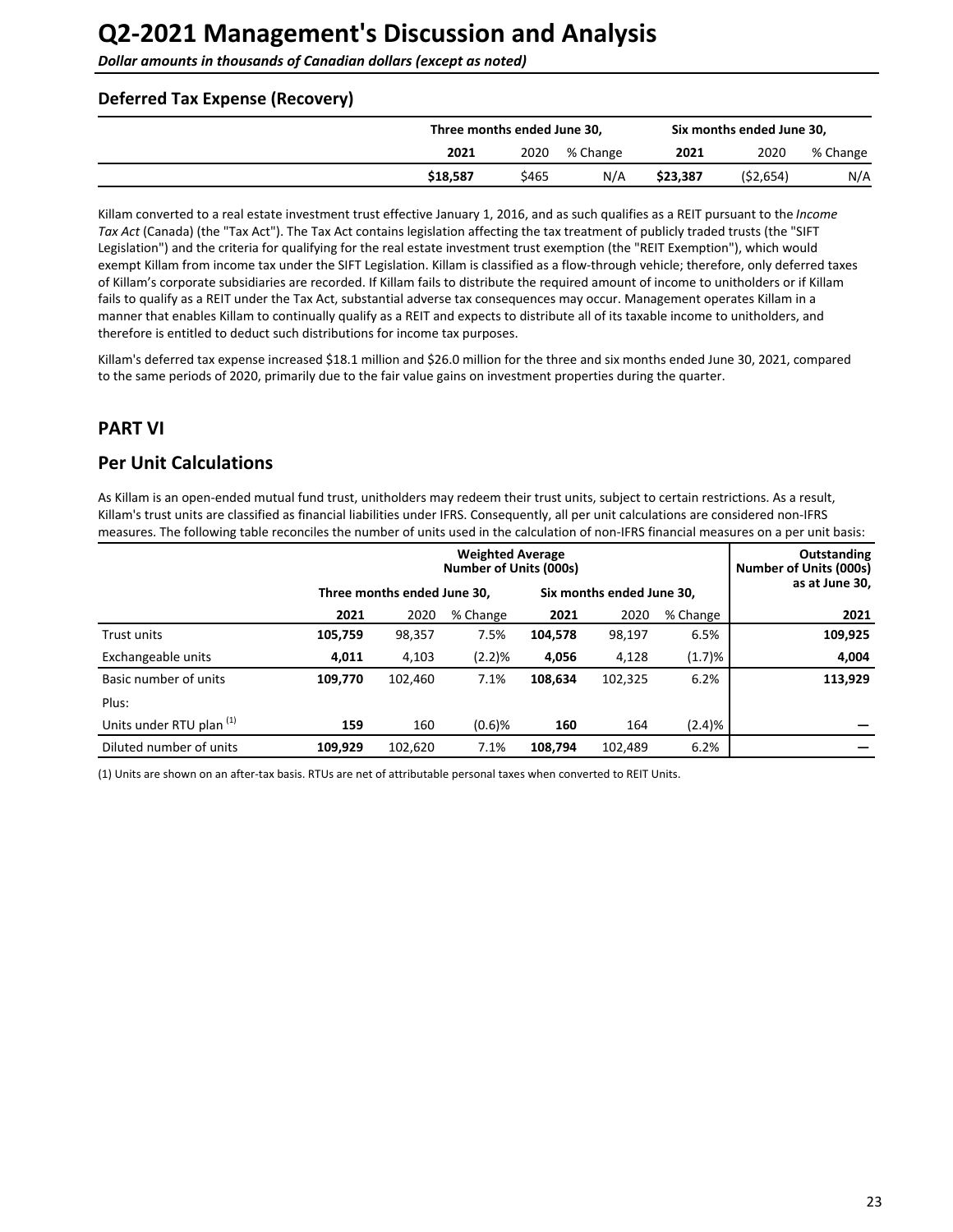## <span id="page-23-0"></span>**Funds from Operations**

FFO are recognized as an industry-wide standard measure of a real estate entity's operating performance, and Management considers FFO per unit to be a key measure of operating performance. REALPAC, Canada's senior national industry association for owners and managers of investment real estate, has recommended guidelines for a standard industry calculation of FFO based on IFRS. Killam calculates FFO in accordance with the REALPAC definition. Notwithstanding the foregoing, FFO does not have a standardized meaning under IFRS and therefore may not be comparable to similarly titled measures presented by other publicly traded companies. FFO for the three and six months ended June 30, 2021 and 2020 are calculated as follows:

|                                                   |            | Three months ended June 30, |            | Six months ended June 30, |          |            |
|---------------------------------------------------|------------|-----------------------------|------------|---------------------------|----------|------------|
|                                                   | 2021       | 2020                        | % Change   | 2021                      | 2020     | % Change   |
| Net income                                        | \$136,672  | \$21,509                    | 535.4%     | \$164,094                 | \$60,011 | 173.4%     |
| Fair value adjustments                            | (126, 614) | 3,769                       | N/A        | (134, 470)                | (9,865)  | N/A        |
| Non-controlling interest                          | (3)        | (5)                         | (40.0)%    | (5)                       | (8)      | (37.5)%    |
| Internal commercial leasing costs                 | 52         | 81                          | (35.8)%    | 103                       | 162      | (36.4)%    |
| Deferred tax expense (recovery)                   | 18,587     | 465                         | N/A        | 23,387                    | (2,654)  | N/A        |
| Interest expense on exchangeable units            | 681        | 698                         | (2.4)%     | 1,378                     | 1,390    | (0.9)%     |
| Unrealized (gain) loss on derivative liability    | (40)       | 52                          | (176.9)%   | (80)                      | 495      | 116.2%     |
| Depreciation on owner-occupied building           | 27         | 40                          | (32.5)%    | 54                        | 83       | (34.9)%    |
| Change in principal related to lease liabilities  | 7          | 8                           | $(12.5)\%$ | 14                        | 16       | $(12.5)\%$ |
| <b>FFO</b>                                        | \$29,369   | \$26,617                    | 10.3%      | \$54,475                  | \$49,630 | 9.8%       |
| FFO per unit - basic                              | \$0.27     | \$0.26                      | 3.8%       | \$0.50                    | \$0.49   | 2.0%       |
| FFO per unit - diluted                            | \$0.27     | \$0.26                      | 3.8%       | \$0.50                    | \$0.48   | 4.2%       |
| Weighted average number of units – basic (000s)   | 109,770    | 102,460                     | 7.1%       | 108,634                   | 102,325  | 6.2%       |
| Weighted average number of units - diluted (000s) | 109,929    | 102,620                     | 7.1%       | 108,794                   | 102,489  | 6.2%       |

Killam earned FFO of \$29.4 million, or \$0.27 per unit (diluted), for the three months ended June 30, 2021, compared to \$26.6 million, or \$0.26 per unit (diluted), for the three months ended June 30, 2020. FFO growth is primarily attributable to contributions from same property NOI growth (\$1.3 million), acquisitions and completed developments (\$1.2 million) and decreased same property interest expense (\$0.7 million). These increases were partially offset by a 7.1% increase in the weighted average number of units outstanding.

Killam earned FFO of \$54.5 million, or \$0.50 per unit (diluted), for the six months ended June 30, 2021, compared to \$49.6 million, or \$0.48 per unit (diluted), for the six months ended June 30, 2020. FFO growth is primarily attributable to contributions from acquisitions and completed developments (\$1.9 million), same property NOI growth (\$1.9 million) and decreased same property interest expense coupled with increase capitalized interest (\$1.4 million). These increases were partially offset by a 6.2% increase in the weighted average number of units outstanding.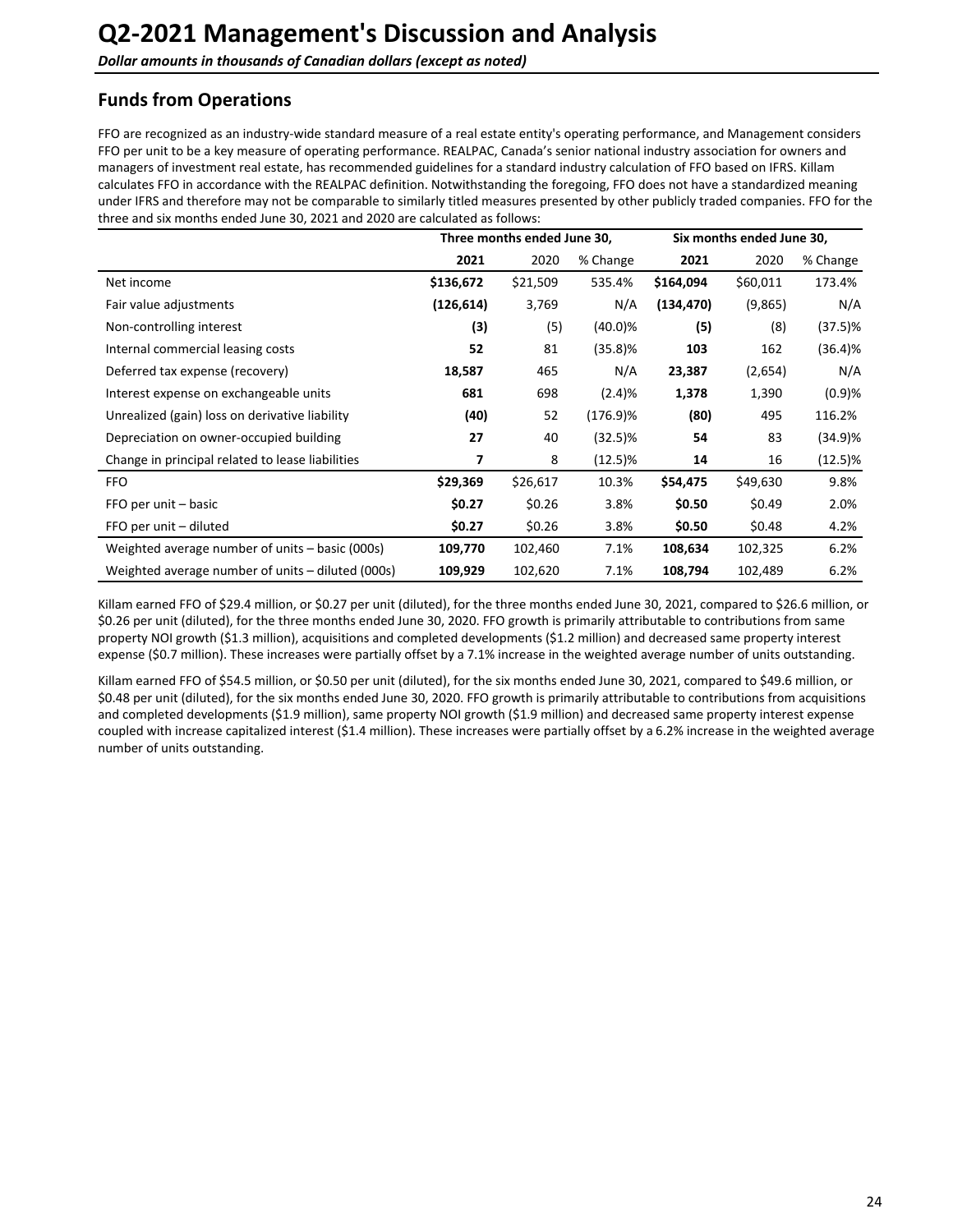## <span id="page-24-0"></span>**Adjusted Funds from Operations**

AFFO is a non-IFRS supplemental measure used by real estate analysts and investors to assess FFO after taking into consideration capital invested to maintain the earning capacity of a portfolio. AFFO may not be comparable to similar measures presented by other real estate trusts or companies. Management believes that significant judgment is required to determine the annual capital expenditures that relate to maintaining the earning capacity of an asset compared to the capital expenditures that generate higher rents or more efficient operations.

Killam uses a rolling three-year historic average of actual maintenance capex for its apartment and MHC portfolios to calculate AFFO. This includes a maintenance capex reserve of \$900 per apartment unit, \$300 per MHC site and \$0.80 per SF for commercial properties. Details regarding the maintenance capex calculations are included in Killam's 2020 MD&A.

The weighted average number of units, MHC sites and square footage owned during the quarter were used to determine the capital adjustment applied to FFO to calculate AFFO:

|                                                      |          | Three months ended June 30, |                 | Six months ended June 30, |          |             |  |
|------------------------------------------------------|----------|-----------------------------|-----------------|---------------------------|----------|-------------|--|
|                                                      | 2021     | 2020                        | % Change        | 2021                      | 2020     | % Change    |  |
| <b>FFO</b>                                           | \$29,369 | \$26,617                    | 10.3%           | \$54,475                  | \$49,630 | 9.8%        |  |
| Maintenance capital expenditures                     | (4,400)  | (4,205)                     | 4.6%            | (8,768)                   | (8, 368) | 4.8%        |  |
| Commercial straight-line rent adjustment             | (78)     | (185)                       | (57.8)%         | (251)                     | (339)    | $(26.0)\%$  |  |
| Internal commercial leasing costs                    | (117)    | (91)                        | 28.6%           | (196)                     | (218)    | $(10.1)\%$  |  |
| <b>AFFO</b>                                          | \$24,774 | \$22,136                    | 11.9%           | \$45,260                  | \$40,705 | 11.2%       |  |
| AFFO per unit – basic                                | \$0.23   | \$0.22                      | 4.5%            | \$0.42                    | \$0.40   | 5.0%        |  |
| AFFO per unit – diluted                              | \$0.23   | \$0.22                      | 4.5%            | \$0.42                    | \$0.40   | 5.0%        |  |
| AFFO payout ratio – diluted                          | 75%      | 79%                         | $(400)$ bps     | 82%                       | 85%      | $(300)$ bps |  |
| AFFO payout ratio – rolling 12 months <sup>(1)</sup> | 80%      | 80%                         | $-\mathsf{bps}$ |                           |          |             |  |
| Weighted average number of units - basic (000s)      | 109,770  | 102,460                     | 7.1%            | 108,634                   | 102,325  | 6.2%        |  |
| Weighted average number of units - diluted (000s)    | 109,929  | 102,620                     | 7.1%            | 108,794                   | 102,489  | 6.2%        |  |

(1) Based on Killam's annual distribution of \$0.68004 for the 12-month period ended June 30, 2021, and \$0.66668 for the 12-month period ended June 30, 2020. The calculation uses a maintenance capex reserve for apartments of \$900 for the rolling 12 months ended June 30, 2021 and 2020.

The payout ratio of 75% in Q2-2021, compared to the rolling 12-month payout ratio of 80%, corresponds with the seasonality of Killam's business. Killam's first quarter typically has the highest payout ratio due to the lower operating margin in the period attributable to higher heating costs in the winter months. In addition, the MHC portfolio typically generates its highest revenues and NOI during the second and third quarters of the year due to the contribution from its seasonal resorts that generate approximately 60% of their NOI between July and September each year.

The improvement in the AFFO payout ratio for the three and six months ended June 30, 2021 is attributable to higher AFFO per unit growth of 4.5% and 5.0%. Killam's Board of Trustees evaluates the Trust's payout ratio quarterly. The Board of Trustees has not established an AFFO payout target.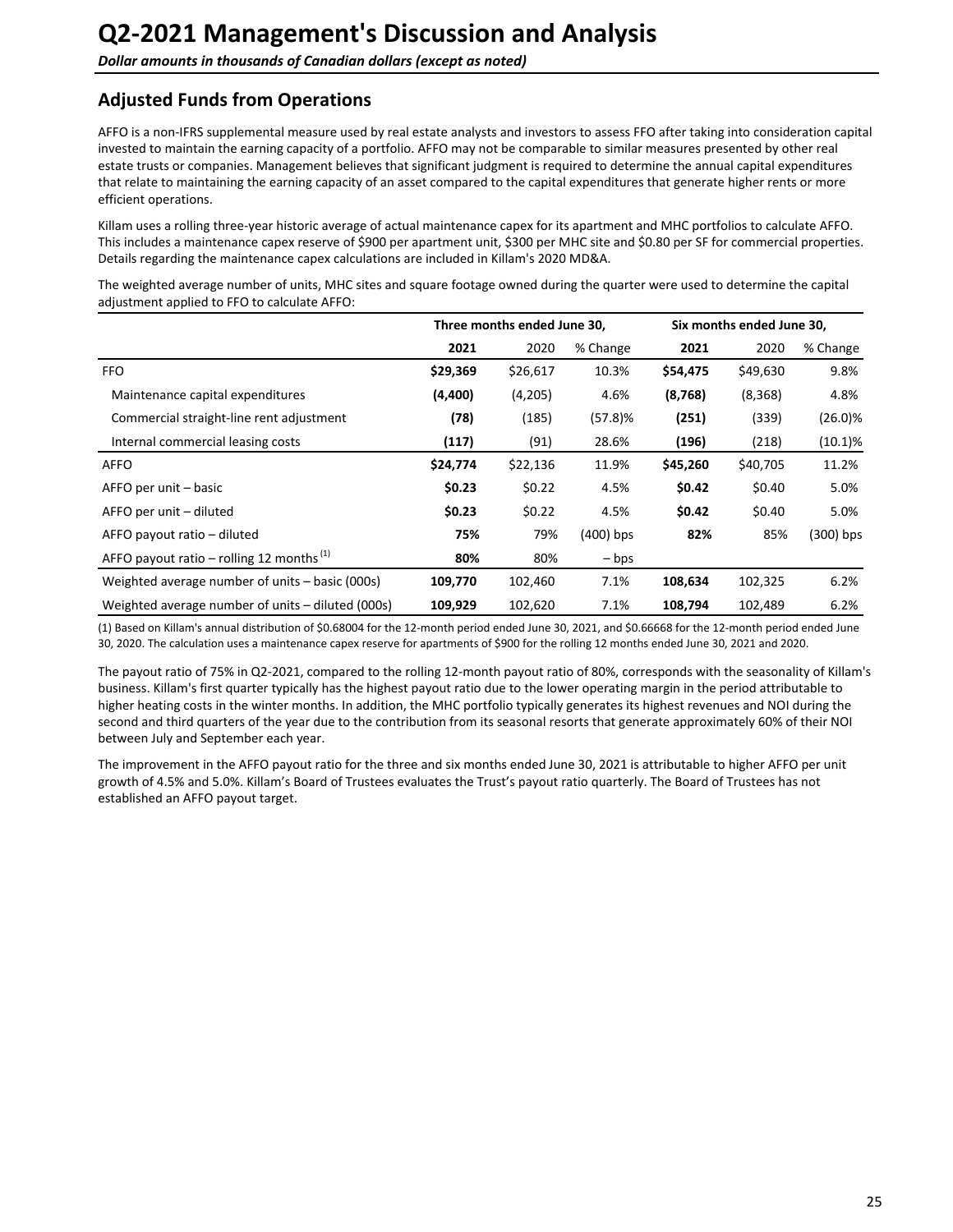## <span id="page-25-0"></span>**Adjusted Cash Flow from Operations**

ACFO was introduced in February 2017 in REALPAC's "White Paper on Adjusted Cash Flow from Operations (ACFO) for IFRS" as a sustainable, economic cash flow metric. Upon review of REALPAC's white paper, Management has incorporated ACFO as a useful measure to evaluate Killam's ability to fund distributions to unitholders. ACFO should not be construed as an alternative to cash flows provided by or used in operating activities determined in accordance with IFRS.

Killam calculates ACFO in accordance with the REALPAC definition but may differ from other REITs' methods and, accordingly, may not be comparable to ACFO reported by other issuers. In the calculation of ACFO, Killam makes an adjustment for certain working capital items that are not considered indicative of sustainable economic cash flow available for distribution. Examples include working capital changes relating to development projects, sales and other indirect taxes payable or receivable from applicable governments, and changes in the security deposit liability. ACFO continues to include the impact of fluctuations from normal operating working capital, such as changes to rent receivable from tenants and accounts payable and accrued liabilities.

A reconciliation from cash provided by operating activities (refer to the condensed consolidated interim statements of cash flows for the three and six months ended June 30, 2021 and 2020) to ACFO is as follows:

|                                                                                 | Three months ended June 30, |          |             | Six months ended June 30, |          |            |
|---------------------------------------------------------------------------------|-----------------------------|----------|-------------|---------------------------|----------|------------|
|                                                                                 | 2021                        | 2020     | % Change    | 2021                      | 2020     | % Change   |
| Cash provided by operating activities                                           | \$25,837                    | \$27,044 | (4.5)%      | \$53,592                  | \$53,449 | 0.3%       |
| Adjustments:                                                                    |                             |          |             |                           |          |            |
| Changes in non-cash working capital not indicative of<br>sustainable cash flows | 5,679                       | 552      | N/A         | 3,365                     | (1,650)  | N/A        |
| Maintenance capital expenditures                                                | (4,400)                     | (4,205)  | 4.6%        | (8,768)                   | (8, 368) | 4.8%       |
| Internal commercial leasing costs                                               | (78)                        | (91)     | $(14.3)\%$  | (121)                     | (218)    | (44.5)%    |
| Amortization of deferred financing costs                                        | (877)                       | (788)    | 11.3%       | (1,754)                   | (1,532)  | 14.5 %     |
| Interest expense related to lease liability                                     | (7)                         | (8)      | $(12.5)\%$  | (14)                      | (16)     | $(12.5)\%$ |
| Non-controlling interest                                                        | (3)                         | (5)      | $(40.0)\%$  | (2)                       | (8)      | (75.0)%    |
| <b>ACFO</b>                                                                     | \$26,151                    | \$22,499 | 16.2%       | \$46,298                  | \$41,657 | 11.1%      |
| Distributions declared <sup>(1)</sup>                                           | 19,260                      | 17,645   | 9.2%        | 37,783                    | 34,869   | 8.4%       |
| Excess of ACFO over cash distributions                                          | \$6,891                     | \$4,854  | 42.0%       | \$8,515                   | \$6,788  | 25.4%      |
| ACFO payout ratio – diluted $(2)$                                               | 74%                         | 78%      | $(400)$ bps | 82%                       | 84%      | (200) bps  |

(1) Includes distributions on trust units, exchangeable units and restricted trust units, as summarized on page 36.

(2) Based on Killam's monthly distribution of \$0.05667 per unit for July 2020 to June 2021.

Killam's ACFO payout ratio is 74% and 82% for the three and six months ended June 30, 2021, lower than the payout ratio for the three and six months ended June 30, 2020. Similarly to the AFFO payout ratio, Killam's first quarter typically has the highest ACFO payout ratio due to the lower operating margin in the period attributable to higher heating costs in the winter months and the fact the MHC portfolio typically generates its highest revenues and NOI during the second and third quarters of the year.

### **Cash Provided by Operating Activities and Distributions Declared**

As required by National Policy 41-201, "Income Trusts and Other Indirect Offerings", the following table outlines the differences between cash provided by operating activities and total distributions declared, as well as the differences between net income and total distributions, in accordance with the guidelines.

|                                                                                   |           |          | Three months ended June 30, Six months ended June 30, |          |  |
|-----------------------------------------------------------------------------------|-----------|----------|-------------------------------------------------------|----------|--|
|                                                                                   | 2021      | 2020     | 2021                                                  | 2020     |  |
| Net income                                                                        | \$136,672 | \$21,509 | \$164,094                                             | \$60,011 |  |
| Cash provided by operating activities                                             | \$25,837  | \$27,044 | \$53,592                                              | \$53,449 |  |
| Total distributions declared                                                      | \$19,260  | \$17,645 | \$37,783                                              | \$34,869 |  |
| Excess of net income over total distributions declared                            | \$117,412 | \$3,864  | \$126,311                                             | \$25,142 |  |
| Excess of net income over net distributions paid (1)                              | \$123,779 | \$9,432  | \$138,720                                             | \$34,939 |  |
| Excess of cash provided by operating activities over total distributions declared | \$6,577   | \$9,399  | \$15,809                                              | \$18,580 |  |

(1) Killam has a distribution reinvestment plan, which allows unitholders to elect to have all cash distributions from the Trust reinvested in additional units.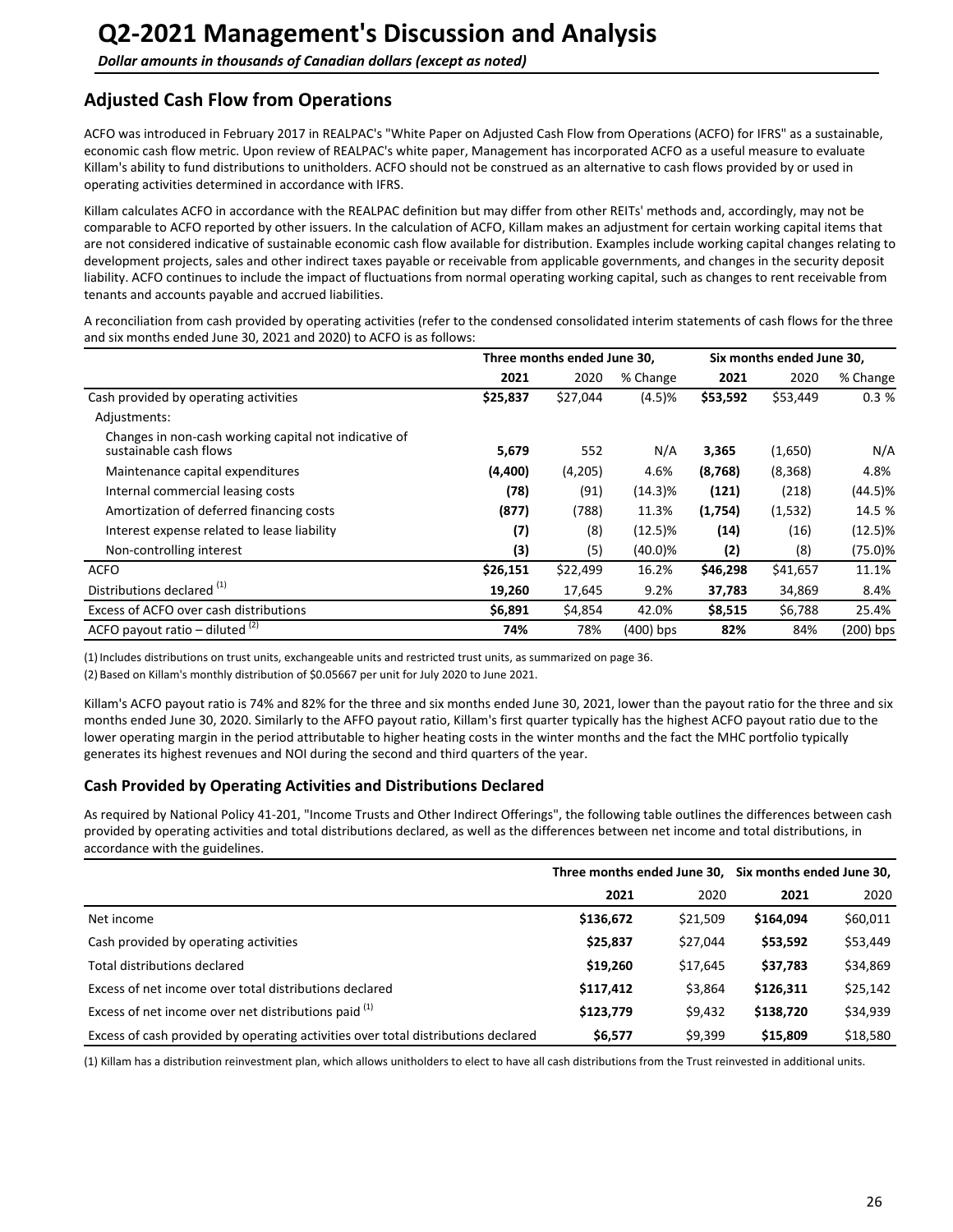## <span id="page-26-0"></span>**PART VII**

## **Investment Properties**

As at

 $Ac$  at

|                                                   | June 30, 2021 | December 31, 2020 | % Change |
|---------------------------------------------------|---------------|-------------------|----------|
| Investment properties                             | \$4,028,765   | \$3,570,198       | 12.8%    |
| Investment properties under construction ("IPUC") | 157.204       | 128.100           | 22.7%    |
| Land for development                              | 46.279        | 43.620            | 6.1%     |
|                                                   | \$4,232,248   | \$3,741,918       | 13.1%    |

### **Continuity of Investment Properties**

| As ac                                  |               |                   |             |
|----------------------------------------|---------------|-------------------|-------------|
|                                        | June 30, 2021 | December 31, 2020 | % Change    |
| Balance, beginning of period           | \$3,570,198   | \$3,234,410       | 10.4%       |
| Acquisition of properties              | 271,855       | 206,616           | 31.6%       |
| Transfer from IPUC                     | 17,254        | 22,117            | $(22.0)\%$  |
| Capital expenditures                   | 27,772        | 65,693            | (57.7)%     |
| Fair value adjustment - Apartments     | 141,352       | 53,765            | 162.9%      |
| Fair value adjustment - MHCs           |               | 1,820             | $(100.0)\%$ |
| Fair value adjustment - Commercial     | 334           | (14, 862)         | $(102.2)\%$ |
| Impact of change in right-of-use asset |               | 639               | $(100.0)\%$ |
| Balance, end of period                 | \$4,028,765   | \$3,570,198       | 12.8%       |

Killam reviewed its valuation of investment properties in light of COVID-19 as at June 30, 2021 assessing the impact on cap-rates, rental rate growth and occupancy assumptions. It is not possible to forecast with certainty the duration and full scope of the economic impact of COVID-19 and other consequential changes on Killam's business and operations, both in the short-term and in the long-term. The increase in fair value gains on Killam's apartment portfolio recorded during the quarter are supported by cap-rate compression in Victoria, Ontario and Halifax, and robust NOI growth driven by increasing rental rates and strong apartment fundamentals.

A summary of the high, low and weighted average cap-rates used in the valuation models as at June 30, 2021 and 2020, and December 31, 2020, is as follows:

#### **Capitalization Rates**

|             | June 30, 2021 |       | December 31, 2020                       |       |       | June 30, 2020                    |       |       |                                  |
|-------------|---------------|-------|-----------------------------------------|-------|-------|----------------------------------|-------|-------|----------------------------------|
|             | Low           | High  | <b>Effective</b><br>Weighted<br>Average | Low   | High  | Effective<br>Weighted<br>Average | Low   | High  | Effective<br>Weighted<br>Average |
| Apartments  | 3.00%         | 7.00% | 4.44%                                   | 3.25% | 7.00% | 4.67%                            | 3.50% | 8.00% | 4.73%                            |
| <b>MHCs</b> | 5.00%         | 6.50% | 5.63%                                   | 5.00% | 6.50% | 5.64%                            | 5.00% | 6.50% | 5.64%                            |

Killam's weighted average cap-rate for its apartment and MHC portfolio as at June 30, 2021 was 4.44% and 5.63%, a decrease of 23 bps and 1 bps compared to December 31, 2020.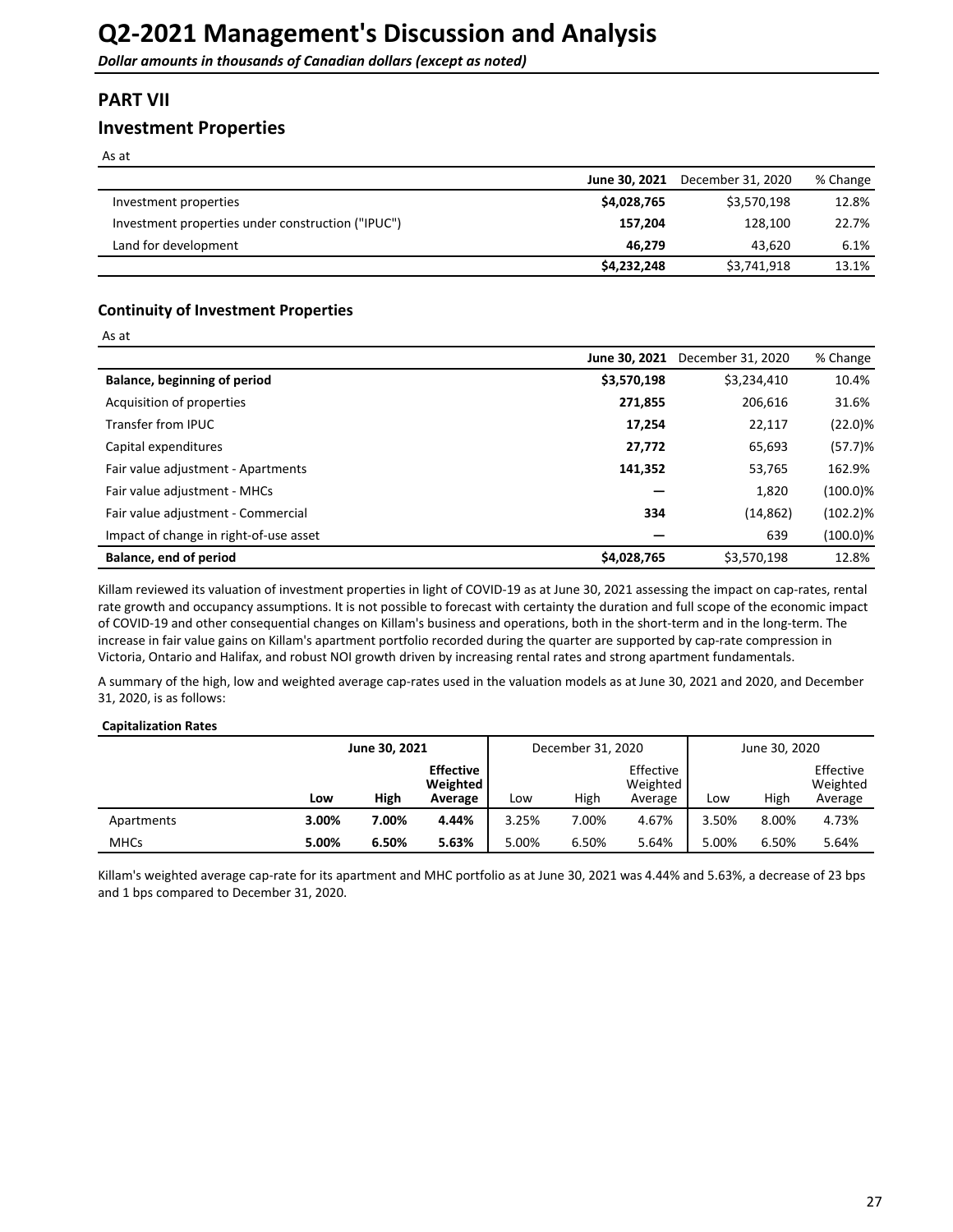#### **2021 Acquisitions - Investment Properties**

| Property                               | Location               | <b>Acquisition</b><br>Date | Ownership<br><b>Interest</b> | <b>Property Type</b>        | Units/SF | Purchase<br>Price <sup>(1)</sup> |
|----------------------------------------|------------------------|----------------------------|------------------------------|-----------------------------|----------|----------------------------------|
| Nolan Hill <sup>(2)</sup>              | Calgary, AB            | 21-Jan-21                  | 100%                         | Apartment                   | 233      | \$49,500                         |
| Sherwood Crossing Land                 | Charlottetown, PE      | 29-Jan-21                  | 100%                         | Development Land            |          | 3,400                            |
| 1313-1321 Hollis Street <sup>(3)</sup> | Halifax. NS            | 29-Jan-21                  | 100%                         | Commercial/Development Land | —        | 3,000                            |
| 54 Assomption Blvd                     | Moncton, NB            | 01-Feb-21                  | 100%                         | Apartment                   | 23       | 5,600                            |
| Southport <sup>(3)</sup>               | Stratford, PE          | 01-Feb-21                  | 100%                         | Development Land            | 33       | 3,800                            |
| 5735 College Street                    | Halifax, NS            | 07-May-21                  | 100%                         | Development Land            | –        | 1,300                            |
| Charlottetown Mall <sup>(4)</sup>      | Charlottetown, PE      | $01$ -Jun-21               | 25%                          | Commercial                  | 95,750   | 10,100                           |
| 38 Pasadena Crescent                   | St. John's, NL         | 08-Jun-21                  | 100%                         | Apartment                   | 40       | 4.200                            |
| KWC Portfolio <sup>(5)</sup>           | Kitchener-Waterloo, ON | 30-Jun-21                  | 100%                         | Apartment                   | 785      | 190,500                          |
| <b>Total Acquisitions</b>              |                        |                            |                              |                             |          | \$271,400                        |

(1) Purchase price does not include transaction costs.

(2) Killam had a 10% interest in the Nolan Hill development of \$4.8 million and acquired the remaining 90% interest in January 2021, based on the purchase price of \$55.0 million for a 100% interest.

(3) Revenue generating properties acquired for future development potential.

(4) Killam acquired an additional 25% interest in the property, with its ownership interest now totalling 75%. The total square footage of the commercial property is 383,222.

(5) The portfolio of 785 units consists of 297 units located in Kitchener, ON, and 488 units in Waterloo, ON.

#### **Nolan Hill**

On January 21, 2021, Killam completed the acquisition of the remaining 90% interest in 233 apartment units in Calgary, AB, for \$49.5 million. This property is in the lease-up phase and is currently fully leased.

#### **Sherwood Crossing Land**

On January 29, 2021, Killam completed the acquisition of a parcel of land for development, adjacent Charlottetown Mall, for \$3.4 million. 

#### **1313-1321 Hollis Street**

On January 29, 2021, Killam completed the acquisition of a small commercial property adjacent to another property Killam owns, for future development, for \$3.0 million.

#### **54 Assomption Blvd**

On February 1, 2021, Killam completed the acquisition of a 23-unit apartment building in Moncton, NB, for \$5.6 million.

#### **Southport**

On February 1, 2021, Killam completed the acquisition of a parcel of land adjacent to its Shorefront development in PEI, for future development, for \$3.8 million.

#### **5735 College Street**

On May 7, 2021, Killam completed the acquisition of a parcel of land for future development in Halifax, NS, for \$1.3 million.

#### **Charlottetown Mall**

On June 1, 2021, Killam acquired an additional 25% interest in Charlottetown Mall for \$10.1 million, increasing its ownership to 75%. Charlottetown Mall is a stabilized, grocery-anchored, enclosed mall, located on 32 acres in PEI's busiest retail node and adjacent to the University of PEI campus. Killam's former joint venture partner, RioCan REIT, sold their 50% interest to Killam and a local PEI real estate operator. The local presence will bring a regional leasing perspective, further development expertise and community-level involvement to revitalize the centre. Killam has taken over the management of the mall and has identified opportunities to reduce the property's operating expenses and carbon footprint in the near future.

#### **38 Pasadena Crescent**

On June 8, 2021, Killam completed the acquisition of a 40-unit apartment building in St. John's, NL, for \$4.2 million.

#### **KWC Portfolio**

On June 30, 2021, Killam completed the acquisition of 785 units in Kitchener-Waterloo, ON, for \$190.5 million. The portfolio includes four properties in Kitchener-Waterloo, totalling 11 buildings ranging from four to twelve storeys. The purchase price was satisfied by new first mortgage financing of \$123.9 million with the balance in cash from the proceeds of Killam's equity offering, which closed on May 31, 2021.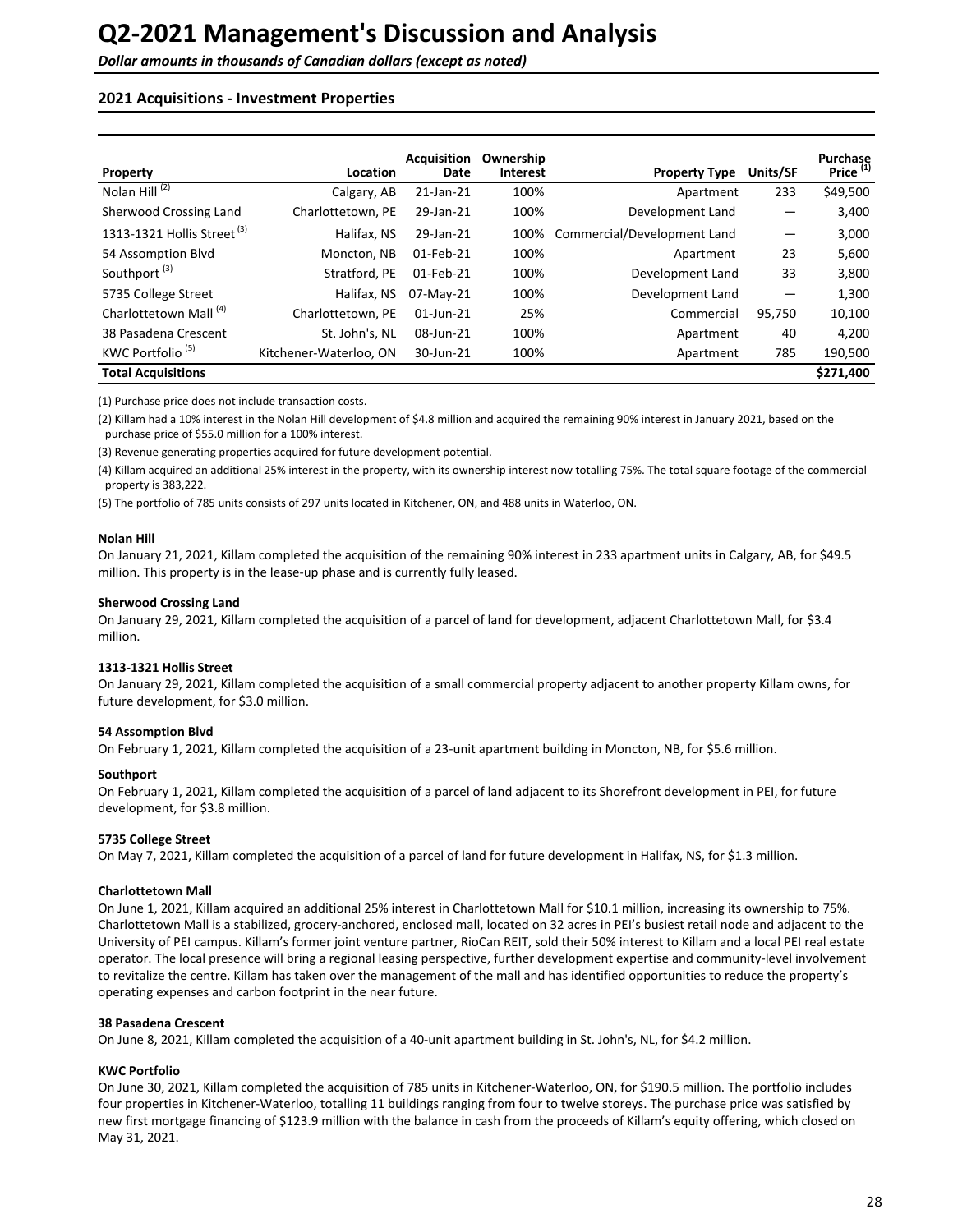## **Investment Properties Under Construction**

As at

|                                    | June 30, 2021 | December 31, 2020 | % Change    |
|------------------------------------|---------------|-------------------|-------------|
| Balance, beginning of period       | \$128,100     | \$46,867          | 173.3%      |
| Fair value adjustment              | 6,199         | 10,184            | $(39.1)\%$  |
| Capital expenditures               | 34,927        | 76,050            | $(54.1)\%$  |
| Interest capitalized               | 1,100         | 1,686             | $(34.8)\%$  |
| Acquisitions                       |               | 3,968             | $(100.0)\%$ |
| Transfer to investment properties  | (17, 254)     | (22, 117)         | $(22.0)\%$  |
| Transfer from land for development | 4,132         | 11,462            | $(64.0)\%$  |
| Balance, end of period             | \$157,204     | \$128,100         | 22.7%       |

## **Land for Development**

| $\sim$<br>× | <br>× |
|-------------|-------|
|-------------|-------|

|                                 | June 30, 2021 | December 31, 2020 | % Change    |
|---------------------------------|---------------|-------------------|-------------|
| Balance, beginning of period    | \$43,620      | \$39,327          | 10.9%       |
| Fair value adjustment           |               | (4,022)           | $(100.0)\%$ |
| Capital expenditures            | 1,591         | 3,339             | (52.4)%     |
| Interest capitalized            | 360           | 987               | $(63.5)\%$  |
| Acquisitions                    | 4,840         | 1,237             | 291.3%      |
| Transfer to IPUC                | (4, 132)      | (11, 462)         | $(64.0)\%$  |
| Transfer from held for sale (1) |               | 14,214            | $(100.0)\%$ |
| Balance, end of period          | \$46,279      | \$43,620          | 6.1%        |

(1) In 2020, Killam determined that this parcel of land for development, previously classified as held for sale no longer met the criteria for this classification. As at March 31, 2020, Killam reclassified the land to investment properties.

Killam's development projects currently underway include the following five projects:

| Property     | Location        | Ownership | Number of<br>Units $^{(1)}$ | <b>Project Budget</b><br>(millions) | <b>Start Date</b> | <b>Estimated</b><br><b>Completion</b> | <b>Anticipated All-</b><br>cash Yield |
|--------------|-----------------|-----------|-----------------------------|-------------------------------------|-------------------|---------------------------------------|---------------------------------------|
| Latitude     | Ottawa, ON      | 50%       | 104                         | \$43.5                              | 2019              | Q1-2022                               | 4.40% - 4.60%                         |
| The Kay      | Mississauga, ON | 100%      | 128                         | \$57.0                              | 2019              | Q4-2021                               | $4.50\% - 4.75\%$                     |
| Luma         | Ottawa, ON      | 50%       | 84                          | \$44.3                              | 2019              | 2022                                  | $4.00\% - 4.25\%$                     |
| Civic 66     | Kitchener, ON   | 100%      | 169                         | \$69.7                              | 2020              | 2022                                  | $4.75\% - 5.00\%$                     |
| The Governor | Halifax, NS     | 100%      | 12                          | \$22.0                              | 2021              | 2022                                  | 4.25% - 4.75%                         |
| Total        |                 |           | 497                         | \$236.5                             |                   |                                       |                                       |

(1) Represents Killam's ownership interest in the number of units in the development.

#### **Latitude**

Latitude, the second phase of the Gloucester City Centre development, containing 209 units, broke ground during Q2-2019 and is expected to be completed in early 2022. The total cost is budgeted at \$87.0 million (\$43.5 million for Killam's 50% interest). Construction financing was placed on this project during Q3-2020 and all remaining development costs will be funded through this financing.

#### **The Kay**

The budget for this 128-unit development located in Mississauga, ON, is \$57.0 million, with an anticipated all-cash yield in the range of 4.50% - 4.75%, approximately a 125–175 bps premium over the market cap-rate for a similar quality asset. The development broke ground during the third quarter of 2019 and is expected to be completed in late 2021. Construction financing was put in place during Q2-2020 and all remaining development costs will be funded through this financing.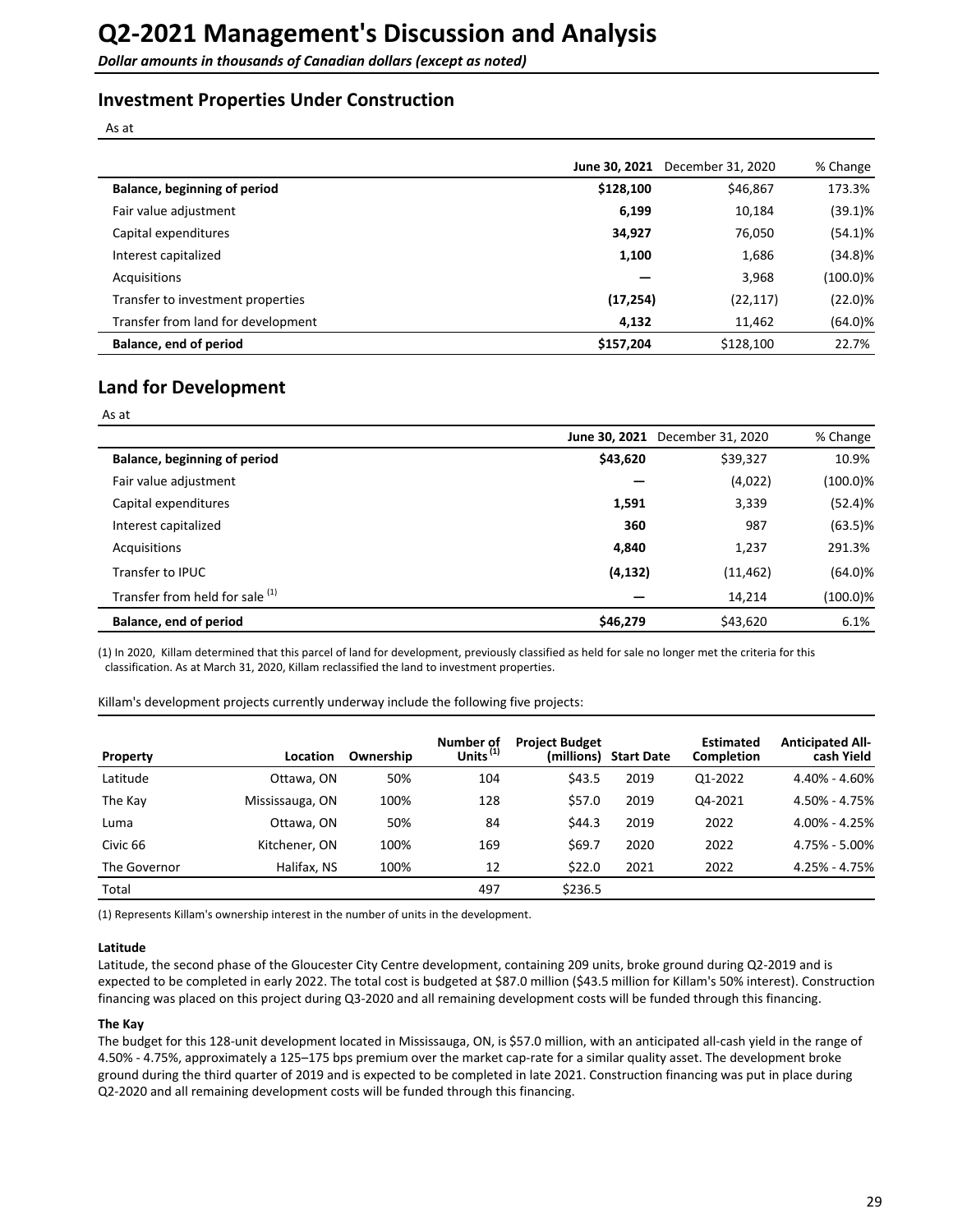#### **Luma**

This development broke ground in Q3-2019 and is expected to be completed in early 2022. Killam's 50% cost is approximately \$44.3 million with a 4.00% - 4.25% yield. Construction financing was put in place during Q4-2020 and all remaining development costs will be funded through this financing.

#### **Civic 66**

Killam started construction in July 2020 and it is expected to take 24 months to complete. The budget for the development is \$69.7 million, with an anticipated all-cash yield in the range of 4.75% - 5.00%, approximately a 125-175 bps premium over the market cap-rate for a similar quality asset. Killam met its equity contribution and secured construction financing during Q2-2021 and all remaining development costs will be funded through this financing.

#### **Governor**

In early 2021, Killam broke ground on 12 luxury units and 3,500 SF of ground floor commercial space, located behind its 240-unit, The Alexander, in Halifax, NS. The budget for the development is \$22.0 million, with an anticipated all-cash yield in the range of 4.25% -4.75%. 

#### **Future Development Pipeline**

Killam has a robust development pipeline. Over half of Killam's development pipeline is outside Atlantic Canada. Killam targets yields of 4.5% - 5.0% on developments, 50–150 bps higher than the expected cap-rate value on completion. Building out the approximate \$1.3 billion pipeline at a 100 bps spread should create in excess of \$250 million in net asset value (NAV) growth for unitholders. Killam has the following land available for future development:

| Property                                       | Location               | Killam's<br>Interest | <b>Development</b><br><b>Potential</b><br>(# of Units) $(1)$ | <b>Status</b>                         | <b>Estimated</b><br>Year of<br><b>Completion</b> |
|------------------------------------------------|------------------------|----------------------|--------------------------------------------------------------|---------------------------------------|--------------------------------------------------|
| Developments expected to start in 2021         |                        |                      |                                                              |                                       |                                                  |
| Nolan Hill (Phase 2) <sup>(2)</sup>            | Calgary, AB            | 10%                  | 234                                                          | Detailed design, preparing submission | 2024                                             |
| Westmount Place (Phase 1)                      | Waterloo, ON           | 100%                 | 139                                                          | Conditional approval                  | 2024                                             |
| Developments expected to start in 2022-2026    |                        |                      |                                                              |                                       |                                                  |
| Carlton East & West                            | Halifax, NS            | 100%                 | 140                                                          | Submitted for approval                | 2024                                             |
| Stratford land                                 | Charlottetown, PE      | 100%                 | 175                                                          | In design                             | 2024                                             |
| <b>Sherwood Crossing</b>                       | Charlottetown, PE 100% |                      | 325                                                          | In design                             | 2025                                             |
| <b>Medical Arts</b>                            | Halifax, NS            | 100%                 | 200                                                          | Concept design                        | 2025                                             |
| <b>Hollis Street</b>                           | Halifax, NS            | 100%                 | 100                                                          | In design                             | 2025                                             |
| Gloucester City Centre (Phase 3)               | Ottawa, ON             | 50%                  | 200                                                          | In design                             | 2025                                             |
| Westmount Place (Phase 2)                      | Waterloo, ON           | 100%                 | 150                                                          | In design                             | 2028                                             |
| Additional future development projects         |                        |                      |                                                              |                                       |                                                  |
| Nolan Hill (Phase 3-4) <sup>(2)</sup>          | Calgary, AB            | 10%                  |                                                              | 468 Future development                | <b>TBD</b>                                       |
| <b>Christie Point</b>                          | Victoria, BC           | 100%                 | 312                                                          | Development agreement in place        | <b>TBD</b>                                       |
| Gloucester City Centre (Phase 4-5)             | Ottawa, ON             | 50%                  | 400                                                          | Future development                    | TBD                                              |
| Westmount Place (Phase 3-5)                    | Waterloo, ON           | 100%                 | 800                                                          | Future development                    | TBD                                              |
| Kanata Lakes                                   | Ottawa, ON             | 50%                  | 80                                                           | Future development                    | <b>TBD</b>                                       |
| St. George Street                              | Moncton, NB            | 100%                 | 60                                                           | Future development                    | TBD                                              |
| 15 Haviland                                    | Charlottetown, PE      | 100%                 |                                                              | 60-90 Future development              | TBD                                              |
| <b>Topsail Road</b>                            | St. John's, NL         | 100%                 | 225                                                          | Future development                    | TBD                                              |
| Block 4                                        | St. John's, NL         | 100%                 | 80                                                           | Future development                    | <b>TBD</b>                                       |
| Total Development Opportunities <sup>(2)</sup> |                        |                      | 4,163                                                        |                                       |                                                  |

(1) Represents total number of units in the potential development.

(2) Killam has a 10% interest in the remaining three phases of the Nolan Hill development in Calgary, AB, with the potential to purchase the remaining 90% interest upon completion of each phase.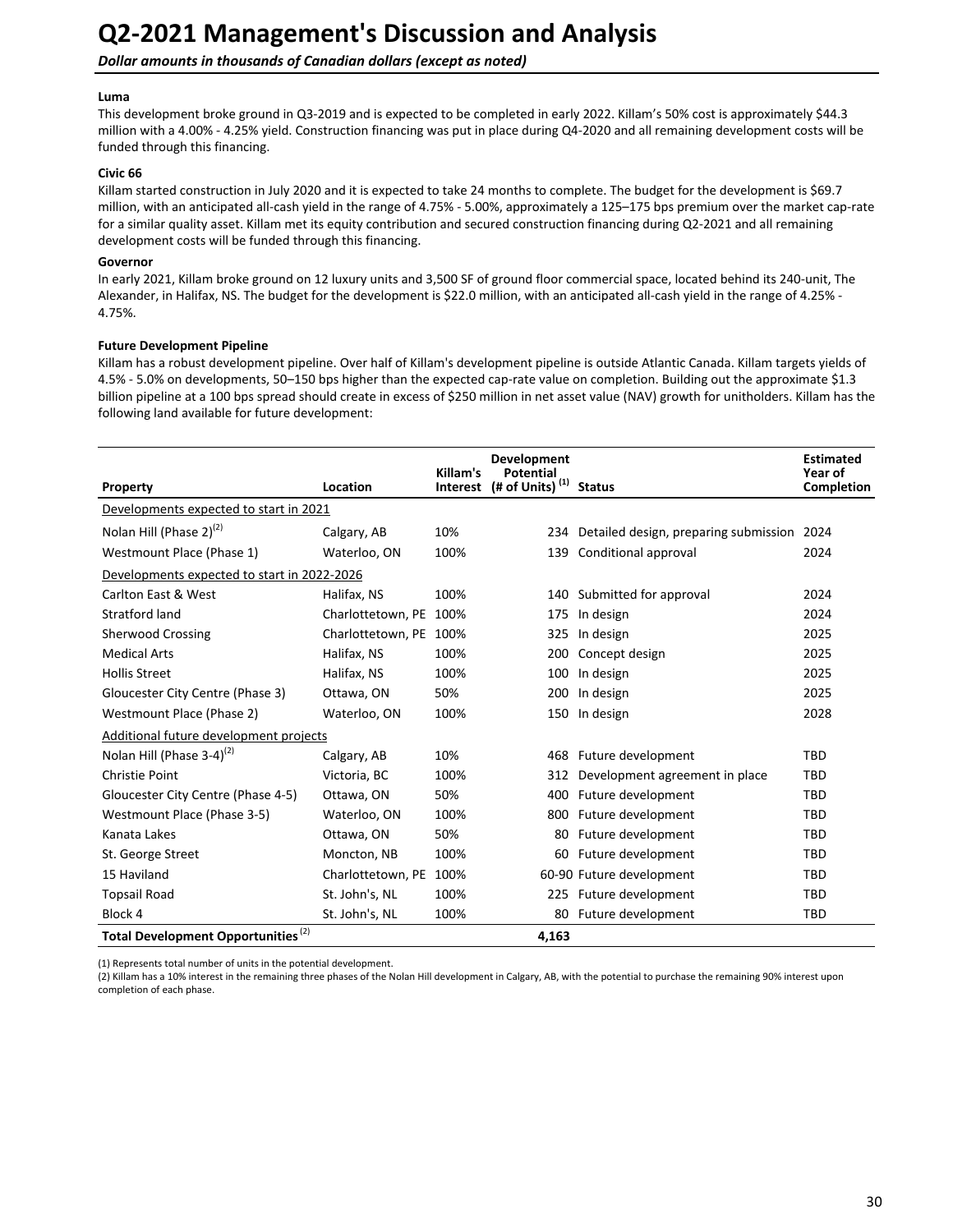## <span id="page-30-0"></span>**Capital Improvements**

Capital improvements are a combination of maintenance capex and value-enhancing upgrades. Maintenance capex investments are not expected to increase the NOI or efficiency of a building; however, these expenditures will extend the life of the asset. Examples of maintenance capex include roof, window and building envelope repairs and are in addition to repairs and maintenance costs that are expensed to NOI. Value-enhancing capital investments are expected to result in higher rents or lower operating costs. These investments include unit and common area upgrades and energy efficiency projects. Killam's AFFO discussion provides further disclosure on the allocation between maintenance capex and value-enhancing capex investments.

During the three and six months ended June 30, 2021, Killam invested \$16.7 million and \$27.8 million, an increase of 51.2% and 25.5% compared to the same periods of 2020. The increase relates to the restrictions put in place in Q2-2020 at the onset of the COVID-19 pandemic which limited work that could be done within the buildings. Killam continues to review its capital plan for 2021 and expects to invest in the range of  $$65.0–$75.0$  million during the year.

|             |          | Three months ended June 30, |          |          | Six months ended June 30, |          |  |
|-------------|----------|-----------------------------|----------|----------|---------------------------|----------|--|
|             | 2021     | 2020                        | % Change | 2021     | 2020                      | % Change |  |
| Apartments  | \$14.294 | \$9,876                     | 44.7%    | \$24.812 | \$19.982                  | 24.2%    |  |
| <b>MHCs</b> | 1,557    | 532                         | 192.7%   | 2,018    | 840                       | 140.2%   |  |
| Commercial  | 885      | 664                         | 33.3%    | 942      | 1.303                     | (27.7)%  |  |
|             | \$16,736 | \$11,072                    | 51.2%    | \$27,772 | \$22,125                  | 25.5%    |  |

## **Apartments - Capital Investment**

A summary of the capital investment on the apartment segment is included below:

|                                                    |          | Three months ended June 30, |            |          | Six months ended June 30. |            |  |
|----------------------------------------------------|----------|-----------------------------|------------|----------|---------------------------|------------|--|
|                                                    | 2021     | 2020                        | % Change   | 2021     | 2020                      | % Change   |  |
| Suite renovations and repositionings               | \$8,276  | \$4,460                     | 85.6%      | \$12,772 | \$9,667                   | 32.1%      |  |
| <b>Building improvements</b>                       | 4,577    | 2,951                       | 55.1%      | 9,176    | 5,890                     | 55.8%      |  |
| Appliances                                         | 914      | 527                         | 73.4%      | 1,805    | 1,097                     | 64.5%      |  |
| Energy                                             | 360      | 1,056                       | (65.9)%    | 739      | 1,726                     | (57.2)%    |  |
| Common area                                        | 167      | 882                         | $(81.1)\%$ | 320      | 1,602                     | $(80.0)$ % |  |
| Total capital invested                             | \$14,294 | \$9,876                     | 44.7%      | \$24,812 | \$19,982                  | 24.2%      |  |
| Average number of units outstanding <sup>(1)</sup> | 16,902   | 16,165                      | 4.6%       | 16,845   | 16,087                    | 4.7%       |  |
| Capital invested - \$ per unit                     | \$846    | \$611                       | 38.5%      | \$1,473  | \$1.242                   | 18.6%      |  |

(1) Weighted average number of units, adjusted for Killam's 50% ownership in jointly held properties.

Killam invested \$846 and \$1,473 per unit for the three and six months ended June 30, 2021, compared to \$611 and \$1,242 per unit for the same periods of 2020. The increase relates to the continued expansion of Killam's suite repositioning program and larger structural projects focused on increasing the resiliency of its buildings. Killam's focus on new development and acquisition of newer properties translates into a lower maintenance capex per unit than many other apartment owners in Canada. Thirty-six percent of Killam's apartments, as a percentage of 2021 forecasted NOI, were built in the past 10 years, and the average age of Killam's portfolio is 28 years. This portfolio of newer assets allows Killam to focus on value-enhancing opportunities as the maintenance capital requirements are lower.

#### **Suite Renovations and Repositionings**

Killam invested \$8.3 million and \$12.8 million in suite renovations during the three and six months ended June 30, 2021, an 85.6% and 32.1% increase over the total investment of \$4.5 million and \$9.7 million for the three and six months ended June 30, 2020. This increase reflects Killam's continued focus on unit renovations to maximize occupancy and rental growth. Killam targets a minimum ROI of 10% for its suite renovations, earning rental growth of 10%–30%. The timing of suite renovation investment is influenced by tenant turnover, market conditions and individual property requirements. The length of time that Killam has owned a property and the age of the property also impact capital requirements. Year-to-date Killam completed repositioning 287 units, with an average investment of approximately \$25,000 per suite, generating an average ROI of 13.0%, compared to 275 units in the first half of 2020.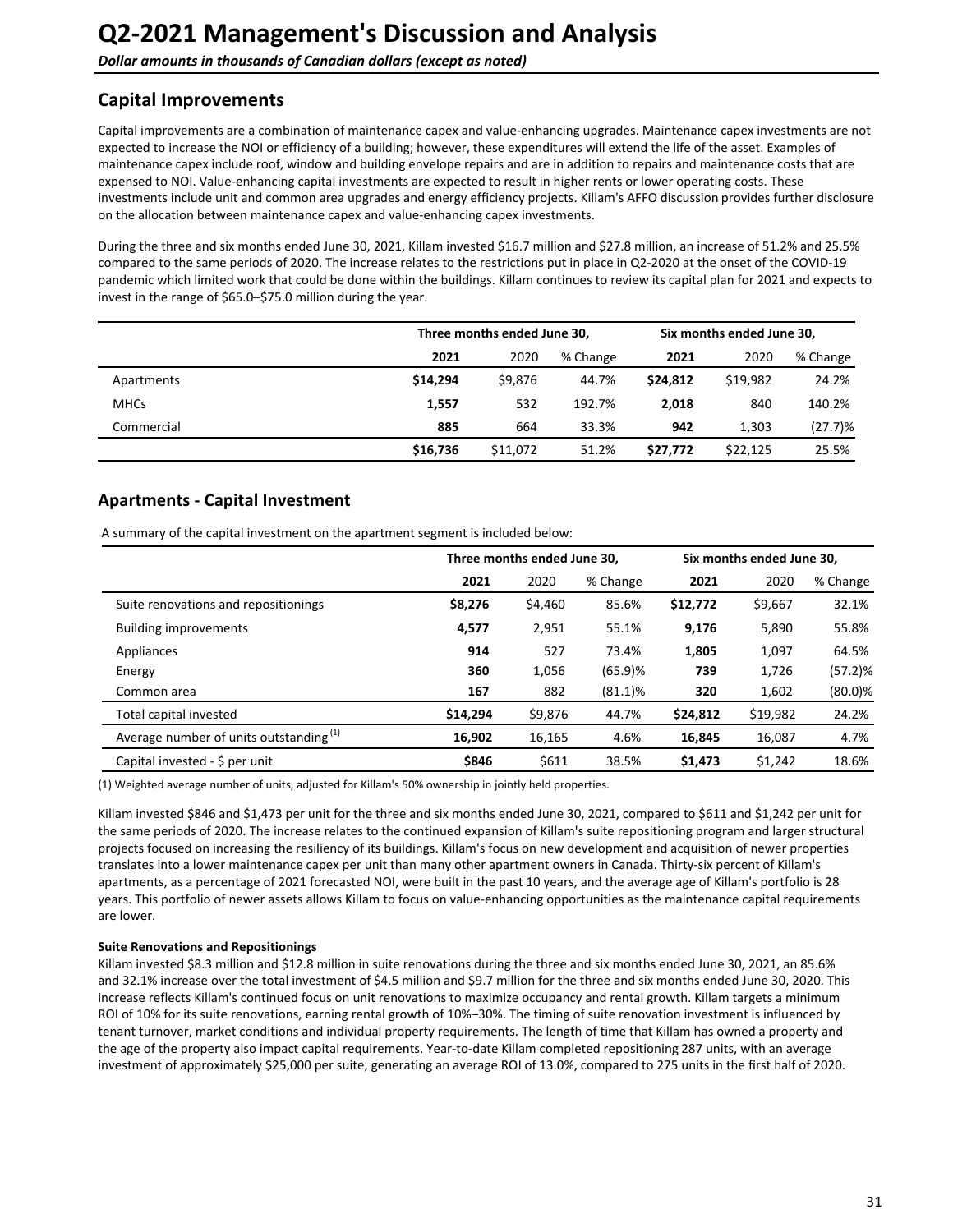**Dollar amounts in thousands of Canadian dollars (except as noted)** 

A summary of the repositioning activities for the six months ended June 30, 2021 is set out below:

| Region                   | YTD-2021 Units<br>Repositioned | Average<br>Investment per<br>Unit | Rental Lift<br>Achieved % | Avg Return on<br>Investment |  |
|--------------------------|--------------------------------|-----------------------------------|---------------------------|-----------------------------|--|
| Nova Scotia              | 186                            | \$26,000                          | 21.0%                     | 11.0%                       |  |
| Ontario                  | 25                             | \$34,800                          | 35.0%                     | 16.0%                       |  |
| New Brunswick            | 75                             | \$19,000                          | 31.0%                     | 18.0%                       |  |
| Newfoundland & Labrador  | 1                              | \$41,500                          | 37.0%                     | 10.0%                       |  |
| Total (weighted average) | 287                            | \$25,000                          | 25.0%                     | 13.0%                       |  |

**2021 Repositioning Program**

Killam is targeting 550 repositionings in 2021. In the long term, Killam estimates that the reposition opportunity within the current portfolio is approximately an additional 5,500 units, which should generate an estimated \$19.7 million in additional annualized revenue representing an approximate \$260.0 million increase in NAV.

#### **Building Improvements**

These investments include larger building improvement projects such as exterior cladding and brick work, balcony refurbishments, roof upgrades, and sidewalk replacements, as well as projects such as plumbing improvements, fire safety, security systems and window upgrades. The increase in building investments for the three and six months ended June 30, 2021 relates primarily to the timing of multi-phase building envelope projects.

#### **Energy**

After the successful completion of Killam's five-year energy efficiency program in 2020, Killam continues to invest in additional energy efficiency initiatives. Some of these projects include the installation of photovoltaic solar panels at select properties, installation of electric vehicle (EV) chargers, boiler and heat pump replacements and electricity and water conservation projects. Many of these projects are scheduled to be completed in the second half of 2021. Killam also continues to augment its sustainability programs and improve its GRESB rating. Killam is committed to continuously lowering and reporting on its greenhouse gas emissions and also completing benchmarking using third-party validation.

#### **MHCs - Capital Investment**

A summary of the capital investment for the MHC segment is included below:

|                                      | Three months ended June 30, |       |          | Six months ended June 30, |       |          |
|--------------------------------------|-----------------------------|-------|----------|---------------------------|-------|----------|
|                                      | 2021                        | 2020  | % Change | 2021                      | 2020  | % Change |
| Water and sewer upgrades             | \$290                       | \$143 | 102.8%   | \$500                     | \$338 | 47.9%    |
| Site expansion and land improvements | 297                         | 99    | 200.0%   | 346                       | 195   | 77.4%    |
| Other                                | 970                         | 290   | 234.5%   | 1.172                     | 307   | 281.8%   |
| Total capital invested - MHCs        | \$1,557                     | \$532 | 192.7%   | \$2,018                   | \$840 | 140.2%   |
| Average number of sites              | 5,875                       | 5,875 | $-\%$    | 5,875                     | 5,834 | 0.7%     |
| Capital invested - \$ per site       | \$265                       | \$91  | 191.2%   | \$343                     | \$144 | 138.2%   |

Management expects to invest between \$700 and \$950 per MHC site annually. Consistent with the apartment portfolio, a portion of the MHC capital is considered maintenance capital and a portion is considered value enhancing. Maintenance capital includes costs to support the existing infrastructure, and value-enhancing capital includes improvements to roadways, work to accommodate future expansion, and various community enhancements. A portion of MHC capital may be recovered through above guideline increases in provinces with rent control, leading to increased NOI from the investments.

Total capital invested during the three and six months ended June 30, 2021 was \$1.6 million and \$2.0 million, up from \$0.5 million and \$0.8 million in the three and six months ended June 30, 2020. The increase in capital spend is due to timing of various community enhancements, land improvements and water and sewer upgrades. As with the apartment portfolio, the timing of MHC capital investment changes based on requirements at each community.

#### **Commercial - Capital Investment**

During the three and six months ended June 30, 2021, Killam invested \$0.8 million and \$0.9 million in its commercial portfolio, compared to \$0.7 million and \$1.3 million for the three and six months ended June 30, 2020. This investment relates primarily to upgrades and tenant improvements at the Brewery Market and Westmount Place.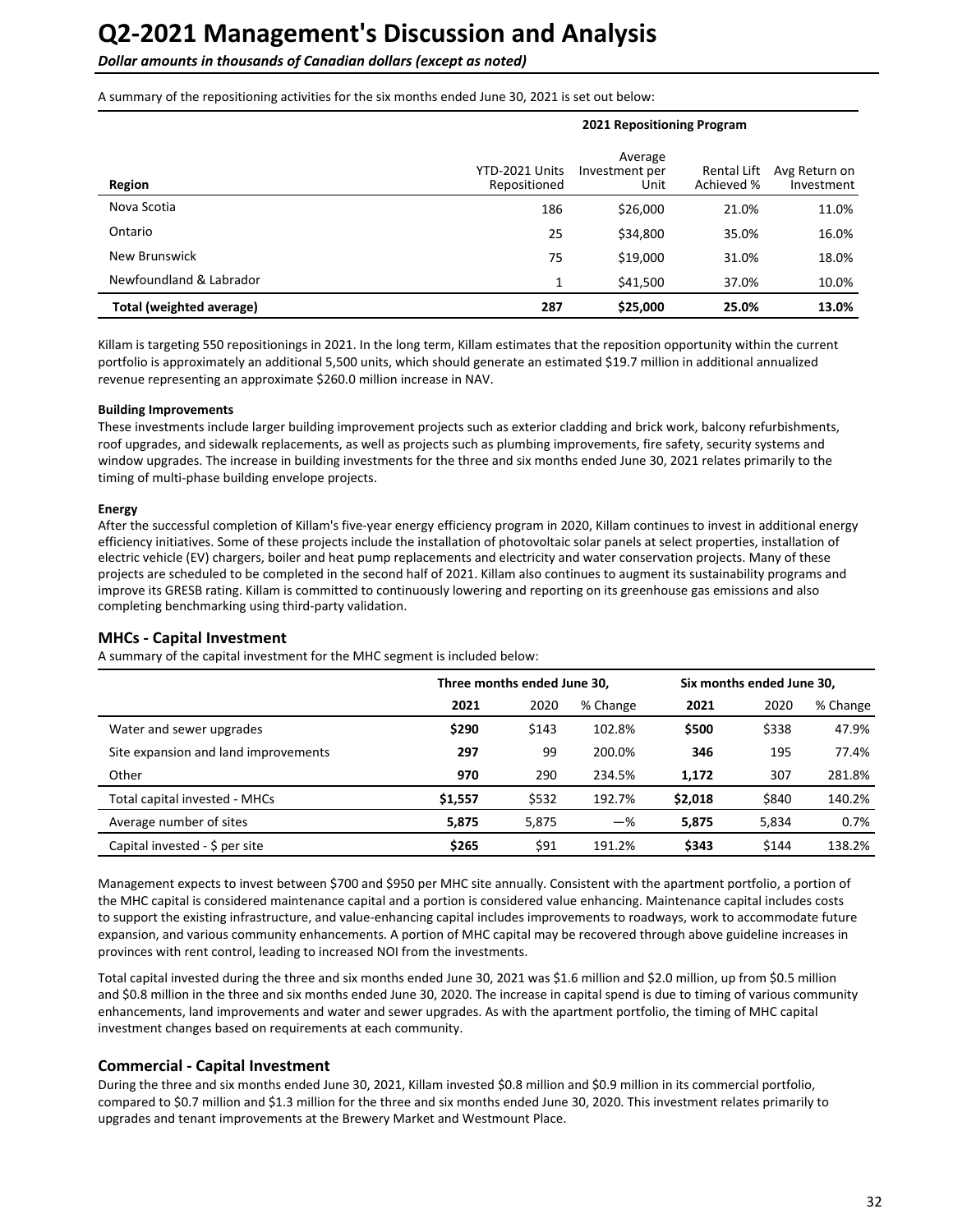## <span id="page-32-0"></span>**Mortgages and Other Loans**

The table below outlines Killam's key debt metrics:

| As at                                        | June 30, 2021 | December 31, 2020 | Change        |
|----------------------------------------------|---------------|-------------------|---------------|
| Weighted average years to debt maturity      | 4.3           | 4.6               | $(0.3)$ years |
| Total debt to total assets                   | 44.5%         | 44.6%             | $(10)$ bps    |
| Interest coverage                            | 3.44x         | 3.36x             | 2.4%          |
| Debt service coverage                        | 1.54x         | 1.57x             | (1.9)%        |
| Debt to normalized EBITDA <sup>(1)</sup>     | 11.11x        | 10.78x            | 3.1%          |
| Weighted average mortgage interest rate      | 2.61%         | 2.69%             | $(8)$ bps     |
| Weighted average interest rate of total debt | 2.61%         | 2.69%             | $(8)$ bps     |

(1) Ratio calculated net of cash.

Killam's long-term debt consists largely of fixed-rate, long-term mortgages. Mortgages are secured by a first or second charge against individual properties. Killam's weighted average interest rate on mortgages as at June 30, 2021, was 2.61%, 8 bps lower compared to the rate as at December 31, 2020.

Total debt as a percentage of total assets was 44.5% as at June 30, 2021, compared to 44.6% as at December 31, 2020. The slight decrease in total leverage is attributable to assets acquired and fair value gains booked on Killam's apartment portfolio as a result of cap-rate compression in its Halifax, Victoria and Ontario markets. Management is focused on maintaining conservative debt levels. Total debt to total assets is sensitive to changes in the fair value of investment properties, in particular cap-rate changes.

### **Refinancings**

For the six months ended June 30, 2021, Killam refinanced the following mortgages:

|             | <b>Mortgage Debt</b><br><b>Maturities</b> |       | Mortgage Debt<br>on Refinancing |       | Weighted<br><b>Average Term</b> | <b>Net Proceeds</b> |
|-------------|-------------------------------------------|-------|---------------------------------|-------|---------------------------------|---------------------|
| Apartments  | \$21,770                                  | 2.57% | \$30.242                        | 1.87% | 5.0 years                       | \$8,472             |
| <b>MHCs</b> | 3.207                                     | 3.08% | 5.374                           | 2.43% | 5.0 years                       | 2,167               |
|             | \$24.977                                  | 2.64% | \$35,616                        | 1.95% | 5.0 years                       | \$10,639            |

The following table details the maturity dates and average interest rates of mortgage and vendor debt, and the percentage of apartment mortgages that are CMHC-insured by year of maturity:

|                     |                           | <b>Apartments</b>              |                                    | <b>MHCs and Commercial</b> |                                | <b>Total</b>                             |                                |
|---------------------|---------------------------|--------------------------------|------------------------------------|----------------------------|--------------------------------|------------------------------------------|--------------------------------|
| Year of<br>Maturity | <b>Balance</b><br>June 30 | Weighted<br>Avg<br>Int. Rate % | %<br><b>CMHC</b><br><b>Insured</b> | <b>Balance</b><br>June 30  | Weighted<br>Avg<br>Int. Rate % | <b>Balance</b><br>June 30 <sup>(1)</sup> | Weighted<br>Avg Int. Rate<br>% |
| 2021                | 104,831                   | 2.44%                          | 87.5%                              | 8,660                      | 3.72%                          | 113,491                                  | 2.54%                          |
| 2022                | 144.098                   | 2.68%                          | 47.8%                              | 23,551                     | 3.58%                          | 167,649                                  | 2.81%                          |
| 2023                | 199,805                   | 3.19%                          | 67.3%                              | 30,643                     | 3.78%                          | 230,448                                  | 3.27%                          |
| 2024                | 313,850                   | 2.56%                          | 70.8%                              | 26,415                     | 2.88%                          | 340,265                                  | 2.58%                          |
| 2025                | 314,316                   | 1.91%                          | 61.7%                              | 21,993                     | 2.61%                          | 336,309                                  | 1.96%                          |
| Thereafter          | 644,362                   | 2.70%                          | 99.0%                              | 5,321                      | 2.44%                          | 649,683                                  | 2.69%                          |
|                     | 1,721,262                 | 2.57%                          | 78.4%                              | 116,583                    | 3.25%                          | 1,837,845                                | 2.61%                          |

(1) Excludes \$8.3 million in variable rate demand loans secured by development properties, which are classified as mortgages and loans payable as at June 30, 2021.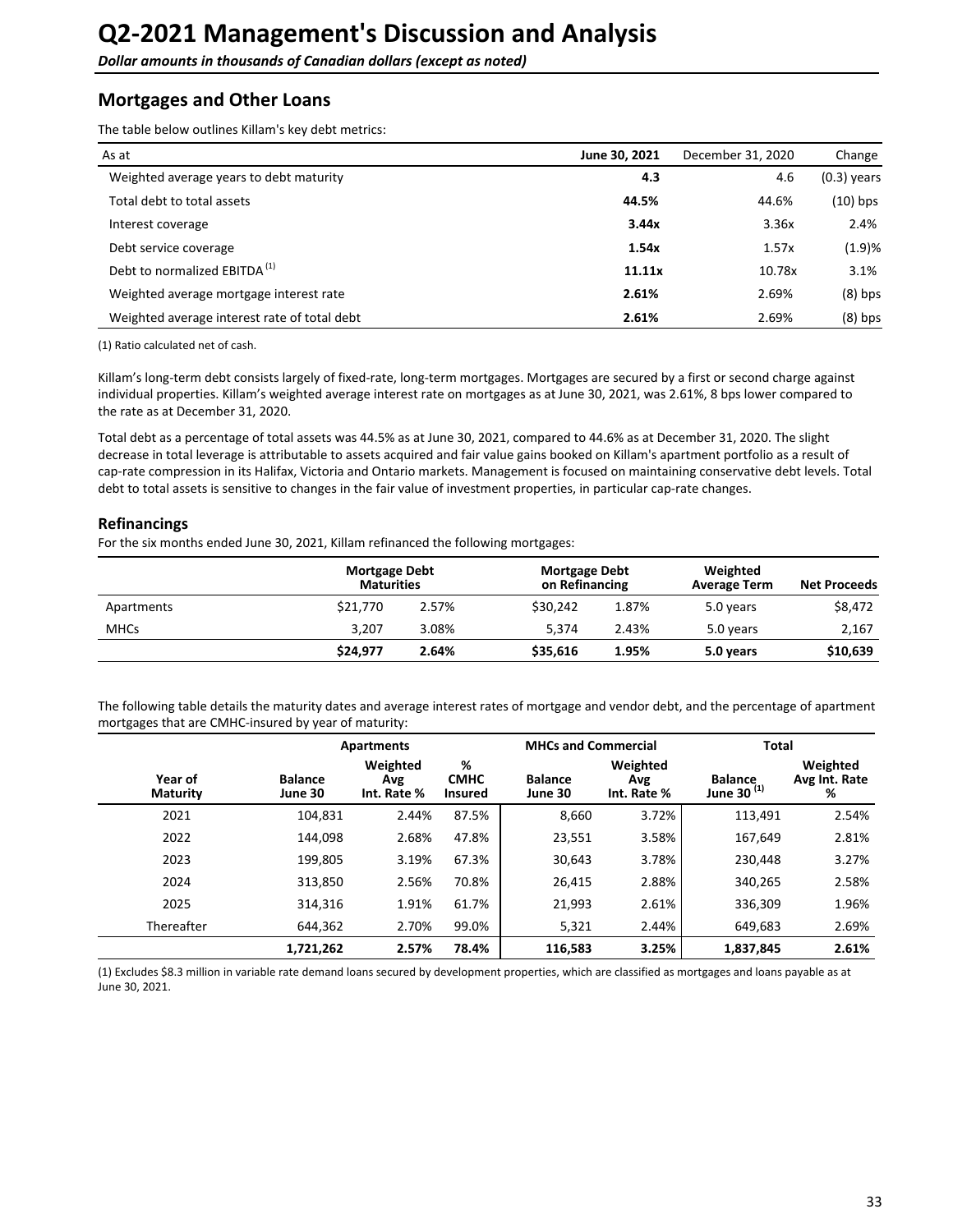**Dollar amounts in thousands of Canadian dollars (except as noted)** 



#### **Apartment Mortgage Maturities by Year**

Access to mortgage debt is essential in refinancing maturing debt and financing acquisitions. Management has diversified Killam's mortgages to avoid dependence on any one lending institution and has staggered maturity dates to manage interest rate risk. Management anticipates continued access to mortgage debt for both acquisitions and refinancings. Killam has experienced continued access to mortgage debt throughout the current COVID-19 pandemic. Access to CMHC-insured financing gives apartment owners an advantage over other asset classes as lenders are provided a government guarantee and therefore are able to lend at more favourable rates. As at June 30, 2021, approximately 78.4% of Killam's apartment mortgages were CMHC-insured (73.4% of total mortgages, as MHC and commercial mortgages are not eligible for CMHC insurance) (December 31, 2020 - 85.2% and 79.9%). The weighted average interest rate on the CMHC-insured mortgages was 2.57% as at June 30, 2021 (December 31, 2020 - 2.60%).

The following tables present the NOI for properties that are available to Killam to refinance at debt maturity in the remainder of 2021 and 2022:

| <b>Remaining 2021 Debt Maturities</b>  | Number of<br><b>Properties</b> | <b>Estimated NOI</b> | Principal<br><b>Balance</b><br>(at maturity) |
|----------------------------------------|--------------------------------|----------------------|----------------------------------------------|
| Apartments with debt maturing          | 27                             | \$11,691             | \$99,577                                     |
| MHCs and commercial with debt maturing | 3                              | 720                  | 4,869                                        |
|                                        | 30                             | \$12,411             | \$104,446                                    |
|                                        |                                |                      | Principal                                    |
|                                        | Number of                      |                      | <b>Balance</b>                               |
| <b>2022 Debt Maturities</b>            | <b>Properties</b>              | <b>Estimated NOI</b> | (at maturity)                                |
| Apartments with debt maturing          | 22                             | \$15,538             | \$139,744                                    |
| MHCs with debt maturing                | 9                              | 3.153                | 22,316                                       |

#### **Future Contractual Debt Obligations**

As at June 30, 2021, the timing of Killam's future contractual debt obligations is as follows:

| Twelve months ending June 30, | Mortgage and<br><b>Loans Payable</b> | Construction<br>Loans $(1)$ | <b>Credit Facilities</b> | Total       |
|-------------------------------|--------------------------------------|-----------------------------|--------------------------|-------------|
| 2022                          | \$294,815                            | \$59,122                    | \$30,005                 | \$383,942   |
| 2023                          | 240,152                              |                             |                          | 240,152     |
| 2024                          | 248,788                              |                             |                          | 248,788     |
| 2025                          | 299,337                              |                             |                          | 299,337     |
| 2026                          | 205,282                              |                             |                          | 205,282     |
| Thereafter                    | 557,741                              |                             |                          | 557,741     |
|                               | \$1,846,115                          | \$59,122                    | \$30,005                 | \$1,935,242 |

(1) Construction loans are demand loans that are expected to be replaced with permanent mortgage financing on development completion and lease-up.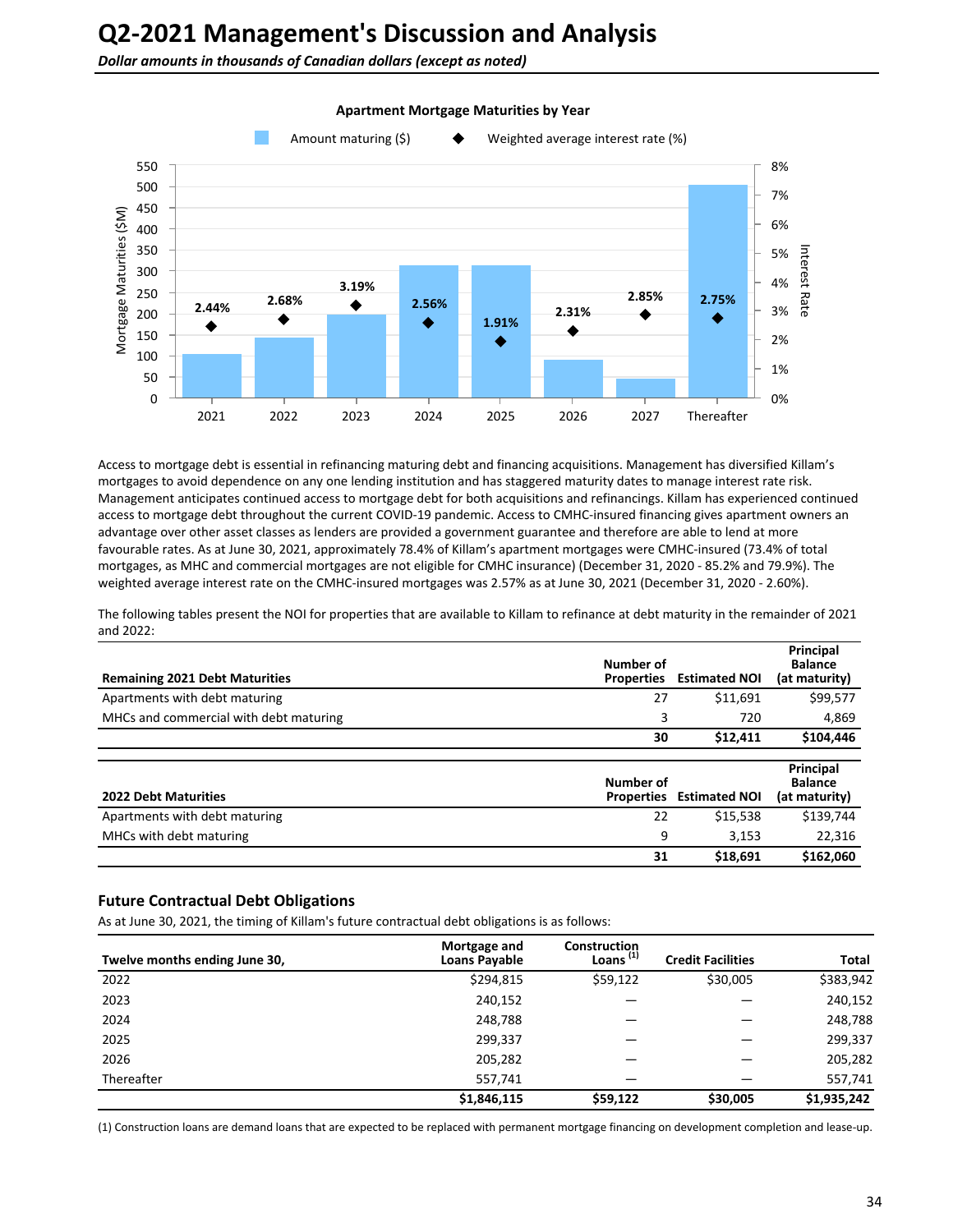### <span id="page-34-0"></span>**Credit Facilities**

Killam has access to two credit facilities with credit limits of \$110.0 million (\$130.0 million with the accordion feature) and \$10.0 million (December 31, 2020 - \$110.0 million and \$10.0 million) that can be used for acquisition and general business purposes.

The \$110.0 million facility bears interest at prime plus 70 bps on prime rate advances or 170 bps over bankers' acceptances ("BAs"). The facility includes a \$30.0 million demand revolver and a \$80.0 million committed revolver as well as an accordion option to increase the \$110.0 million facility by an additional \$20.0 million. The agreement includes certain covenants and undertakings with which Killam was in compliance as at June 30, 2021. The facility matures on December 15, 2021.

The \$10.0 million demand facility bears interest at prime plus 125 bps on advances and 135 bps on issuance of letters of credit in addition to 50 bps per annum. The agreement includes certain covenants and undertakings with which Killam was in compliance as at June 30, 2021.

| As at June 30, 2021      | <b>Maximum Loan</b><br>Amount <sup>(1)</sup> | Amount<br><b>Drawn</b> | Letters of<br><b>Credit</b> | Amount<br><b>Available</b> |
|--------------------------|----------------------------------------------|------------------------|-----------------------------|----------------------------|
| \$110.0 million facility | \$130,000                                    | \$29,000               | $S-$                        | \$101,000                  |
| \$10.0 million facility  | 10.000                                       | 1.005                  | 1.870                       | 7.125                      |
| Total                    | \$140,000                                    | \$30,005               | \$1,870                     | \$108,125                  |

| As at December 31, 2020  | <b>Maximum Loan</b><br>Amount <sup>(1)</sup> | Amount<br><b>Drawn</b> | Letters of<br>Credit | Amount<br>Available |
|--------------------------|----------------------------------------------|------------------------|----------------------|---------------------|
| \$110.0 million facility | \$130,000                                    | \$5,000                |                      | \$125,000           |
| \$10.0 million facility  | 10.000                                       | 2.029                  | 1.773                | 6.198               |
| Total                    | \$140,000                                    | \$7.029                | \$1,773              | \$131.198           |

(1) Maximum loan includes a \$20.0 million accordion option, for which collateral is pledged.

### **Construction Loans**

As at June 30, 2021, Killam had access to six variable rate non-revolving demand construction loans, for the purpose of financing development projects, totalling \$186.6 million. As at June 30, 2021, \$59.1 million was drawn on the construction loans (December 31, 2020 - \$41.3 million). Payments are made monthly on an interest-only basis. The weighted-average contractual interest rate on amounts outstanding is 2.33% (December 31, 2020 - 2.37%). Once construction is complete and rental targets achieved, the construction loans will be repaid in full and replaced with conventional mortgages.

Construction financing for Killam's Civic 66 development and The Governor development were finalized during Q1-2021 and Q2-2021.

## **Unitholders' Equity**

As Killam is an open-ended mutual fund trust, unitholders of trust units are entitled to redeem their trust units at any time at prices determined and payable in accordance with the conditions specified in Killam's DOT. Consequently, under IFRS, trust units are defined as financial liabilities; however, for purposes of financial statement classification and presentation, trust units may be presented as equity instruments as they meet the puttable instrument exemption under IAS 32.

All trust units outstanding are fully paid, have no par value and are voting trust units. The DOT authorizes the issuance of an unlimited number of trust units. Trust units represent a unitholder's proportionate undivided beneficial interest in Killam. No trust unit has any preference or priority over another. No unitholder has or is deemed to have any right of ownership in any of the assets of Killam. Each unit confers the right to one vote at any meeting of unitholders and to participate pro rata in any distributions and, on liquidation, to a pro rata share of the residual net assets remaining after preferential claims thereon of debt holders.

Unitholders have the right to redeem their units at the lesser of (i) 90% of the market price of the trust unit (market price is defined as the weighted average trading price of the previous 10 trading days) and (ii) the most recent closing market price (closing market price is defined as the weighted average trading price on the specified date) at the time of the redemption. The redemption price will be satisfied by cash, up to a limit of \$50 thousand for all redemptions in a calendar month, or a note payable. For the three and six months ended June 30, 2021, no unitholders redeemed units.

Killam's Distribution Reinvestment Plan ("DRIP") allows unitholders to elect to have all cash distributions from the Trust reinvested in additional units. Unitholders who participate in the DRIP receive an additional distribution of units equal to 3% of each cash distribution reinvested. The price per unit is calculated by reference to the 10-day volume weighted average price of Killam's units on the Toronto Stock Exchange preceding the relevant distribution date, which typically is on or about the 15th day of the month following the distribution declaration.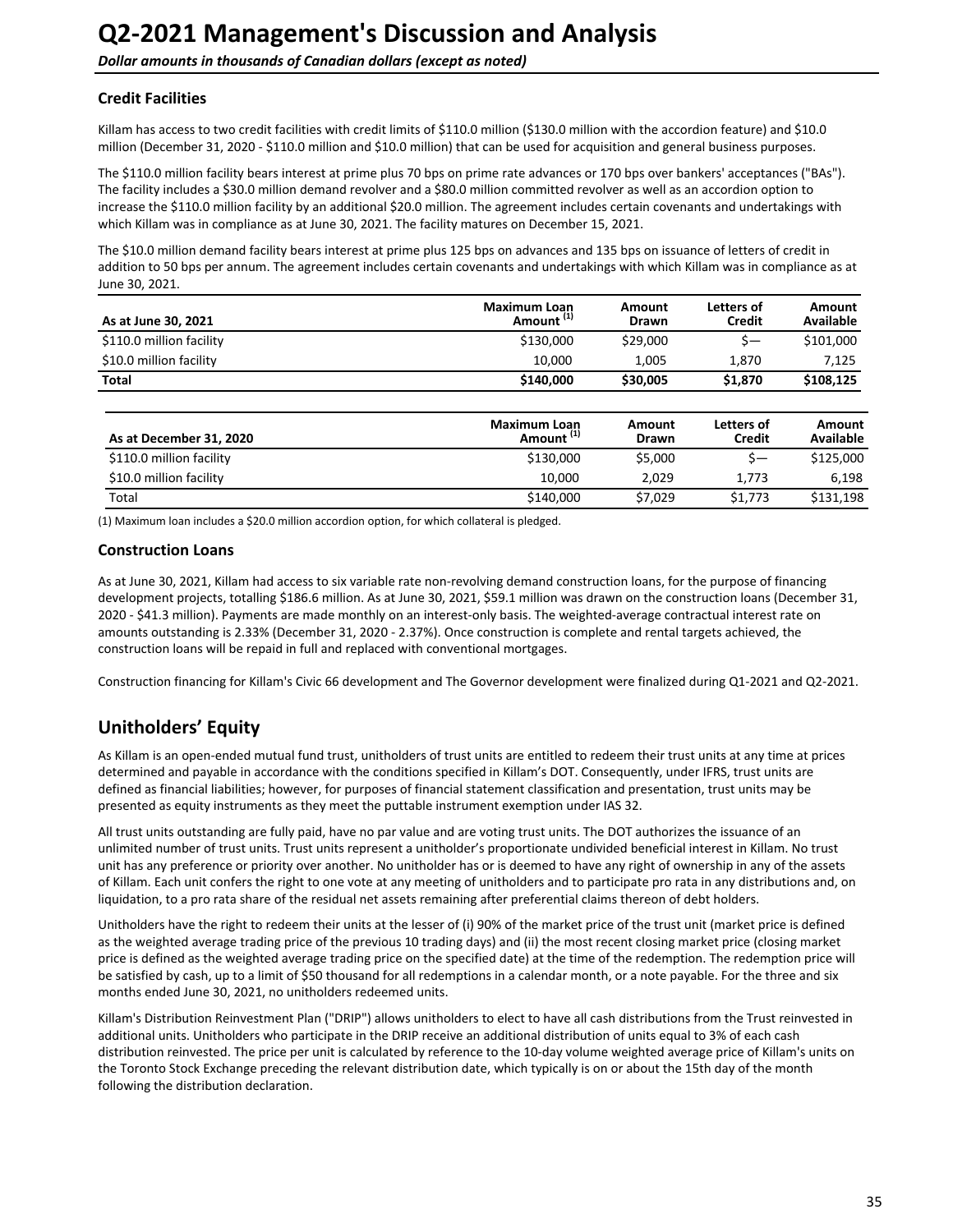<span id="page-35-0"></span>**Dollar amounts in thousands of Canadian dollars (except as noted)** 

The following chart highlights Killam's distributions paid and trust units reinvested.

#### **Distribution Reinvestment Plan and Net Distributions Paid**

|                                                                | Three months ended June 30, |          |          | Six months ended June 30, |          |           |
|----------------------------------------------------------------|-----------------------------|----------|----------|---------------------------|----------|-----------|
|                                                                | 2021                        | 2020     | % Change | 2021                      | 2020     | % Change  |
| Distributions declared on trust units                          | \$18,520                    | \$16,889 | 9.7%     | \$36,286                  | \$33,361 | 8.8%      |
| Distributions declared on exchangeable units                   | 681                         | 697      | (2.3)%   | 1,378                     | 1,389    | $(0.8)$ % |
| Distributions declared on awards outstanding under<br>RTU plan | 59                          | 59       | $-\%$    | 119                       | 119      | -%        |
| Total distributions declared                                   | \$19,260                    | \$17,645 | 9.2%     | \$37,783                  | \$34,869 | 8.4%      |
| Less:                                                          |                             |          |          |                           |          |           |
| Distributions on trust units reinvested                        | (6,308)                     | (5,509)  | 14.5%    | (12, 290)                 | (9,678)  | 27.0%     |
| Distributions on RTUs reinvested                               | (59)                        | (59)     | $-\%$    | (119)                     | (119)    | -%        |
| Net distributions paid                                         | \$12,893                    | \$12,077 | 6.8%     | \$25,374                  | \$25,072 | 1.2%      |
| Percentage of distributions reinvested                         | 33.1%                       | 31.6%    |          | 32.8%                     | 28.1%    |           |

## **Liquidity and Capital Resources**

Management manages Killam's liquidity to fund major property maintenance and improvements, debt principal and interest payments, distributions to unitholders and property acquisitions and developments. Killam's sources of capital include: (i) cash flows generated from operating activities; (ii) cash inflows from mortgage refinancings; (iii) mortgage debt secured by investment properties; (iv) credit facilities with two Canadian chartered banks; and (v) equity and debt issuances.

Management expects to have sufficient liquidity for the foreseeable future based on its evaluation of capital resources:

- (i) Cash flows from operating activities are expected to be sufficient to fund the current level of distributions and maintenance capex.
- (ii) Killam currently has access to approximately \$108.0 million of capital under its credit facilities. Killam's acquisition capacity on its credit facility is over \$250.0 million.
- (iii) Mortgage refinancings and construction loans are expected to be sufficient to fund value-enhancing capex, principal repayments and developments. Killam has \$104.8 million of mortgage debt scheduled for refinancing through to the end of 2021, expected to lead to upfinancing opportunities of approximately \$35.0 million.
- (iv) Upcoming mortgage maturities are expected to be renewed through Killam's mortgage program. Killam's mortgage program has remained stable since COVID-19 with renewals proceeding as scheduled.
- (v) Unencumbered assets of approximately \$50.0 million, for which debt could be placed.

Killam is in compliance with all financial covenants contained in the DOT and through its credit facilities. Under the DOT, total indebtedness of Killam is limited to 70% of gross book value determined as the greater of (i) the value of Killam's assets as shown on the most recent condensed consolidated interim statement of financial position and (ii) the historical cost of Killam's assets. Total debt as a percentage of assets as at June 30, 2021 was 44.5%.

Killam has financial covenants on its \$110.0 million credit facilities. The covenants require Killam to maintain a leverage limit of not more than 70% of debt to total assets, debt to service coverage of not less than 1.3 times and unitholders' equity of not less than \$900.0 million. As at August 4, 2021, Killam was in compliance with said covenants.